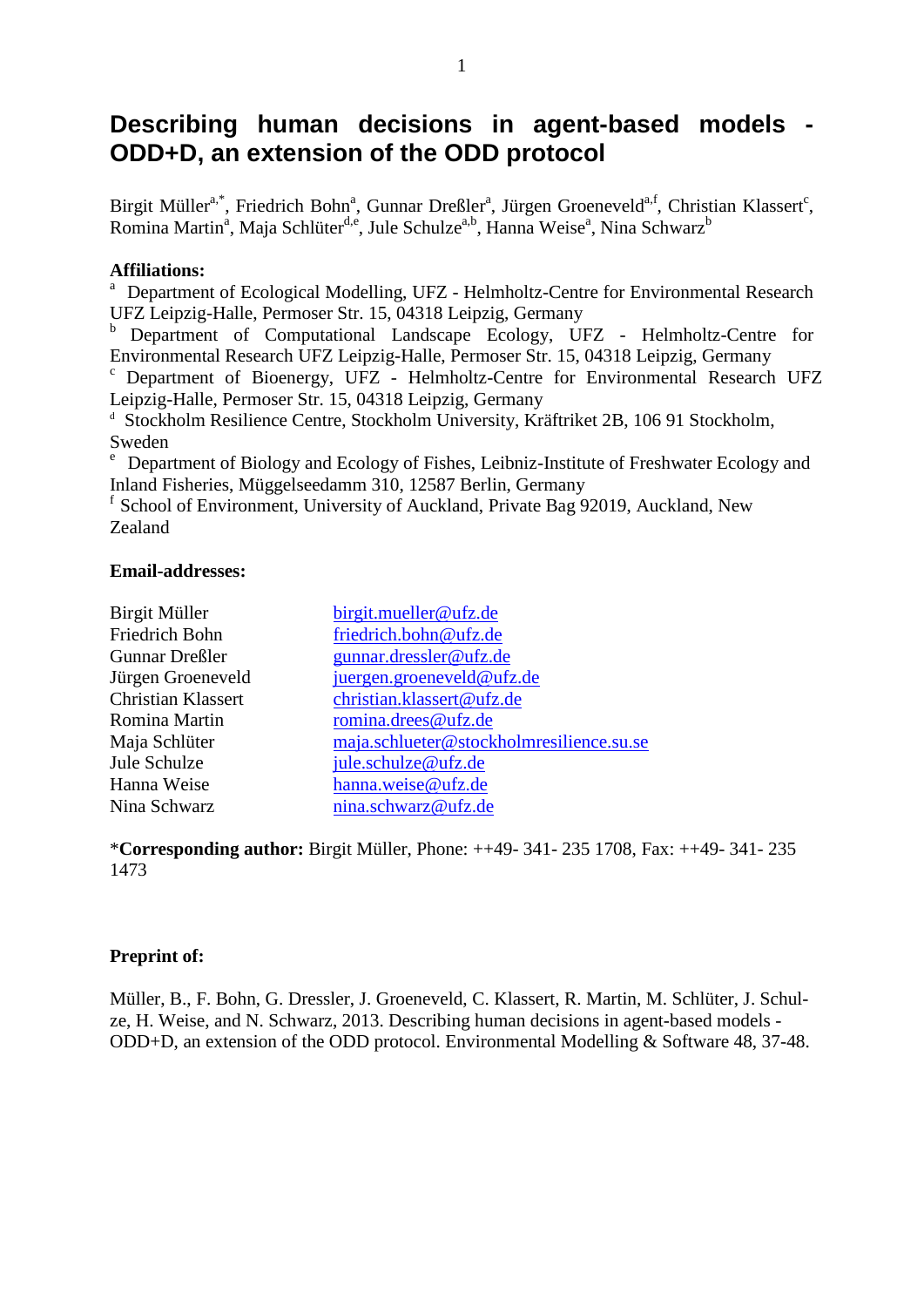## **Abstract**

Representing human decisions is of fundamental importance in agent-based models. However, the rationale for choosing a particular human decision model is often not sufficiently empirically or theoretically substantiated in the model documentation. Furthermore, it is difficult to compare models because the model descriptions are often incomplete, not transparent and difficult to understand. Therefore, we expand and refine the 'ODD' (Overview, Design Concepts and Details) protocol to establish a standard for describing ABMs that includes human decision-making (ODD+D). Because the ODD protocol originates mainly from an ecological perspective, some adaptations are necessary to better capture human decision-making. We extended and rearranged the design concepts and related guiding questions to differentiate and describe decision-making, adaptation and learning of the agents in a comprehensive and clearly structured way. The ODD+D protocol also incorporates a section on 'Theoretical and Empirical Background' to encourage model designs and model assumptions that are more closely related to theory. The application of the ODD+D protocol is illustrated with a description of a social-ecological ABM on water use. Although the ODD+D protocol was developed on the basis of example implementations within the socio-ecological scientific community, we believe that the ODD+D protocol may prove helpful for describing ABMs in general when human decisions are included.

**Keywords:** adaptation; decision-making process; human behaviour; human-environmental interaction; learning; natural resource use; ODD model description; simulation model; standard protocol.

# **1 Introduction**

It is widely acknowledged that process-based models, and in particular agent-based models (ABMs), can play an important role in fostering understanding of the dynamics of complex systems (see Matthews et al., 2007; Clifford, 2008; Polasky et al. 2011; Schlüter et al., 2012 with respect to coupled human-environmental systems). A number of studies have demonstrated that the appropriate inclusion of human decision-making in models is of fundamental importance (Parker et al., 2003; Bousquet and Le Page, 2004; Jager and Mosler, 2007; Parker et al., 2008b; Le et al., 2012). This is supported by the fact that, in many modelling studies, macro-level patterns are strongly influenced by the assumed human decisions and behaviour at the micro-level (Hare and Deadman, 2004; Rounsevell and Arneth, 2011). However, current modelling practice has two substantial shortcomings: (1) The reasoning behind the choice of a certain human decision model is often not well documented; insufficient empirical or theoretical foundations are given; or the decision model is only assumed on an ad-hoc basis (Feola and Binder, 2010). (2) Often the model is not described in a transparent manner (clear and complete) that would allow for reproducibility and facilitate the communication of the model and its results (Polhill et al., 2008). Consequently, model comparison and advancement is hampered to a large extent.

Referring to first shortcoming, one has to take into account that decision-making in ABMs can be based on various theories (for an introduction see Baron, 2000): A widely used approach for modelling decision-making in general, especially in economics, is rationalchoice theory (Sen, 2008). However, rational-choice theory has been criticised for being overly simplistic (Camerer and Loewenstein, 2004). Various alternative theories of how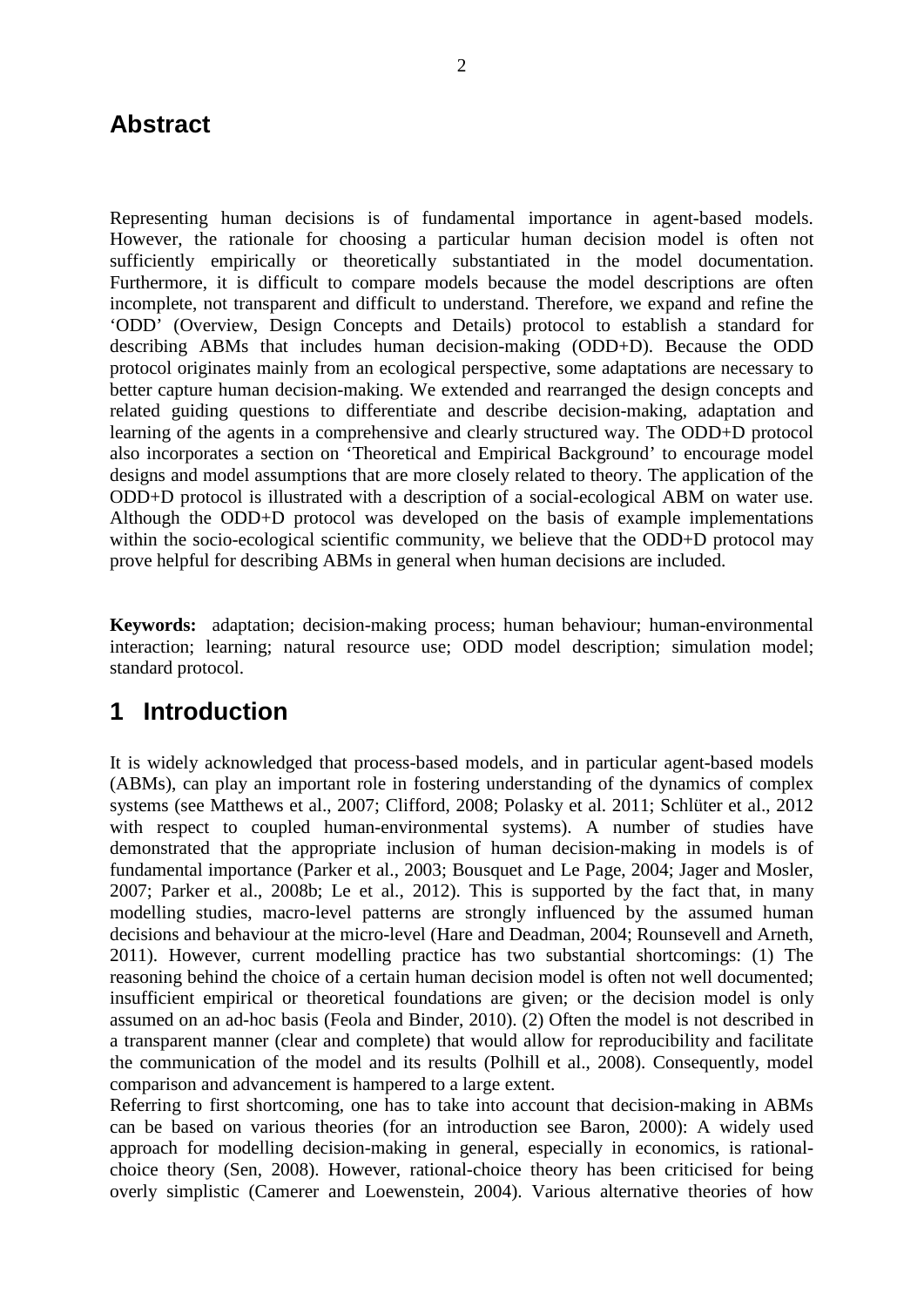decision-making is in reality based on a more bounded rationality have been proposed (Simon, 2008; Kahnemann, 2003; Gigerenzer and Selten, 2001). For implementation in ABMs, rational choice theory is often represented by an optimisation routine, whereas models based on bounded rationality rely on condition-action rules or on a combination of both approaches (Schreinemachers and Berger, 2006). New opportunities to model bounded rationality are considered to be one of the major advantages of using an ABM approach (Epstein, 2006, p. 6), and there are by now many examples of ABMs that make use of bounded rationality (Jager et al., 2000; Duffy, 2001; Pahl-Wostl and Ebenhöh, 2004).

Referring to the second shortcoming mentioned above, several attempts have been made in the social sciences and land-use sciences to develop frameworks, classification schemes or protocols to represent and communicate ABMs. Hare and Deadman (2004) presented a taxonomic structure to help modellers choose the appropriate model type based on three requirements for social-ecological ABMs: Different specifications for (1) the coupling of social and environmental models, (2) social interactions and (3) the intrinsic adaptation of the agents. Richiardi et al. (2006) criticised the lack of a methodological standard for social ABMs and proposed a three-stage process that could lead to the establishment of such standards in social and economic simulations. The proposed process was based on the development of a questionnaire that includes specific questions on the model structure (including decision-making mechanisms), model analysis and replicability. According to the authors, the evaluation of the questionnaire can then provide the input for a methodological protocol. The MR POTATOHEAD framework, "Model Representing Potential Objects That Appear in The Ontology of Human-Environmental Actions  $\&$  Decisions", represents key elements of standard ABM and LUCC (Land Use and Cover Change) models in a structured and comprehensive way (Parker et al., 2008a). This "conceptual design pattern" aims first to facilitate a comparison of the structure and functioning of different models and second to assist scholars new to the field with designing their models. Certain facets of human decisions are discussed in all three of these classification schemes and frameworks. However, these studies differ in terms of purpose and none of them puts the main focus on human decisions or elaborates on this topic in a comprehensive way.

Modelling in general, not only the modelling of human decisions, has to address the challenge of providing transparent and complete model descriptions (Richiardi et al., 2006; Parker et al. 2008a). Standardised protocols for (agent-based) model descriptions and especially the ODD (Overview, Design Concepts and Details) protocol (Grimm et al. 2006, 2010) have been well received by the scientific community. The ODD protocol consists of three parts: First, it provides an 'Overview' on the purpose and main processes of the model. Second, in the 'Design Concepts' block, the general concepts underlying the model design are depicted and third, in the 'Details', all of the necessary information is given that would allow for a reimplementation of the model. However, the original ODD protocol focuses primarily on ecological dynamics (Grimm et al., 2006). The first revision of the ODD protocol has attempted to open the standard for all ABMs (Grimm et al., 2010). Nevertheless, a comprehensive description of the human decision process was not a focal point until now.

First attempts have been made to determine the usefulness of the ODD protocol for describing social-ecological models. Polhill et al. (2008) investigated to which extent the ODD protocol can be applied to LUCC models, considering three ABMs that include human agents as examples. They concluded that the ODD protocol could provide a useful standard to facilitate communication and model comparison. However, refinements are required concerning the definition of terms (such as entities, state variables and parameters). An (2012) took the same line and concluded in his review on modelling and understanding human decisions that the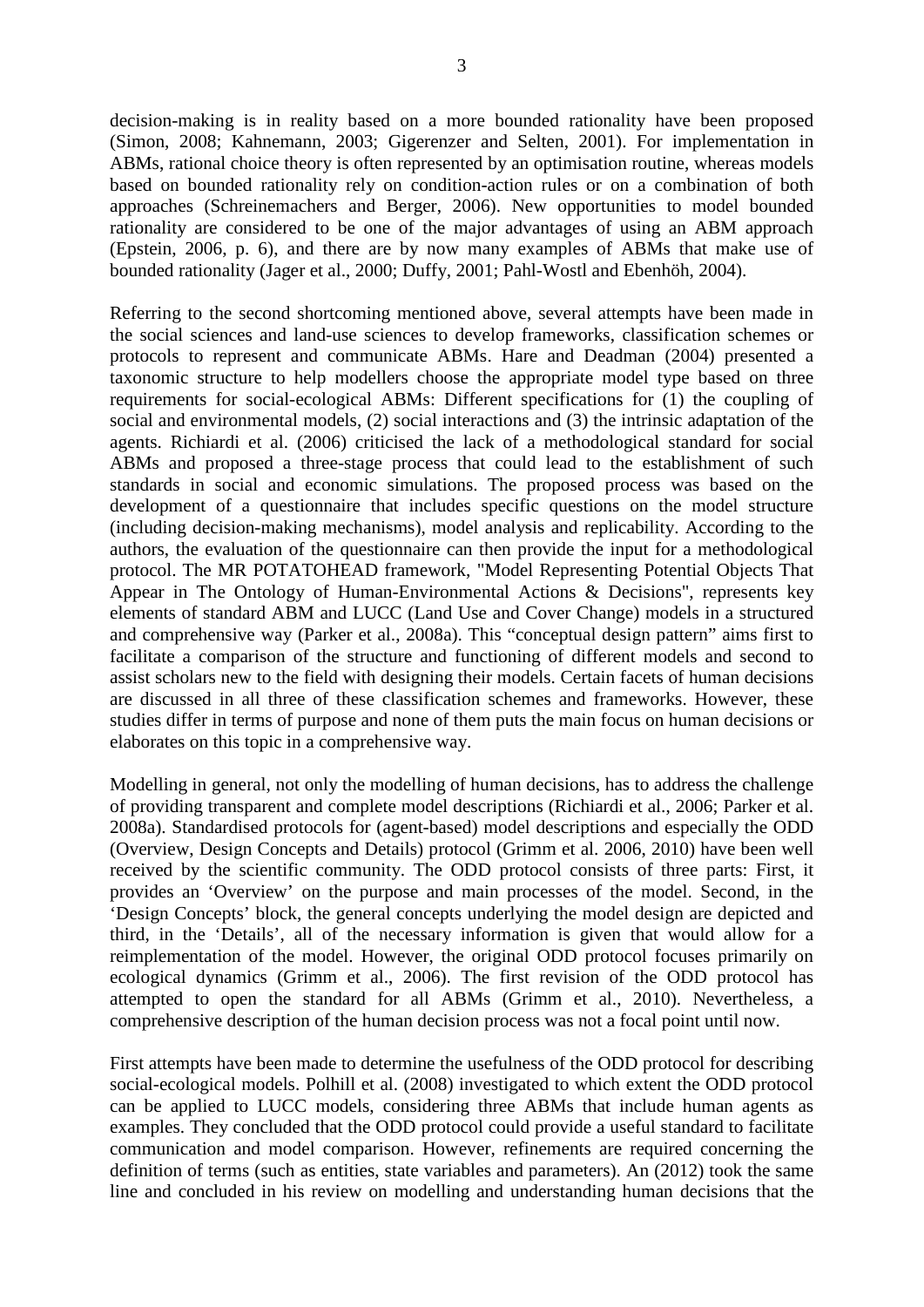development of protocols similar to the ODD protocol for social-ecological models aimed at modelling human decisions must be put on the future research agenda.

We want to address this gap. The aim of this paper is to provide an extension of the ODD protocol, termed ODD+D (ODD + Decision) which facilitates a clear and comprehensive description of ABMs in a standardised way, with an emphasis on human decisions and which includes the empirical and theoretical foundations for the choice of decision model. The paper is structured as follows: In the next section, the main shortcomings of the ODD protocol, in particular with respect to describing human decisions, are summarised. Then, important terms are defined. The terms *decision-making*, *adaptation* and *learning* are clarified and distinguished. Furthermore, general structural changes in the ODD+D protocol (mainly in the Design Concepts block), as compared to the ODD protocol, are delineated and discussed. Afterwards, we present a detailed description of the revised and new design concepts with an emphasis on human decision-making. In Section [4,](#page-15-0) we illustrate the application of the extended protocol ODD+D by describing a social-ecological ABM on water use as an example. Given our background in social-ecological modelling, we refer for illustrative purposes in Sections 3 and 4 to examples from that domain, but we believe that the ODD+D protocol may prove to be a helpful protocol for describing ABMs that include human decisions in general. The discussion section focuses on the expected benefits and the efforts required while applying the protocol. The section closes with open challenges for the future. Online Appendix A provides a standardised form of the ODD+D protocol that can be used as template to fill in the necessary information about the model to support a transparent and complete model description.

# **2 Shortcomings of the ODD protocol for describing human decision-making**

The ODD protocol is not fully suited to describe how human decision-making has been modelled for the following reasons: (1) Central aspects of modelling human decision-making are not explicitly addressed, such as decision algorithms, the formation of expectation, the temporal characteristics of decision-making and cultural values, amongst others. (2) The theoretical and empirical basis for the chosen decision submodel is not sufficiently emphasised. (3) The Design concepts section does not provide a suitable structure for describing human decision-making.

(1) Central aspects of human decision-making are addressed in related frameworks: In their checklist-type summary, Richiardi et al. (2006) mention the type of agent behaviour (optimising, satisficing, …), the interaction structure, the coordination structure, the formation of expectations and learning with respect to decision-making. In their MR POTATOHEAD framework, Parker et al. (2008a) use the decision algorithm of the agents, their characteristics and cultural values, and the temporal aspects in decision-making and the like as general aspects of decision-making. While the ODD protocol includes some of these aspects (e.g. interaction), other aspects such as coordination, the temporal aspects in decision-making and cultural values are not explicitly mentioned (see Table 1 Section II.ii of ODD+D).

(2) Different scientific disciplines use a variety of approaches for conceptualising human decision-making. Even within a single discipline, different schools of thought have specific, often implicit assumptions about decision-making. Without knowing the exact theoretical or conceptual background, scholars from different disciplines or schools might interpret the same model description in a totally different way and come to different conclusions. Such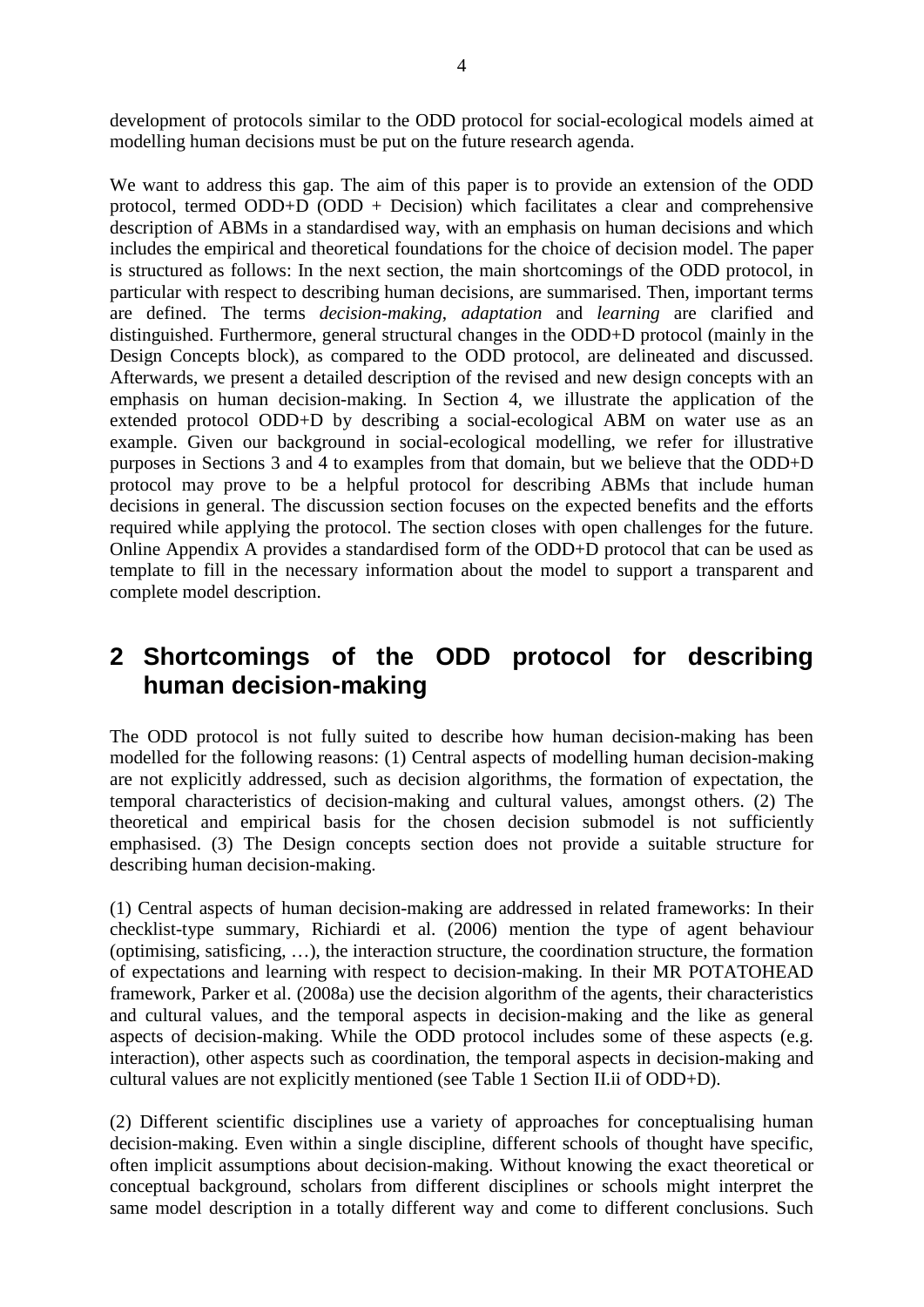guessing might lead to metaphorical and theoretical plasticity (Hare and Deadman, 2004, p. 38) if the same implementation of a model can be explained and justified by the use of more than one metaphor or theory. In the ODD protocol, the basic principles ask for general concepts, theories, hypotheses, or modelling approaches that are underlying the design of a model. The guiding questions do not include the assumptions that underlie the decisionmaking in particular and the reasons for choosing a certain concept or theory. Apart from a theoretical basis, the choice of decision model may be based on empirical observations / data. This is crucial information for the reader of a model description and should be mentioned explicitly. This was not accounted for in the ODD section on basic principles.

(3) In part, the structure of the design concepts in the ODD protocol does not follow a logical order when it is used to describe human decision-making. For example, the ODD protocol foresees that prediction shall be explained before sensing, although agents usually sense their environment before they predict possible outcomes of their decision-making.

Finally, some minor aspects of the ODD protocol might be elaborated that could also be relevant for models that do not include human decision-making: (a) Stating the target group of a model makes its influence on model design transparent, but is not asked for in the ODD protocol. (b) In the ODD protocol, internal and environmental state variables are not clearly defined; thus, Polhill et al., 2008, suggested using the terms 'endogenous' and 'exogenous' instead. (c) Space is included in the ODD protocol, but its importance could be highlighted. (d) Heterogeneity, a very important issue for ABMs, was not discussed in a separate design concept. (e) The published attempts to replicate ABMs have shown that model results often cannot be reproduced or are based on assumptions that differ from the ones stated in the publication. Therefore, implementation details that are lacking in the ODD protocol, including where to find possibly available source code, need to be added.

# **3 The ODD+D Protocol: Adapting ODD for describing decisions in ABMs**

## <span id="page-4-0"></span>**3.1 Definitions of terms**

The consideration of human decisions is a crucial aspect of agent-based complex models and an important issue in various disciplines. However, the definitions of terms vary widely. In this section, we specify our definitions of the most ambiguous terms.

Because we are considering ABMs, our first task is to clarify our definition of the term "agent": Following the definition given in Tesfatsion (2006), we define an agent as "bundled data and behavioural methods representing an entity constituting part of a computationally constructed world". This allows for the consideration of human beings, social groupings and institutions or biological and physical entities as agents (Tesfatsion, 2006). The ODD+D extension is designed for human decision-making. However, it may also be applied to nonhuman agents to describe their simulated actions in a detailed way without any limitations.

With "decision-making", we refer to "the methods agents use to make decisions about their behaviour" (Dibble, 2006). Two important concepts are often confused: adaptation and learning. For "adaptation", we adopt the definition given by Dibble, 2006: Adaptation "is generally distinguished from learning by being passive and biological rather than active and cognitive". We operationalise this distinction in the following way: Agents' decision rules are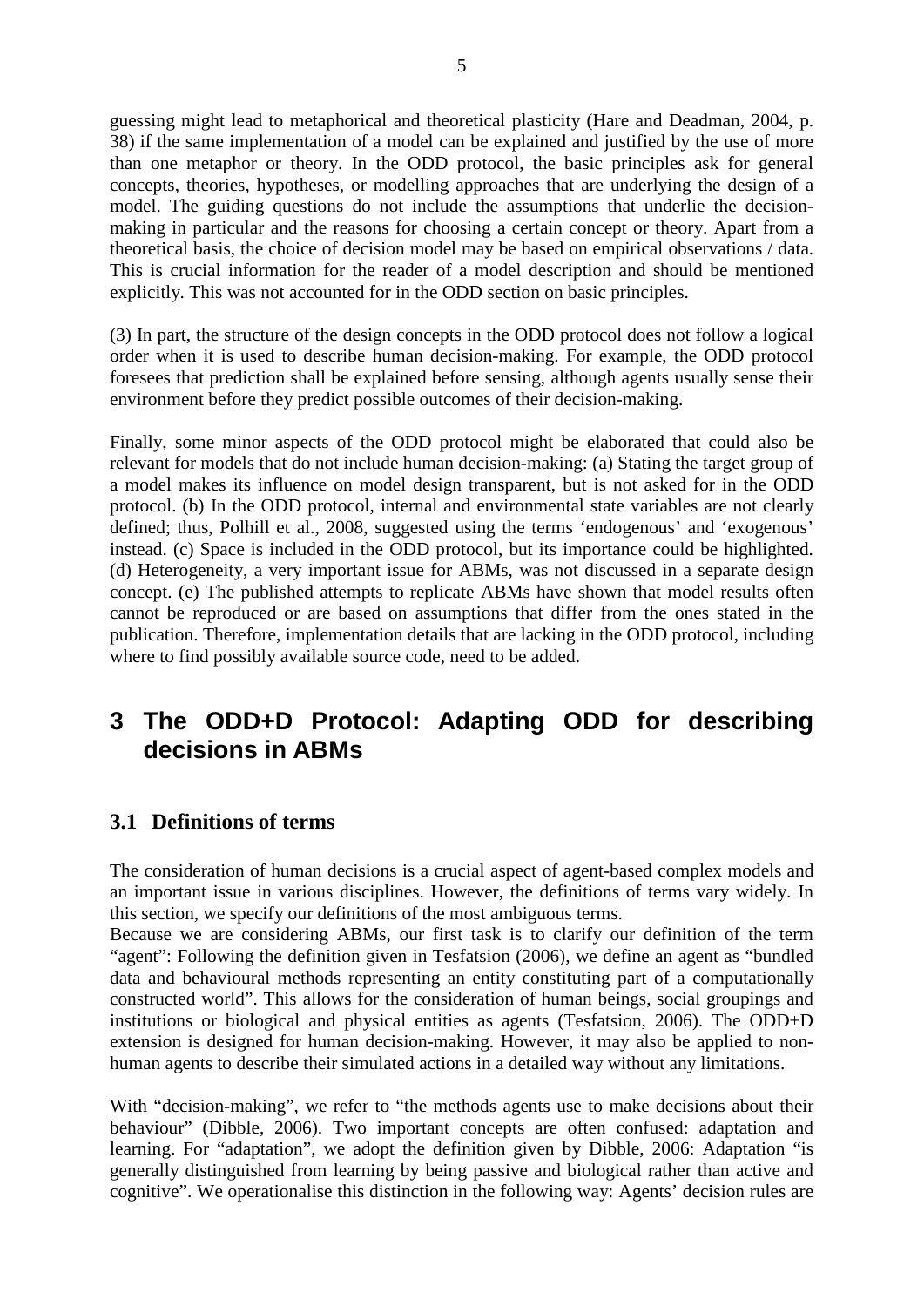prone to adaptation, where the information used by the rules to generate a decision changes, and learning, where the rules themselves change over time.

Any confusion that resulted from the application of the original ODD protocol concerning the definition of the terms "entities" and "state variables" has already been addressed in the updated ODD protocol (Grimm et al., 2010). Here, we will follow the proposed definitions: "An entity is a distinct or separate object or actor that behaves as a unit and may interact with other entities or be affected by exogenous factors (drivers). Its current state is characterised by its state variables […]. A state variable […] is a variable that distinguishes an entity from other entities […], or traces how the entity changes over time". Therefore, the above-defined agent is one specific type of entity. Furthermore, Polhill et al. (2008) criticise the lack of delineation between state variables and parameters. According to our understanding, state variables are the minimal set of variables that completely describe the system and are dynamic. Parameters are static but can vary between simulations, scenarios or agents.

A further lack of clarity refers to the understanding of internal and environmental state variables in the ODD protocol. Environmental variables could also be internal, e.g. rain depending on the evapotranspiration calculated within the model. Therefore, we follow the proposition of Polhill et al. (2008), and use the terms endogenous and exogenous instead. Variables that can be influenced by other variables of the model should be referred to as endogenous, whereas those that cannot be influenced by other variables should be referred to as exogenous. From our point of view, the usefulness of the ODD protocol for ABMs can be enlarged if these exogenous factors, also called drivers, are explicitly listed separately, which has not been the case up to now. In land-use science, a driver is defined as an exogenous variable that influences actors and/or changes in land use but is not influenced by them (see also Turner et al., 1995).

## **3.2 Structural changes between the ODD protocol and the ODD+D protocol**

The main idea behind the ODD+D protocol is to preserve the basic structure of the ODD protocol to foster the establishment of the ODD protocol as a standard. Hence, changes were mainly made to the Design concepts block (cf. Figure 1). It is more difficult to standardise this block across different disciplines and Grimm et al. (2010) already anticipated that the list of design concepts may need to be enlarged. Note: "The block …"Design concepts" does not describe the model itself, but rather describes the general concepts underlying the design of the model" (Grimm et al., 2006).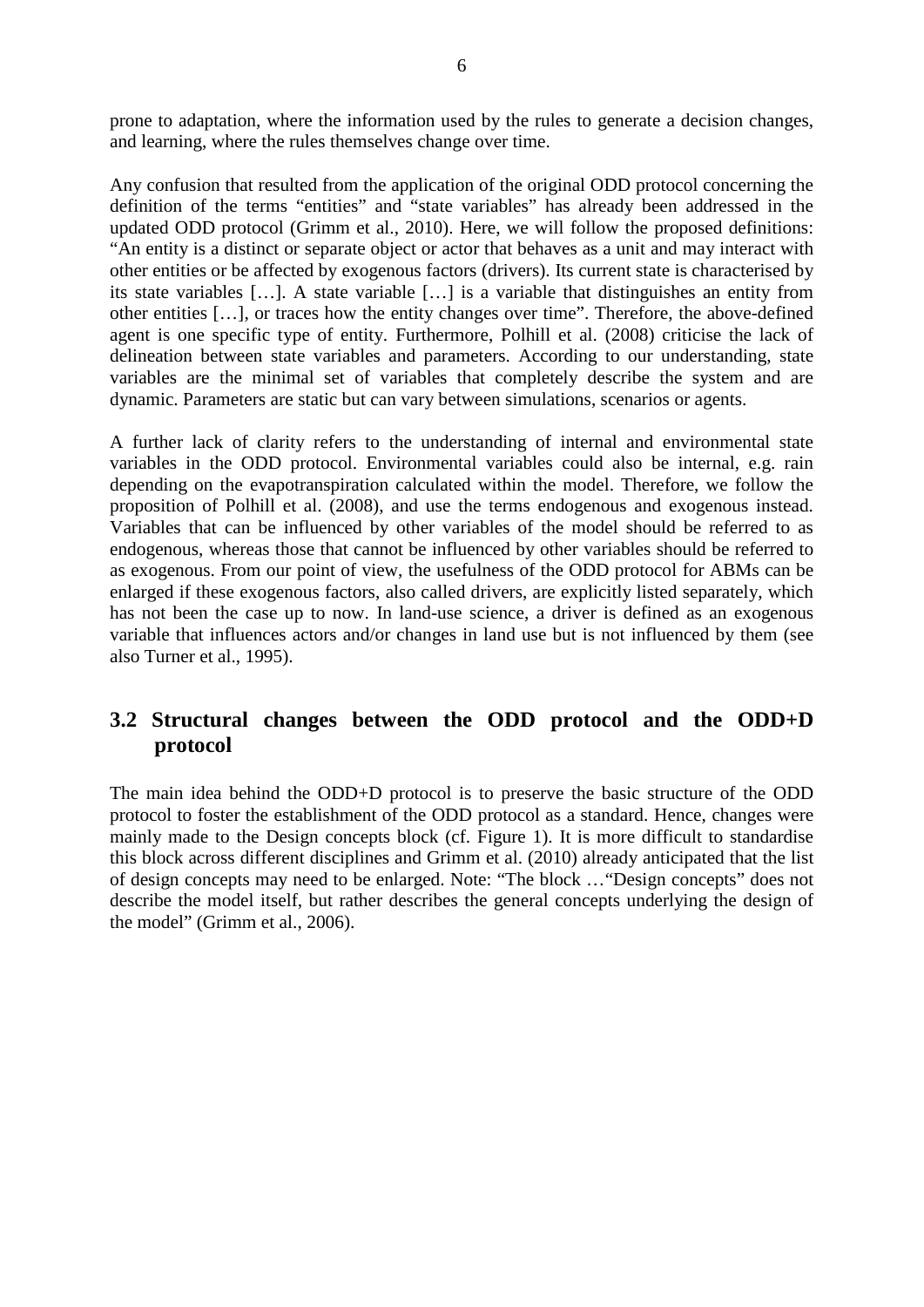

**Figure 1 The structure of the ODD+D protocol. Grey boxes indicate new design concepts/categories compared to the ODD protocol. The numbers of new questions added are noted in parentheses. The different aspects of the new design concept "Individual decision-making" are displayed on the right.** 

The ODD protocol was structurally changed as follows for the ODD+D protocol: The design concept "Basic Principles" was renamed "Theoretical and Empirical Background" and expanded to emphasise the importance of information regarding the sources of the assumptions and data used in a model. The ODD design concept "Objectives" was merged into the new design concept "Individual decision-making", which summarises the conceptual background of the decision model (see the right side of Figure 1). We deleted "Adaptation" as separate design concept because we see adaptation as part of "Individual decision-making" (see Section 3.1, Definition of terms). "Sensing" and "Prediction" were expanded, and their order was reversed to reflect the characteristics and timeline of human decision-making. For the same reason, "Interaction" was expanded. A new design concept, "Heterogeneity", was introduced as it is a property that often distinguishes ABMs from other models, and can, therefore, provide crucial insights into their characteristics. Despite its undisputed importance for ABM modelling, the design concept "Emergence" was moved into "Observation" to reduce the risk that users might mistake it for a feature to be constructed rather than an outcome of the interplay of the model entities. By including "Emergence" in "Observation", the forms of stochasticity that were put into the model and the patterns that emerge in the model's results can be clearly distinguished. Finally, the category "Implementation Details" was included in the Details block because we believe that this information will improve comparability and reproducibility (see also Ince et al., 2012).

#### **3.3 Usage of the ODD+D protocol**

Beyond the requirements formulated in the ODD protocol (Grimm et al., 2006, 2010), we strongly encourage that all questions be answered to avoid an incomplete model description. If the model description is very long, we recommend the following: The complete ODD+D description including the submodels could be published in an Online Appendix using the template provided. Using the template makes the creation of an ODD+D description easier, since some categories can be answered by keywords such as "yes" or "no" instead of full sentences (see Online Appendices A and B). The use of this tabular form simplifies the comparison of models applied in different studies to a large extent. In the main text, the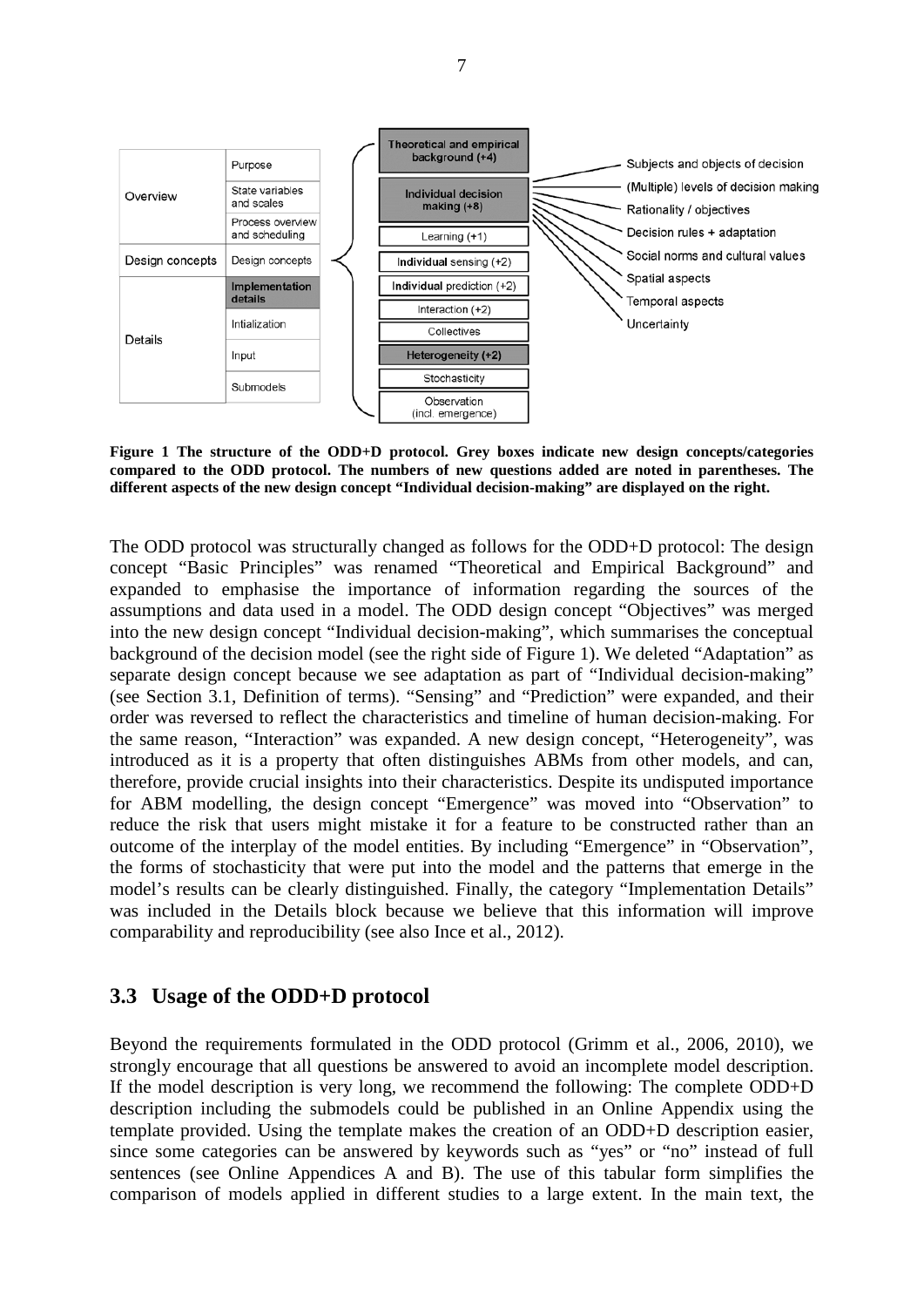overview and the design concepts should be copied and, if necessary, shortened. One concern about the ODD protocol is the potential redundancy between the purpose, design concepts and the submodels description. This redundancy can be reduced by not repeating the details already given as design concepts in the submodel description (see Grimm et al., 2010). However, this drawback is outweighed by the benefits of a hierarchical model description that first gives an overview and afterwards provides the details with regard to comprehensibility and clarity.

## **3.4 The ODD+D protocol in detail: Guiding questions and examples for describing human decisions in models**

Table 1 provides a complete list of the guiding questions for each element of the extended ODD+D protocol. A template for using the ODD+D protocol, including examples for possible answers to the guiding questions, is available at as Online Appendix A and on the website [http://www.ufz.de/index.php?de=10464.](http://www.ufz.de/index.php?de=10464)

The questions that have been added are displayed in bold. In the following paragraphs, the questions are explained more in detail and examples and literature references are given. In the examples and literature references, emphasis is put on the new part for describing the decision model. In this part, the guiding questions are mentioned again to facilitate orientation.

**Table 1: The ODD+D protocol including the guiding questions. (We provide both the original questions (Grimm et al. 2010) and the newly proposed questions (in bold print) to present a comprehensive model description.)**

|                    | Structural elements                                   | Guiding questions                                                                                                                                                                                                                                     |  |
|--------------------|-------------------------------------------------------|-------------------------------------------------------------------------------------------------------------------------------------------------------------------------------------------------------------------------------------------------------|--|
|                    | I.i Purpose                                           | I.i.a What is the purpose of the study?                                                                                                                                                                                                               |  |
|                    |                                                       | Li.b For whom is the model designed?                                                                                                                                                                                                                  |  |
|                    |                                                       | Lii.a What kinds of entities are in the model?                                                                                                                                                                                                        |  |
| Overview           | Lii Entities, state                                   | I.ii.b By what attributes (i.e., state variables and parameters) are these entities<br>characterised?                                                                                                                                                 |  |
|                    | variables<br>and<br>scales                            | Lii.c What are the exogenous factors / drivers of the model?                                                                                                                                                                                          |  |
| ⊟                  |                                                       | I.ii.d If applicable, how is space included in the model?                                                                                                                                                                                             |  |
|                    |                                                       | I.i.e What are the temporal and spatial resolutions and extents of the model?                                                                                                                                                                         |  |
|                    | Liii<br>Process                                       |                                                                                                                                                                                                                                                       |  |
|                    | overview<br>and                                       | I.iii.a What entity does what, and in what order?                                                                                                                                                                                                     |  |
|                    | scheduling                                            |                                                                                                                                                                                                                                                       |  |
|                    |                                                       | II.i.a Which general concepts, theories or hypotheses are underlying the model's<br>design at the system level or at the level(s) of the submodel(s) (apart from the<br>decision model)? What is the link to complexity and the purpose of the model? |  |
| Concepts<br>Design | <b>Theoretical</b><br>II.i<br><b>Empirical</b><br>and | II.i.b On what assumptions is/are the agents' decision model(s) based?                                                                                                                                                                                |  |
| 日                  | <b>Background</b>                                     | II.i.c Why is /are certain decision model(s) chosen?                                                                                                                                                                                                  |  |
|                    |                                                       | II.i.d If the model / submodel (e.g., the decision model) is based on empirical<br>data, where do the data come from?                                                                                                                                 |  |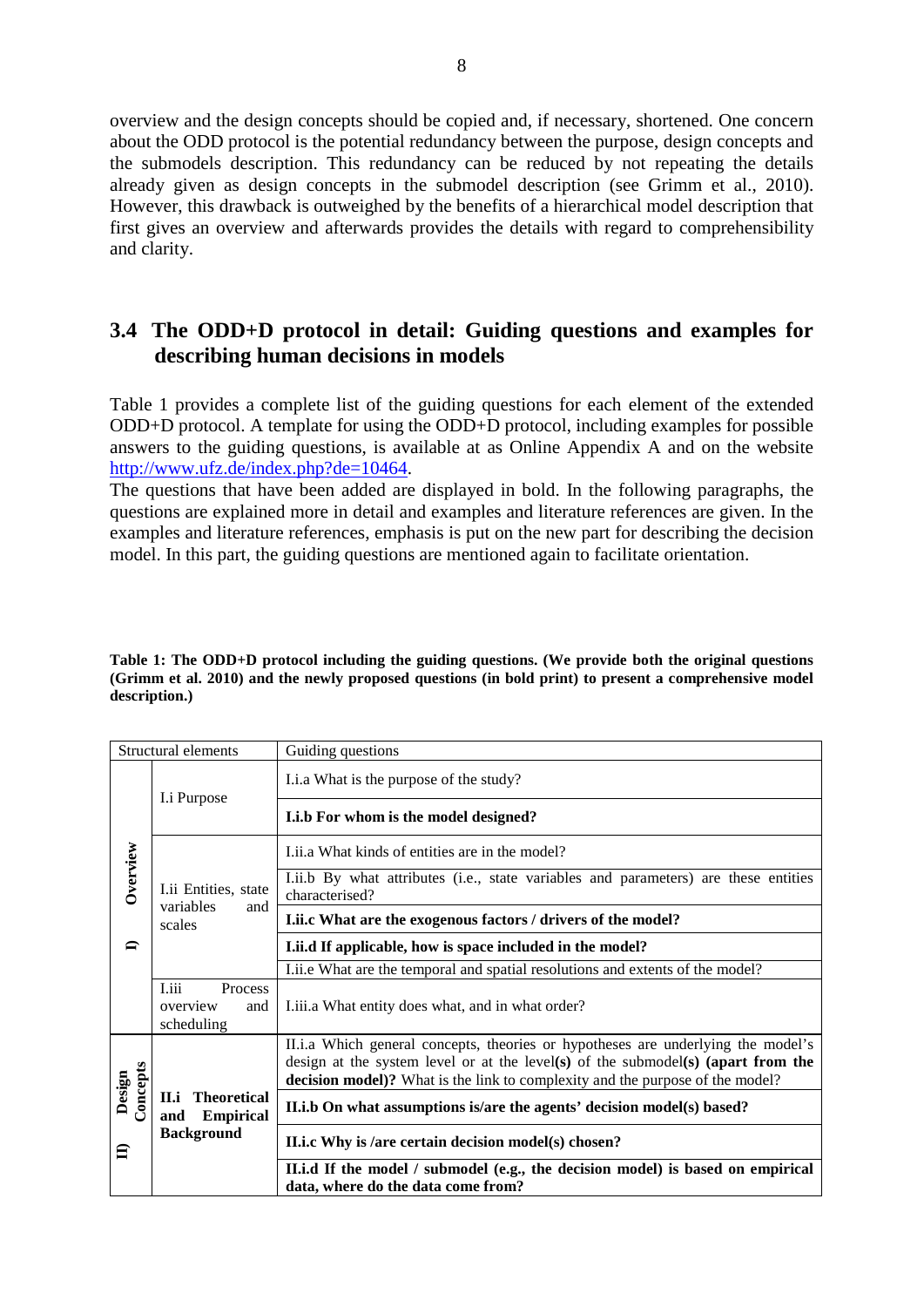|                                         | II.i.e At which level of aggregation were the data available?                                                                                                                       |  |
|-----------------------------------------|-------------------------------------------------------------------------------------------------------------------------------------------------------------------------------------|--|
|                                         | II.ii.a What are the subjects and objects of the decision-making? On which level<br>of aggregation is decision-making modelled? Are multiple levels of decision<br>making included? |  |
|                                         | II.ii.b What is the basic rationality behind agent decision-making in the model?<br>Do agents pursue an explicit objective or have other success criteria?                          |  |
| <b>Individual</b><br>II.ii              | II.ii.c How do agents make their decisions?                                                                                                                                         |  |
| Decision-<br><b>Making</b>              | II.ii.d Do the agents adapt their behaviour to changing endogenous and<br>exogenous state variables? And if yes, how?                                                               |  |
|                                         | II.ii.e Do social norms or cultural values play a role in the decision-making<br>process?                                                                                           |  |
|                                         | II.ii.f Do spatial aspects play a role in the decision process?                                                                                                                     |  |
|                                         | II.ii.g Do temporal aspects play a role in the decision process?                                                                                                                    |  |
|                                         | II.ii.h To which extent and how is uncertainty included in the agents' decision<br>rules?                                                                                           |  |
| <b>II.iii Learning</b>                  | II.iii.a Is individual learning included in the decision process? How do individuals<br>change their decision rules over time as consequence of their experience?                   |  |
|                                         | II.iii.b Is collective learning implemented in the model?                                                                                                                           |  |
|                                         | II.iv.a What <b>endogenous</b> and <b>exogenous</b> state variables are individuals assumed to<br>sense and consider in their decisions? Is the sensing process erroneous?          |  |
| II.iv Individual                        | II.iv.b What state variables of which other individuals can an individual perceive? Is<br>the sensing process erroneous?                                                            |  |
| Sensing                                 | II.iv.c What is the spatial scale of sensing?                                                                                                                                       |  |
|                                         | II.iv.d Are the mechanisms by which agents obtain information modelled explicitly,<br>or are individuals simply assumed to know these variables?                                    |  |
|                                         | II.iv.e Are the costs for cognition and the costs for gathering information<br>explicitly included in the model?                                                                    |  |
|                                         | II.v.a Which data do the agents use to predict future conditions?                                                                                                                   |  |
| <b>Individual</b><br>II.v<br>Prediction | II.v.b What internal models are agents assumed to use to estimate future conditions<br>or consequences of their decisions?                                                          |  |
|                                         | II.v.c Might agents be erroneous in the prediction process, and how is it<br>implemented?                                                                                           |  |
|                                         | II.vi.a Are interactions among agents and entities assumed as direct or indirect?                                                                                                   |  |
|                                         | II.vi.b On what do the interactions depend?                                                                                                                                         |  |
| II.vi Interaction                       | II.vi.c If the interactions involve communication, how are such communications<br>represented?                                                                                      |  |
|                                         | II.vi.d If a coordination network exists, how does it affect the agent behaviour?<br>Is the structure of the network imposed or emergent?                                           |  |
|                                         | II.vii.a Do the individuals form or belong to aggregations that affect and are affected                                                                                             |  |
| II.vii Collectives                      | by the individuals? Are these aggregations imposed by the modeller or do they<br>emerge during the simulation?                                                                      |  |
|                                         | II.vii.b How are collectives represented?                                                                                                                                           |  |
| II.viii                                 | II.viii.a Are the agents heterogeneous? If yes, which state variables and/or<br>processes differ between the agents?                                                                |  |
| Heterogeneity                           | II.viii.b Are the agents heterogeneous in their decision-making? If yes, which                                                                                                      |  |
|                                         | decision models or decision objects differ between the agents?                                                                                                                      |  |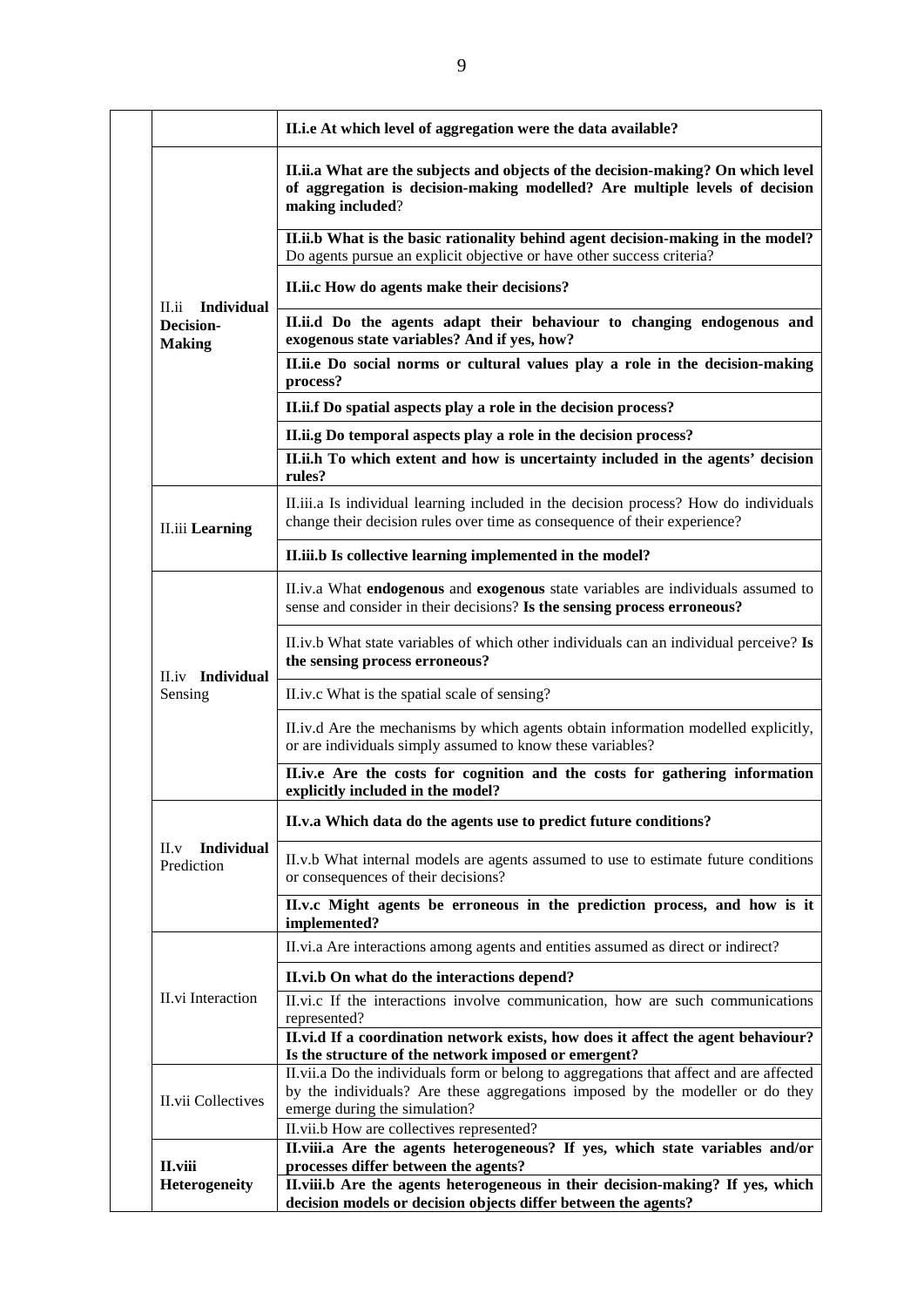| II.1x<br>Stochasticity<br>random or partly random? |                                  | II.ix.a What processes (including initialisation) are modelled by assuming they are                                                          |
|----------------------------------------------------|----------------------------------|----------------------------------------------------------------------------------------------------------------------------------------------|
|                                                    |                                  | II.x.a What data are collected from the ABM for testing, understanding and<br>analysing it, and how and when are they collected?             |
|                                                    | IL <sub>x</sub> Observation      | II.x.b What key results, outputs or characteristics of the model are emerging from<br>the individuals? (Emergence)                           |
|                                                    | III.i                            | III.i.a How has the model been implemented?                                                                                                  |
|                                                    | Implementation<br><b>Details</b> | III.i.b Is the model accessible, and if so where?                                                                                            |
|                                                    |                                  | III.ii.a What is the initial state of the model world, i.e. at time $t = 0$ of a simulation                                                  |
|                                                    |                                  | run?                                                                                                                                         |
| <b>Details</b>                                     | III.ii<br>Initialisation         | III.ii.b Is the initialisation always the same, or is it allowed to vary among<br>simulations?                                               |
|                                                    |                                  | III.ii.c Are the initial values chosen arbitrarily or based on data?                                                                         |
| III.iii Input Data<br>目                            |                                  | III.iii.a Does the model use input from external sources such as data files or other<br>models to represent processes that change over time? |
|                                                    | <b>III.iv Submodels</b>          | III.iv.a What, in detail, are the submodels that represent the processes listed in<br>'Process overview and scheduling'?                     |
|                                                    |                                  | III.iv.b What are the model parameters, their dimensions and reference values?                                                               |
|                                                    |                                  | III.iv.c How were the submodels designed or chosen, and how were they<br>parameterised and then tested?                                      |

## **I Overview**

The overview section consists of the subsections i) purpose, ii) state variables and scales, and iii) process overview and scheduling. In the following, we summarise the original description of the ODD protocol (see Grimm et al., 2010) and our extensions. The citations from the original ODD protocol are given in double quotes.

## **I.i Purpose**

Grimm et al. (2010) state "... ODD starts with a concise summary of the overall objective(s) for which the model was developed. Do not describe anything about how the model works here…" We suggest adding to this subsection some meta information that will facilitate understanding of the study, particularly whether the study was mainly designed for hypothesis testing, theory development, quantitative predictions, management and decision support, or communication and learning (e.g. Simon and Etienne, 2010). For whom is the model developed: scientists, students/teachers, stakeholders, or decision-makers?

#### **I.ii Entities, state variables and scales**

The intention of this section is well summarised by the guiding questions: "What kinds of entities are in the model? By what attributes (i.e. state variables and parameters) are these entities characterised? What are the temporal and spatial resolutions and extents of the model?" In social-ecological models, the entities will mainly be agents (e.g. humans, households, institutions), spatial units (e.g. grid cells), environments and collectives (list of agents). The different types of agents should only be mentioned here, as the detailed description will follow in the context of the Design Concept "Heterogeneity". In addition to the mentioned state variables in Grimm et al. (2010), state variables such as land ownership and memory are frequently used in social-ecological ABMs. In addition to the original ODD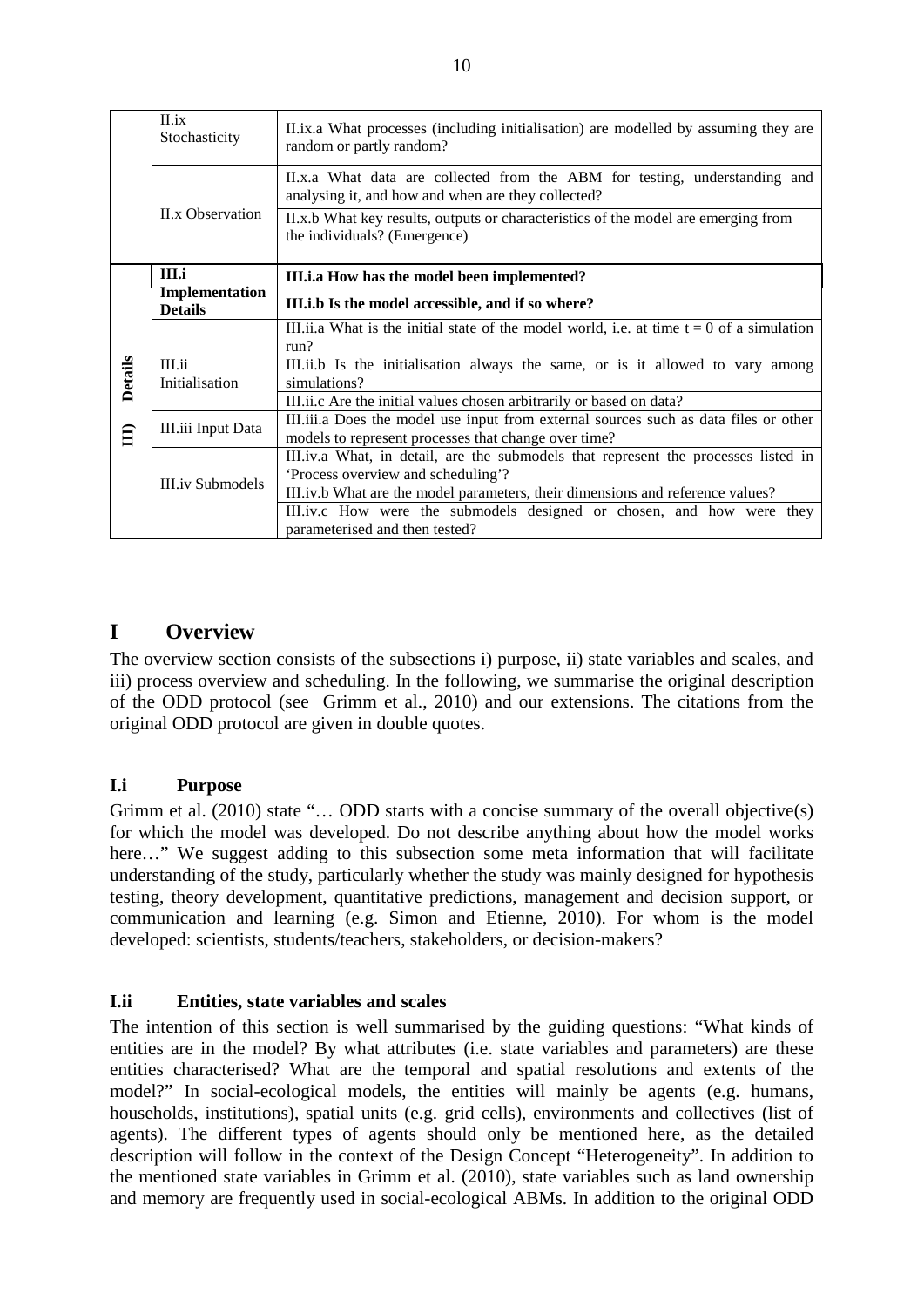protocol, we suggest the inclusion of the question 'If applicable, how is space included in the model?' at this point in the protocol. To avoid wrong expectations, the authors should explicitly mention if they do not consider space at all. We think it is of special interest whether space is represented in models implicitly or explicitly, and if explicitly, to specify by which spatial dynamics the landscape is linked and whether the modelled space is based on real landscapes (e.g. based on GIS data). Additionally, all exogenous factors/drivers should be listed in this section because this will inform the reader from the outset whether the factors/drivers (e.g. precipitation or prices) are influenced by processes or other state variables during a model run or whether they are assumed to be exogenous.

#### **I.iii Process overview and scheduling**

Invaluable information for reimplementing the described model is given in this subsection. Such a description may be substantially facilitated by a graphical representation or a pseudocode representation of the scheduling (Richiardi et al., 2006). Self-explanatory names for the model's processes foster a clear and concise description of the process overview. The authors should also inform the reader as to how the update process is implemented in the model (e.g. synchronous vs. asynchronous updates).

## **II Design concepts**

In the following section, we introduce ten design concepts that are partly based on the previous ODD protocol (Grimm et al., 2010), extended and ordered from general to detailed information. There is a gradient from the overall view (the theoretical and empirical background, individual decision-making and learning) to the details (e.g. individual sensing and prediction). The stochasticity and observation relate to more technical questions and were therefore placed at the end of the section. Details of the implementation, such as the underlying equations, should, however, not be mentioned here but should appear in the submodels section. We provide guiding questions that should be answered by the model description and examples that help writers to give precise answers. This will give readers of the description a more profound understanding of the simulated decision-making process.

#### **II.i Theoretical and empirical background**

II.i.a The aim of this section is to describe the general concepts, theories or hypotheses that underlie the model's design. The answer should provide more precise information on the underlying theories; for example, the population dynamics theory and resilience thinking in Schlüter and Pahl-Wostl (2007), see the example description below. In contrast to Grimm et al. (2006), we do not ask for the modelling approach because the focus of the ODD+D protocol is only ABM.

II.i.b To compare the different models regarding the assumptions on which their representation of decision-making is based, it is important to note whether specific behavioural theories (such as profit maximisation, bounded rationality, cognitive models, social psychology approaches and mental models) real-world observations (mechanistic or process-based explanation, statistical regression methods and heuristics), ad-hoc rules (dummy rules and assumptions) or their combinations were used (see Johnson and Busemeyer, 2010 for a recent review of the theoretical approaches for modelling decisionmaking under risk and uncertainty).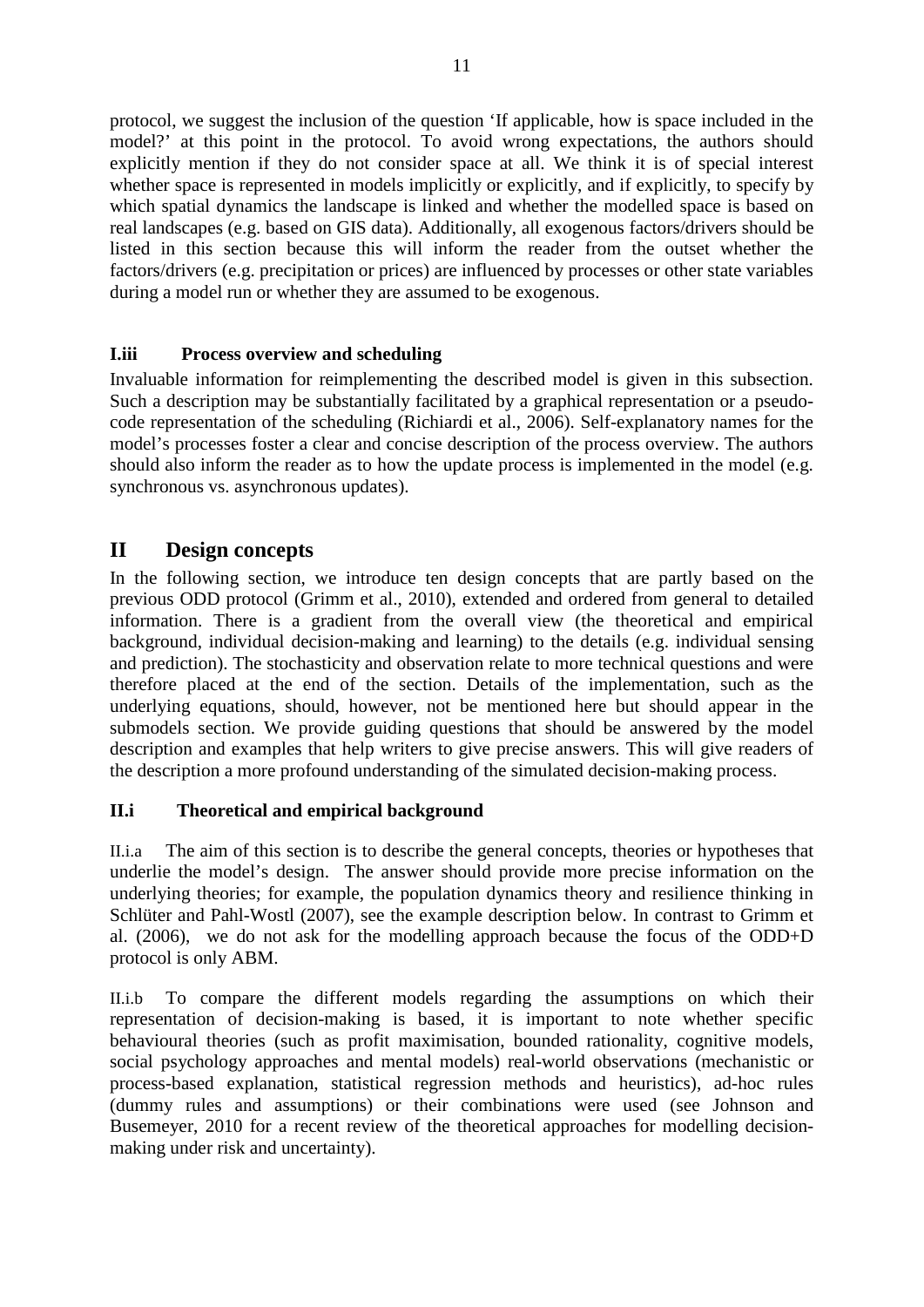II.i.c There may be many reasons behind the motivation for choosing a certain decision model, e.g. data (non)availability, reference to previous studies, theoretical reasons, or pattern-oriented modelling (Grimm et al., 2005). We believe that the choice of the decision model is often not only based on theory but is (co)determined by such practical factors. While these reasons should be dealt with in more detail in the discussions section of a paper, this question ensures that not only the choice for a certain decision model but also the practical constraints under which it was made can be compared.

II.i.d This section does not ask for the data input into the model in general, but specifically for the empirical data on which the decision submodel within the model is based (e.g. with regards to parameterisation, heuristics used, etc.). Such empirical data may stem from participatory approaches (role playing games, e.g. Castella et al., 2005), household surveys, interviews, direct observations, statistical census, archives, field or lab experiments, GIS products (see Smajgl et al., 2011, for an overview of empirical methods to parameterise ABMs).

II.i.e Information on the level of aggregation of the empirical data would be helpful for comparing the model with other models in terms of the data. Data levels might, for example, be at the individual, household or group level or there may be different resolutions of input data.

### **II.ii Individual decision-making**

The following questions represent an important part of the extension of the ODD protocol with regards to the representation of decision-making in a model, as they explicitly address the basic design concepts behind it.

II.ii.a The documentation of the decision-making processes included in a model requires, first of all, that the subjects and objects of these processes are made explicit. The subjects are necessarily agents according to the definition above (see Section [3.1\)](#page-4-0) and might belong to several different types, whereas the objects might be other elements of the model or may also be agents. As an example, farm household agents (subjects) might decide about the land-use state of land parcels they own (objects). The questions regarding multiple levels address models in which the decisions made on one level affect decisions made on higher or lower levels of aggregation; for example, farmer and government agents (Schlüter and Pahl-Wostl, 2007).

II.ii.b In this section, we focus the more general "Objectives" block from the ODD model on the specific characteristics of human decision-making. The rationality behind decisionmaking is crucial for understanding the role of decision-making in a model. It includes, for example, whether agents optimise according to an explicit objective, whether they have other types of success criteria, such as meeting aspiration thresholds, or whether they have no explicit objectives at all, as might be the case when decision-making heuristics are used. If agents have some type of success criterion, it should also be mentioned, whether they pursue it in a perfectly rational manner or whether their rationality is in some respects bounded, for example by limited information, limited cognitive capabilities, or limited decision-making time.

II.ii.c The question on how agents make their decisions refers to the way in which the rationality behind decision-making is translated into specific decision-making rules. For example, the pursuit of an objective might be implemented through the optimisation of an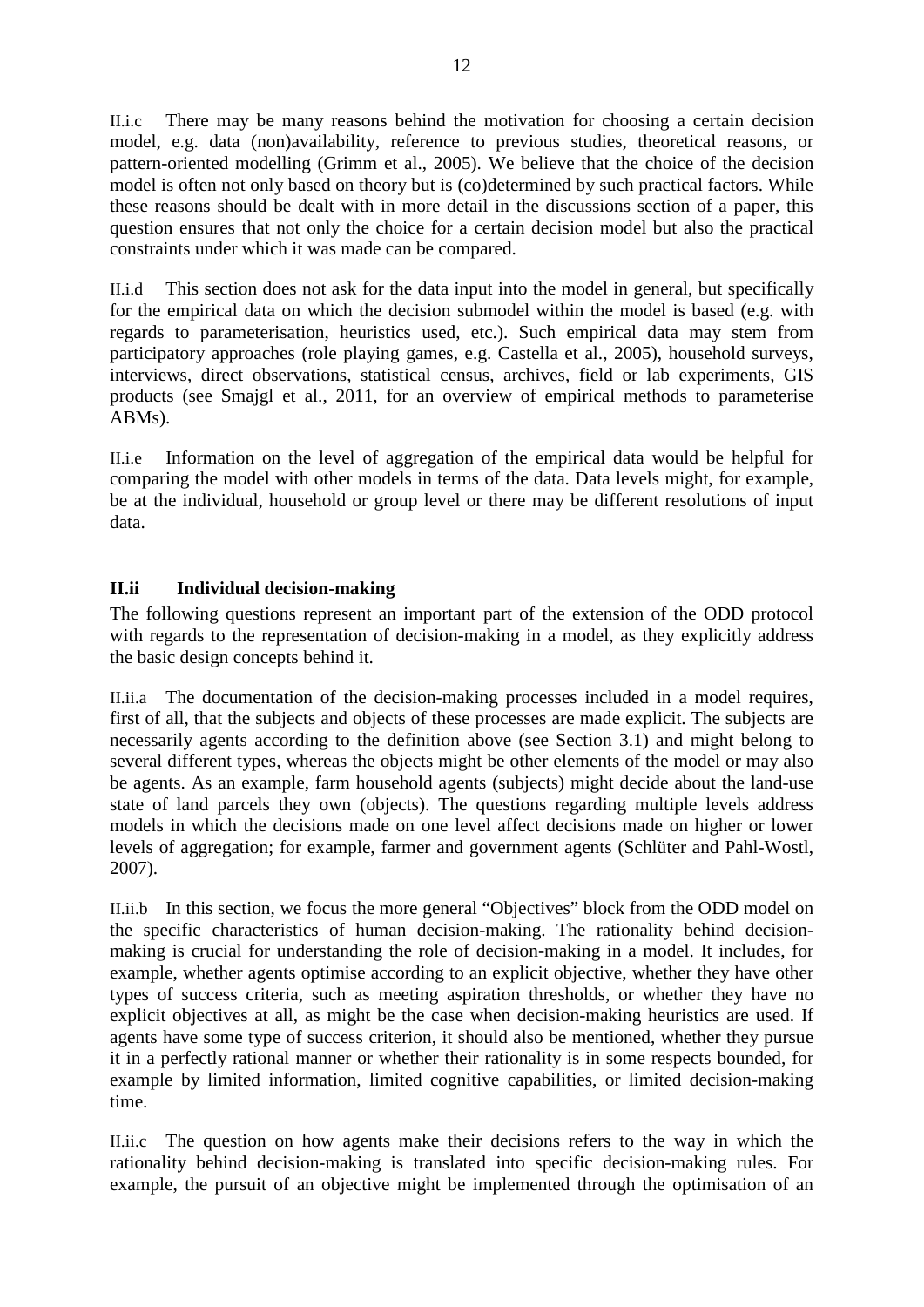objective function via mathematical programming, whereas decision-making heuristics might be represented in a decision tree (Schreinemachers and Berger, 2006).

II.ii.d In this section, information shall be given on how agents adapt their behaviour to changing state variables, both endogenous and exogenous. Examples of agents adapting their behaviour is the adaptation of the number of irrigated fields to budget constraints and water inflow (see the example in Section 3) and of the mobility pattern of pastoralists to multiple stressors such as climate and policies (Boone et al., 2011). Because there is no universal agreement in the relevant literature on how to distinguish adaptation from learning, we have decided to use the one provided above in the "Definitions of terms" section (Section 3.1). According to this definition, adaptation occurs within given decision rules, whereas learning changes those rules.

II.ii.e Because real-world decision-making often takes place in relation to an individual's social environment, it can be argued that social norms or cultural values should be reflected in models of decision-making (Van den Bergh et al., 2000). For example, trust between agents can be a basis for cooperation (Janssen et al., 2006), or traditional perspectives can represent an alternative strategy to purely economic profit maximisation (Millington et al., 2008)*.*

II.ii.f Space plays a role in an agent's decision-making process if the decision is influenced by the absolute or relative position of the agent or another entity in the model space. McAllister et al. (2006) investigated the role of spatial (and temporal) variations on the efficiency of the agistment networks in Australia using an ABM. Further examples can be found in An (2012).

II.ii.g Temporal aspects enter the decision process if agents' decision-making takes into account past experiences or expectations for the future. Past experiences might be incorporated in some representation of the agent's memory, which might also be related to agent learning (see Section [II.iii](#page-12-0) below). The formation of expectations about the future depends on the ability of the agents to make predictions (see Section [II.v](#page-13-0) below).

II.ii.h The information that the agents obtain may be characterised by uncertainty because, for example, agents have limited knowledge about future developments in the model. Thus, this section asks for a summary of the reactions to this uncertainty used in the model, which might enter the agents' decision-making process at different points. Uncertainty might, for example, be included in different learning processes (see Section [II.iii](#page-12-0) below), such as Bayesian learning, which seeks to gradually reduce uncertainty, or it might be directly manifested in the decision-making process, e.g. in the form of a satisficing rule (Gotts et al., 2003) or in the form of risk aversion (Quaas et al., 2007).

#### <span id="page-12-0"></span>**II.iii Learning**

II.iii.a Learning is defined on the level of the individual by changes in each one's decisionmaking rules. This is the part of the model documentation where different types of established learning representations can be cited (Brenner, 2006) or where the general idea behind the learning model can be described, e.g. reinforcement learning or belief-based learning.

II.iii.b Learning does not only take place on an individual level but also takes place on a collective level, when agents are able to exchange information. For example, different types of evolutionary algorithms can be used to represent how land-owner agents collectively "learn to interact, cooperate, and compromise" to decide about the use of common resources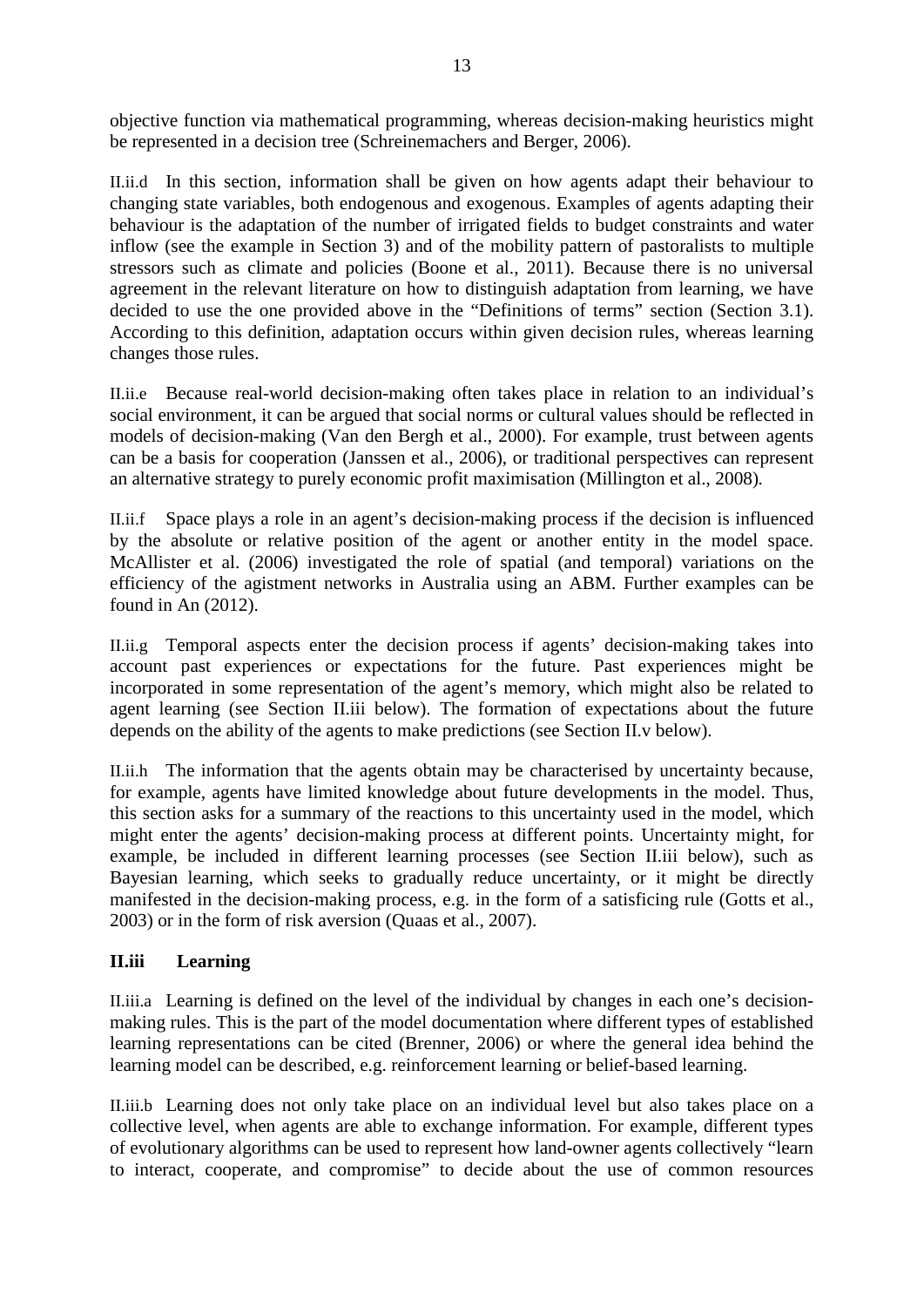(Bennett and Tang, 2009) or how researchers collectively learn to improve their publication practices (Watts and Gilbert, 2011).

#### **II.iv Individual sensing**

Compared to ecological sensing, where organisms or populations perceive their local environment, sensing becomes more complex in the context of human decision-making. Using societal structures, information may be transported on the global level. The following questions help to reflect on what information is exactly available before an agent has to decide. Thereby, all sensing processes may be erroneous.

II.iv.a In this section, the endogenous and exogenous state variables that agents are assumed to sense and consider in their decisions are summarised. Land managers may perceive the availability of (multiple) resources which include working power, monetary resources and different sources of income (e.g. Smajgl and Bohensky, 2012). Further, they may perceive the behaviour and actions of other agents (as opposed to the characteristics of other agents, see the following question) or market conditions. Additionally, the observation of the state of the natural resources can be erroneous (cf. Milner-Gulland, 2011, for a modelling study applying the management strategy evaluation approach).

II.iv.b This question refers to direct or indirect contact between agents that enables them to exchange information on their individual state. Signals may be sent between agents intentionally (e.g. Matthews, 2006) or unintentionally. Furthermore, it is asked whether the sensing process is erroneous.

II.iv.c The spatial scale of information flow may be local, global or via a network in the model space.

II.iv.d Sensing may be implemented via mechanisms by which agents obtain information explicitly, or via the assumption that agents simply know these variables. In the former case, signals or messages may be sent between agents (e.g. Matthews, 2006), which takes a certain amount of time within the model space so that information may not be available at once in every time step and may not be available to every agent.

II.iv.e This section asks whether the costs for cognition and costs for gathering information are included in the model. If the resources for gathering information are limited, it may be useful to include costs for different types of information acquisition, as e.g. motivated by the critique of rational choice (Simon, 1957).

#### <span id="page-13-0"></span>**II.v Individual prediction**

The first question asks for data used by the agents for prediction, the second for their internal model and the last for their prediction error. The information used by the agent can be based on actual (spatial) observation, on experience or on a mixture of both. The agents' internal model describes how the agent processes the collected data to get predictions. This could be influenced by mental models such as a pessimistic versus optimistic view of the agents (e.g. Lux and Marchesi, 1999). The prediction error can, for instance, result from limited information processing capabilities of the agents or from unknown consequences of interactions with other resource users (e.g. unknown water extraction of upstream agents in Schlüter and Pahl-Wostl, 2007).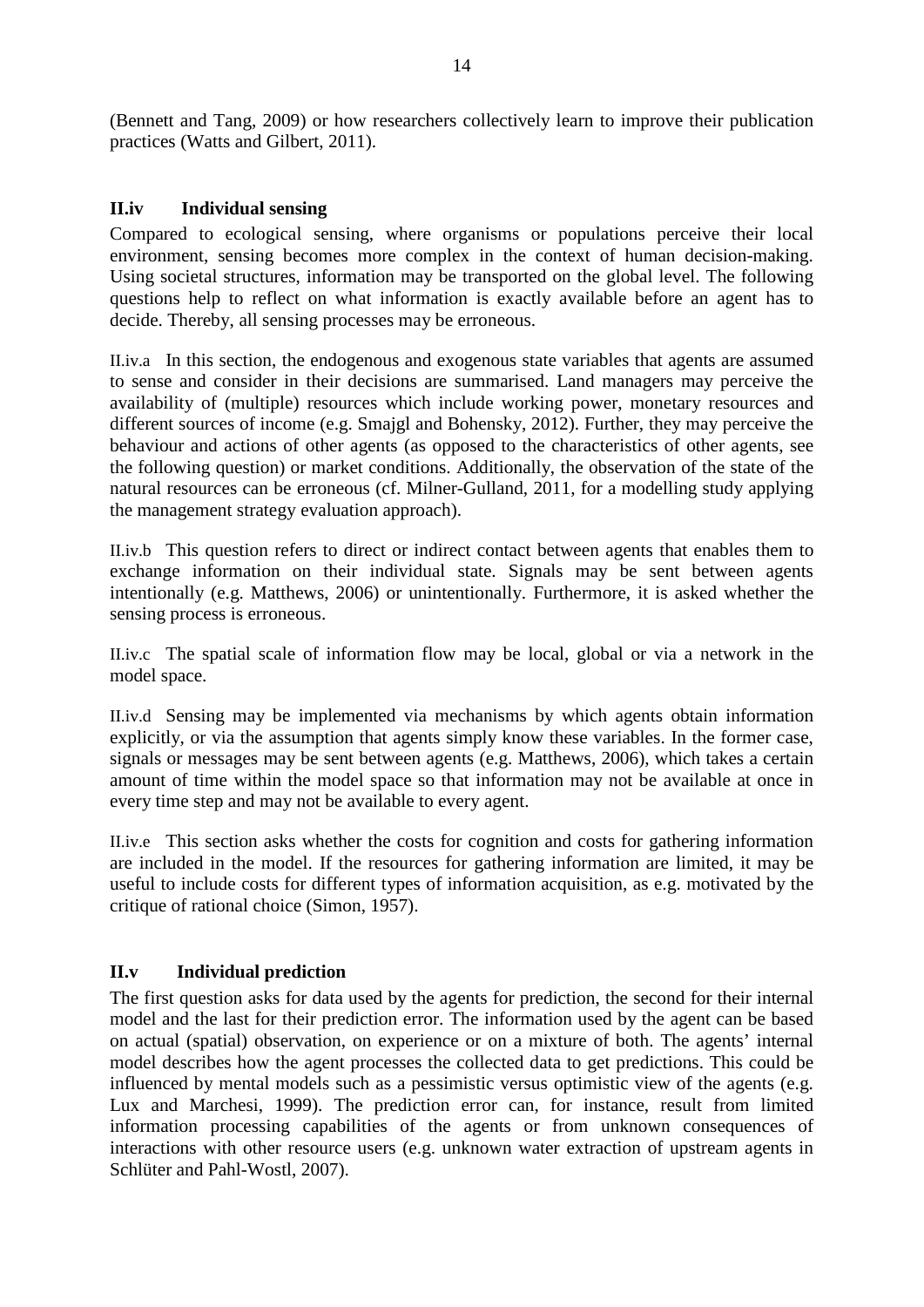#### **II.vi Interaction**

We explicitly add the interactions between agents and entities in addition to the interactions among agents. Both can be mediated by the environment (Schlüter and Pahl-Wostl, 2007), by markets (Deadman et al., 2004) or auctions (Schreinemachers and Berger, 2011). The interaction itself depends on conditions (e.g. spatial distance, access to a resource). Additionally, we introduce a question about whether a (de)centralised or group-based coordination structure of the agents exists.

#### **II.vii Collectives**

Agents can belong to aggregations such as social groups, human networks or other organisations. These collectives can either emerge during the simulation or be defined by the modeller.

#### **II.viii Heterogeneity**

Agent heterogeneity is one of the characteristic features of ABMs. Agents may differ in parameters (e.g. managerial abilities, Happe et al., 2006; or preferences, Filatova et al., 2011). They can also be heterogeneous in their decision-making in terms of the different decision models (e.g. Jager et al., 2000, applied in Acosta-Michlik and Espaldon, 2008 and in Murray-Rust et al., 2011) or in their decision objects. If agents only differ in their state variables e.g. the location in space or financial budget, but are the same otherwise, we do not consider this population to be heterogeneous because exchanging an agent at the beginning of the simulation would not change the outputs of the simulation.

#### **II.ix Stochasticity**

To understand the model, it is crucial to know which processes include randomisation. Examples for coincidence in models can be the random initialisation of the values of agents' state variables (e.g. Balmann, 1997; Matthews, 2006), location of households on a map (e.g. Castella et al., 2005) or market-prices that influence agent decisions (e.g. Janssen et al., 2000).

#### **II.x Observation**

The questions asked in this paragraph aim to clarify which model output is collected at what time point in the simulation. It should also be stated which of the model results are a result of emergence.

## **III Details**

The technical information that is needed to replicate the model and the experiments should be provided in this block (Grimm et al., 2006). This includes information on model implementation, availability of the model's source code, model input data and a detailed (mathematical) description of the submodels.

#### **III.i Implementation Details**

Information on the model implementation should be delivered in this section. This includes stating the programming language or modelling platform in which the model was implemented. For a list of further important implementation details, we refer to the "Guide for Authors" of the journal Environmental Modelling and Software and/or the data availability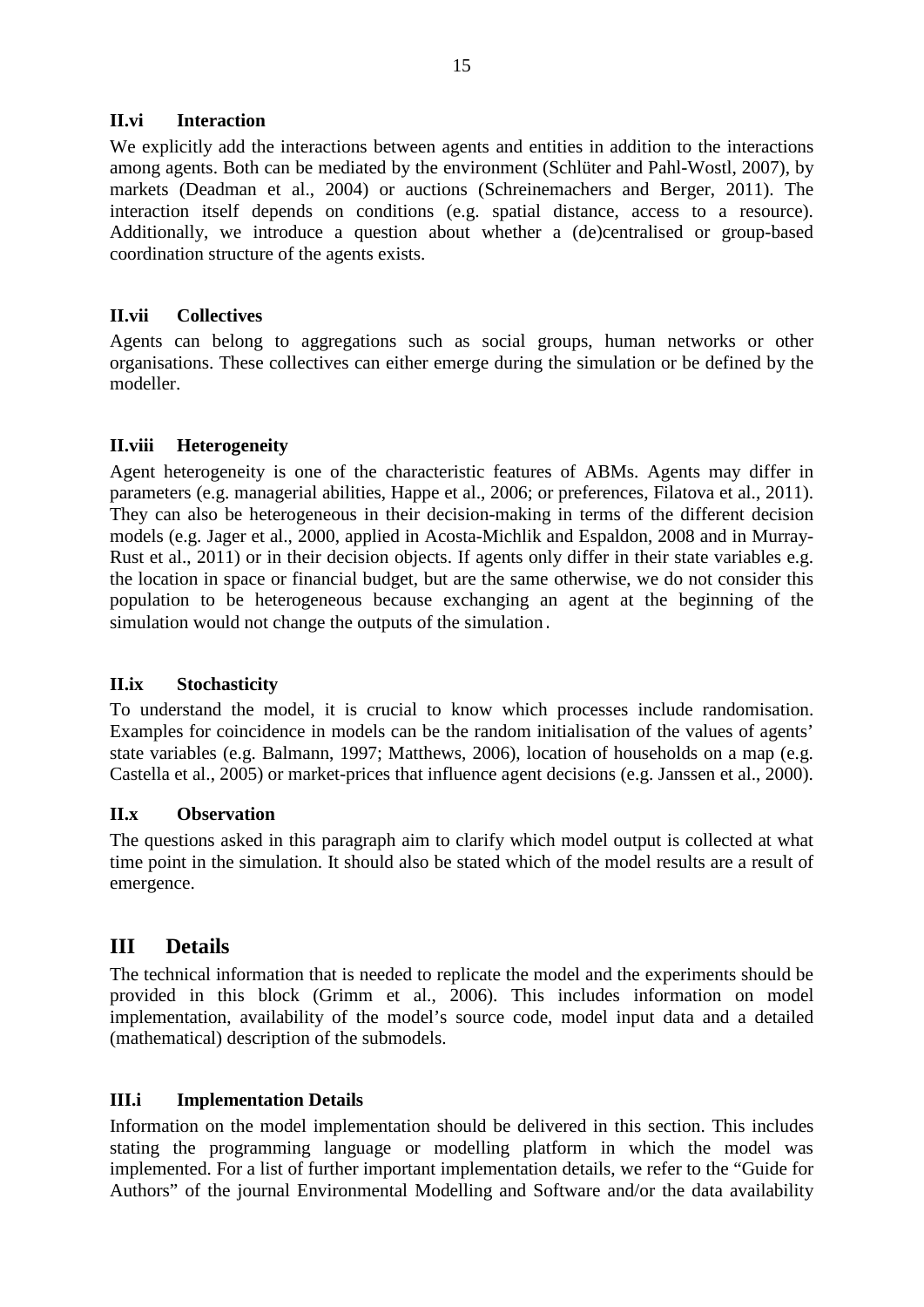section (cf. EMS, 2012). Authors are encouraged to make the model code accessible (Janssen, 2009; Ince et al., 2012). If the model code was published, for example, in an open model library such as openabm.org, please state where it can be downloaded.

#### **III.ii Initialisation**

#### **III.iii Input data**

#### **III.iv Submodels**

We adopted the initialisation, input data and submodels elements almost as-given by Grimm et al. (2010). However, in the element 'Initialisation', we added the case that the data could be based on stakeholder choice.

# <span id="page-15-0"></span>**4 Sample application of ODD+D**

We present a sample application of the ODD+D protocol for describing an ABM of water use (Schlüter and Pahl-Wostl, 2007). The model has been used to compare the performance and resilience of a centralised and decentralised water governance system with single or multipurpose water use in the face of uncertain water flows. The centralised version is a stylised representation of water management in the Amudarya river basin in Central Asia.

#### **I Overview**

#### **I.i Purpose**

The purpose of the model is to understand how different governance structures (centralised versus decentralised) and diversity of water use affect the resilience of a farming community to variable and uncertain water flows. The model has been designed for scientists, particularly those interested in natural resource governance and resilience, with the aim of testing hypotheses about resilience mechanisms.

#### **I.ii Entities, state variables and scales**

The model consists of two types of human agents, individual farmers and a regulator such as a national government authority, and one animal agent, an age-structured fish population. A fourth entity is the water resource. Water is modelled as the units of water that enter the river stretch upstream and are then distributed downstream along the river onto the fields and into a terminal fishing lake. Farmers are characterised by their location along the river and hence the distance to the water inflow and the fishing lake, the number of fields they irrigate, their individual expectation of the water available each season, their memory of past water deliveries, the yield they receive from cultivating their fields, the catch from fishing, and the financial budget that is determined by their net returns from agriculture and fishing activities. The national authority is characterised by the total number of fields irrigated in the area, its expectation of water availability each season, its memory of past water flows and a budget that is the sum of all of the farmers' net incomes from irrigation.

The fish population is composed of 12 age classes. Age 0 is larvae that are born in the lake or migrate to the lake from upstream, ages 1-4 are juveniles and ages 5-12 are adult. Each age group is characterised by specific density-dependent and density-independent mortalities, birth and reproductive rates and, in the case of the age 0 class, a migration rate. The water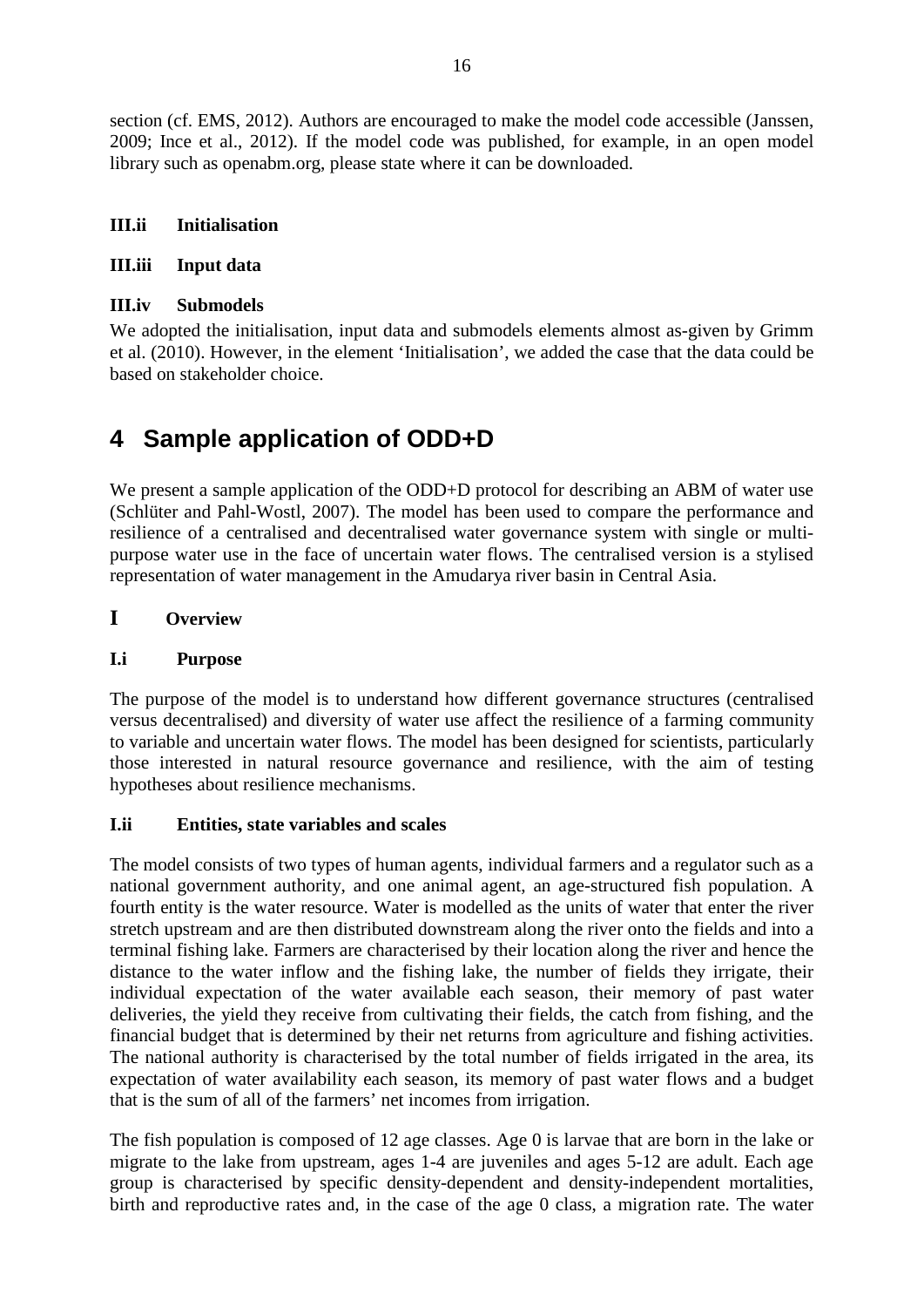entity is characterised by a unidirectional flow that is reduced by irrigation uptakes by the farmers. The remaining water at the downstream end of the river stretch enters the lake where the fish population is located. Water inflow into the river stretch from upstream is an exogenous variable. The parameters of the model are given in Table 2 of Online Appendix B.

The governance structure is represented by two different model structures, a centralised and a decentralised version, that differ in terms of which type of agent (farmer or national authority) makes the decisions on the number of fields to irrigate in a season and hence the amount of water to withdraw from the river

Space is implicitly included through the location of each farm along the river stretch, which determines the farm's access to water and to the fish resources as well as the information each farmer has on the water flows. There are nine farms along the river. The model runs with monthly time steps over a period of 200 years. Decisions about the number of fields to irrigate in a season are taken at the beginning of a season.

### **I.iii Process overview and scheduling**

Within each year, a sequence of activities takes place in the following order. In the centralised version at the beginning of the season (April), the national authority predicts the expected water inflow to the river stretch and decides on the number of fields to irrigate. The farmers calculate their water demand and irrigate the fields each month with the water actually available. Crops experience water stress when they do not receive the required amount of water. The remaining water after all fields have been irrigated, if any, flows into the lake. At the end of the year, the fish population grows, the farmers fish and harvest, and the national authority calculates its budget.

In the decentralised version, all farmers make their individual prediction of the expected water availability at their location along the river stretch at the beginning of the season, and decide on the number of fields to irrigate. They calculate the water needed to irrigate their fields each month. They irrigate the fields each month with the actually available water. Crops experience water stress when they do not receive the required amount of water. The water remaining after all fields have been irrigated, if any, flows into the lake. At the end of the year, the fish population grows and the farmers fish, harvest and calculate their individual budgets. Each agent is updated in the sequence determined by its location along the river stretch.

## **II Design concepts**

## **II.i Theoretical and empirical background**

The hypothesis that this model was designed to test was informed by resilience thinking (Folke et al., 2010). The modelling of the fish population growth is based on population dynamics theory, in particular, the Ricker model (Ricker, 1954). The water distribution and the impact of water stress on crop yield are modelled based on standard hydrological and agricultural approaches. The agents' decision model is based on the assumption that their information processing capacity is limited and that they have only partial information on water availability, hence they are boundedly rational (Simon, 1957). The agents use a form of inductive reasoning (Deadman et al., 2000) and rely on heuristics that guide their behaviour (Ostrom et al., 1994). They have no foresight. They are satisficers who, once they are above a certain minimum income threshold, engage in a process of trial and error to determine their best irrigation strategy based on their experience with past strategies. It is also assumed that the agents have different memory strengths with respect to past water flows. The memory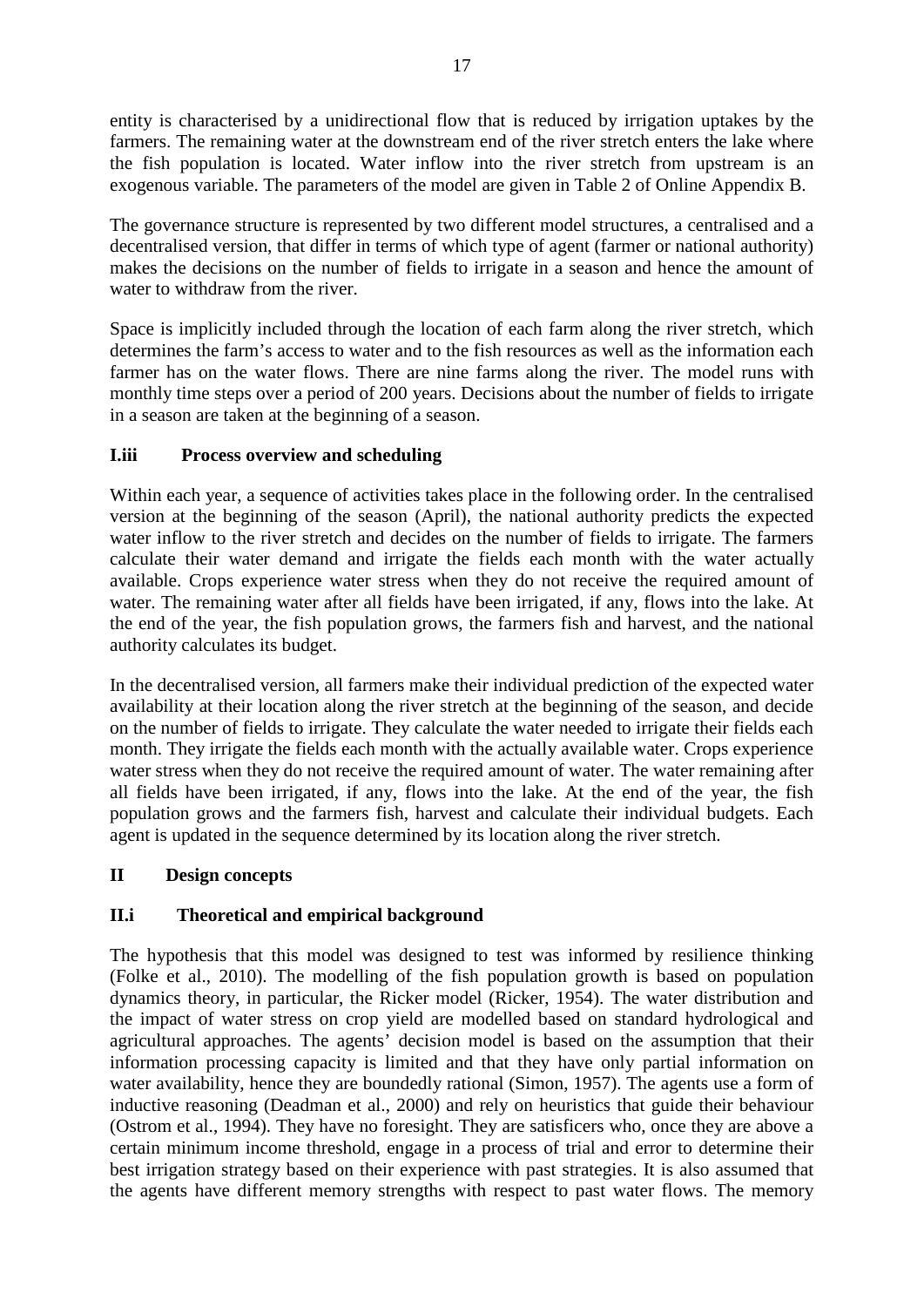strength affects their prediction of future water availability. The decision model of the national authority is based on real-world heuristics of water allocation. It is a simplified caricature of decision-making in the case study.

The ad-hoc decision model for the decentralised version was chosen because a decentralised setting does not exist in the case study and hence there are no data. The calculation of the expected water availability is based on the assumption that agents have different memories of past events and value this past experience differently. The method is based on a discounting approach used before in models of agent past memory (e.g. Satake et al., 2007). A 15-year runoff time series for a gauging station at the entrance to the Amudarya river has been used to determine the exogenous inflow to the river stretch (Schlüter et al., 2005).

#### **II.ii Individual decision-making**

Decision-making is modelled on two different levels, the national and the local. In the centralised version, the national authority decides the number of fields to be irrigated by the farmers along the entire river stretch. Farmers only execute the decisions. In the decentralised version, each individual farmer decides on the number of fields to irrigate on the farm. The number of fields determines the amount of water diverted to the farm (if available).

The agents pursue the objective of finding the number of fields they can irrigate with the uncertain water supply and a limited budget. They try to find the best strategy by adapting the number of fields based on an evaluation of their past performance. They do so by adapting their behaviour to changes in expected water availability, experienced water flows, yields and budget. The heuristics the agents use to make a decision on how many fields to irrigate are represented in a decision tree.

Social norms or cultural values and spatial aspects do not play a role in decision-making; however, the latter influence the outcome of the decision. The decision on how many fields to irrigate is influenced by the memory of past water availability. Agents can have different memory strengths, i.e. they weigh the experience from past years more or less strongly. Note, however, that within a simulation run, the agents do not differ in their memory strength.

Uncertainty is not explicitly included in the agent's decision rule; however, agents try to address the uncertainty of water flows by taking past flows as a predictor of future ones. The willingness of individual farmers to change their irrigation strategy and hence take the risk of losing their investment depends on their past income level. If the level is below a minimum value, the farmers take more risks.

#### **II.iii Learning**

No individual or collective learning is included in the decision process.

#### **II.iv Individual sensing**

The national authority knows about the realised water flows into the river stretch (note that this happens after the decision on the number of fields to prepare for irrigation has been made), the total agricultural budget available and the total irrigation costs. The farmers know in hindsight the amount of water delivered to their fields, their own budget, the costs of irrigation and the crop yields. Hence for the national authority, the spatial scale of sensing is global; for the farmers, the spatial scale is local. The agents receive this information for the on-going year without error. Farmers do not know any of the state variables for other farmers, but the national authority knows the net returns from irrigation of each farmer in the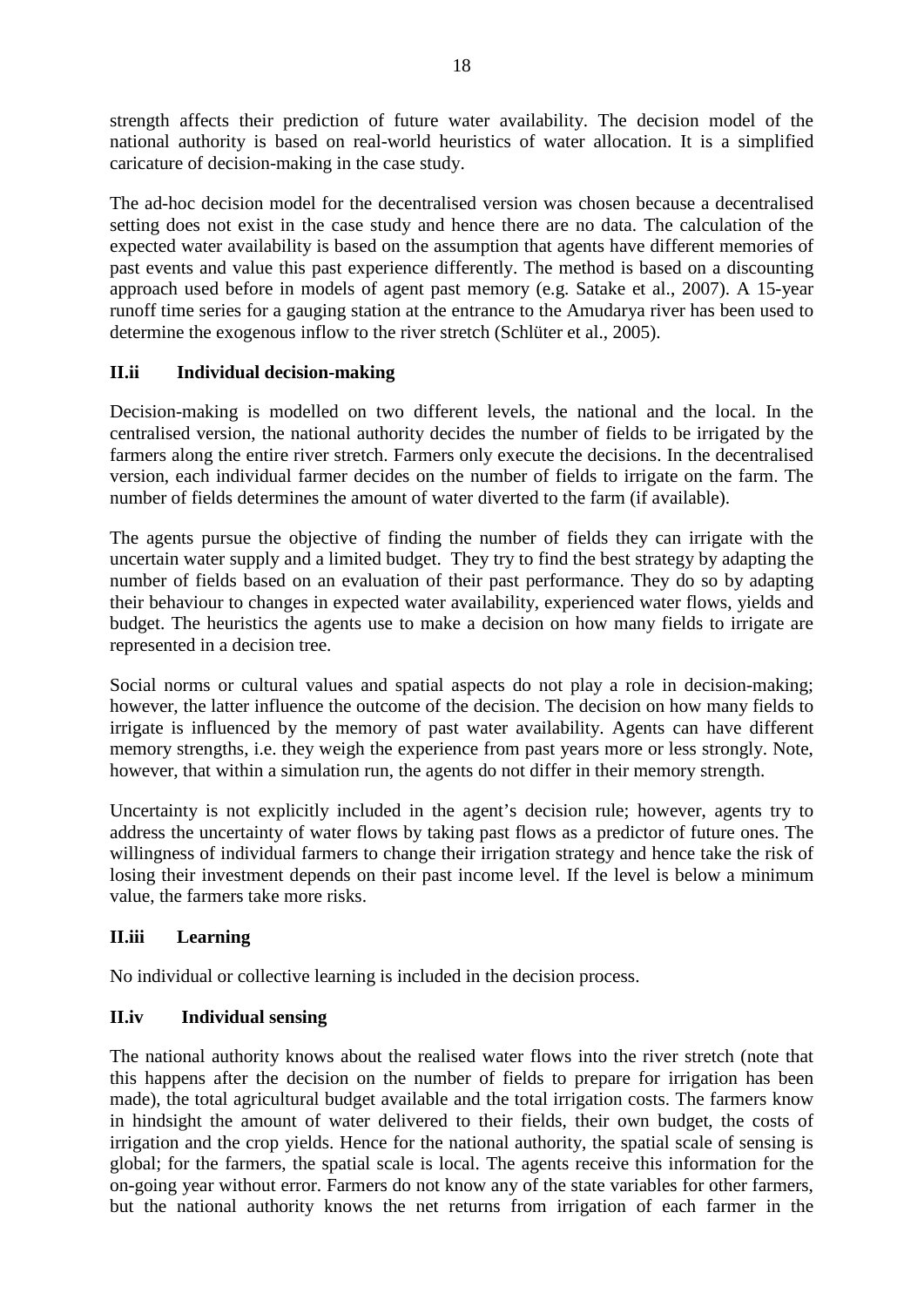centralised version. In the model implementation, agents are assumed to simply know the values of the relevant variables, i.e. they do not carry out any activities to receive this information. The costs for cognition or for gathering information are also not explicitly included.

### **II.v Individual prediction**

The national authority uses the information on past inflow to the river stretch to predict future water flows; the farmers use the information about past water deliveries to their fields to assess how much water they can expect in the next year. The agents make their prediction based on their memory of those past water flows. The prediction process is implemented through a weighted average of past water flows, where the weights are determined by the memory strength. The prediction is erroneous because of the variability of water inflows between years that is not known to the agents and the loss of memory of the agents. The downstream agents also do not know the water extraction of the upstream agents.

### **II.vi Interaction**

Interactions among agents are indirect through their water and fish extraction (the resource extracted by one agent is no longer available for the other agents); the interactions are thus a consequence of the resources being common pool resources. The interactions depend on the location of the agent in relation to the water flow and distance from the fishing lake. In the centralised version, the national agency coordinates water use. Here, coordination affects the water extraction decision of each agent. In the decentralised scenario, no coordination mechanism exists.

## **II.vii Collectives**

Agents do not belong to or form any collectives.

#### **II.viii Heterogeneity**

There is no heterogeneity of agents. Agents are not heterogeneous in their decision-making.

#### **II.ix Stochasticity**

Within the catchable age classes of the fish population, the actual age class from which a fish is caught is modelled randomly.

#### **II.x Observation**

The annual yields and catch of each farmer, accumulated total returns and abundance of the fish population are collected at the end of each year to compare the two model versions and the different scenarios of memory capacity and diversity of water use and for sensitivity analysis. A distinct pattern of distribution of yields along the upstream-downstream gradient emerges.

#### **III Details**

The model was implemented in Java using the Repast platform. The source code can be made available upon request.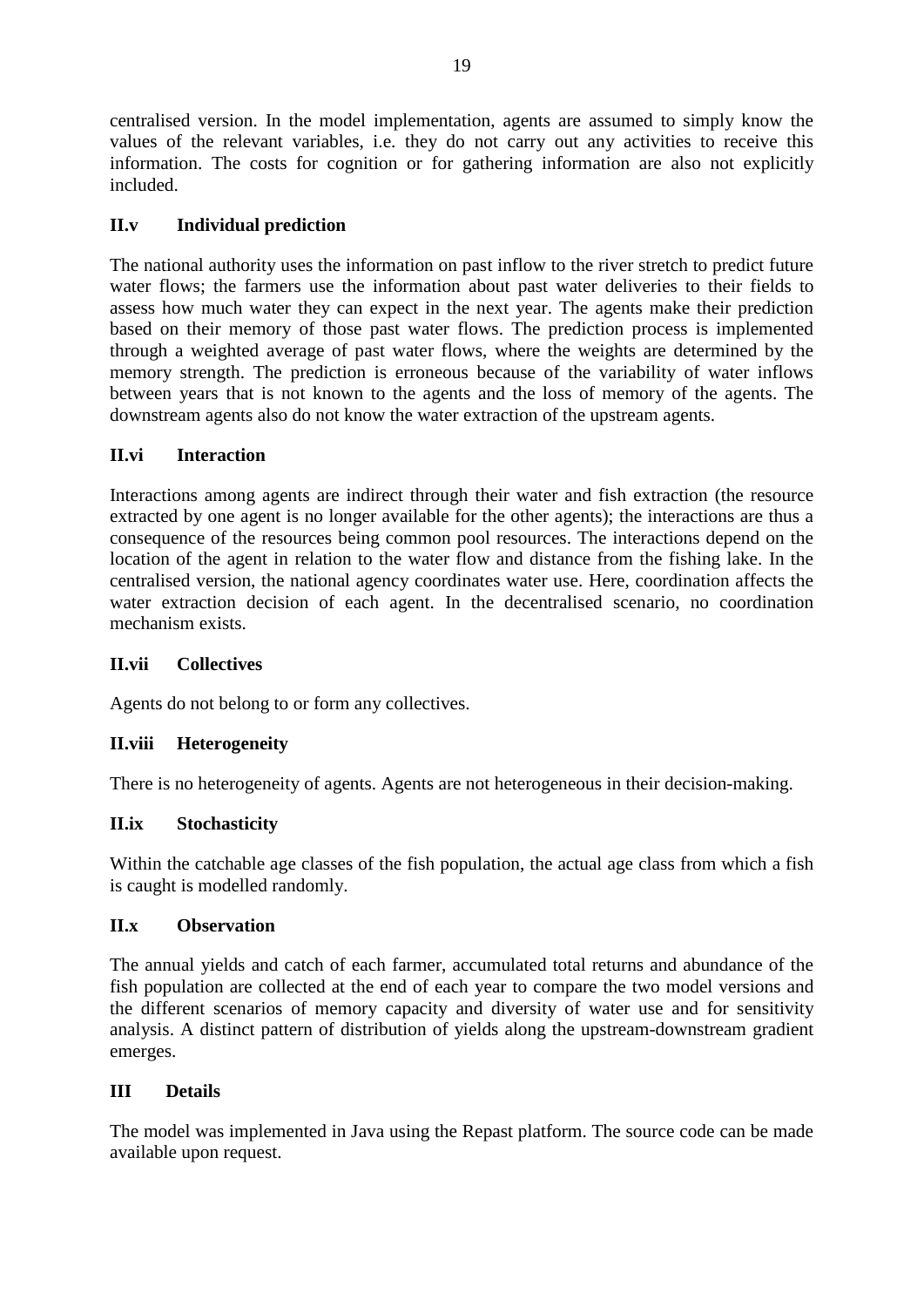The model world is initialised with nine farmers that all have the same initial budget, number of irrigated fields, yields and memory capacity but differ in their location along the river. The national authority in the centralised scenario has an initial budget, an initial number of fields and a memory capacity. The initial values for the agents and the fish population have been determined through calibration. The initial number of fields is varied among simulations to reflect scenarios with a strong focus on agriculture or fisheries. The inflow to the river stretch is provided by a data file of the observed characteristic runoff time series for the Amudarya River.

The model has a main part that models the actions of the two types of agents (the farmers and the national agency) and two submodels that represent the two resources (water and fish). The model parameters, their dimensions and default values are given in Table B.2 of Online Appendix B.

The remaining details section is described in Online-Appendix B. There, the completed template for the ODD+D protocol for this example can also be found.

# **5 Discussion**

The documentations of ABMs that include human decision-making often do not describe the details that are needed to understand and replicate the decision-making part, particularly with respect to the underlying assumptions and theories on which the agent's decision making is based. Using standardised protocols can help to provide model descriptions that meet this need. The ODD protocol is now widely used for describing agent- or individual-based models in general, but lacks the details relating to decision-making. Therefore, we have introduced an extension for the ODD protocol to describe human decision-making in ABMs: ODD+D.

## **5.1 Expected benefits from ODD+D**

Using standardised protocols to describe simulation models offers many advantages (see also Grimm et al., 2010): The experienced scientific audience can understand the models described with a standardised protocol more easily, and meta-analyses on existing models is facilitated. Our protocol also eases the use of the taxonomy of ABMs suggested by Hare and Deadman (2004): The three taxonomy levels (coupling social and environmental model, social interaction and intrinsic adaptation) are covered in Sections I.ii, II.vi and II.ii.d of the ODD+D protocol, respectively. Referees of scientific articles may find it easier to review a manuscript that draws upon such a protocol. Modellers do not have to decide upon the structure of their model description, as the structure is already given by the protocol. And finally, modellers-to-be seeking guidance on and thinking about what aspects of a model have to be conceptualised before implementing the model, might use the ODD+D protocol as a checklist for the model development process.

## **5.2 The added value of the ODD+D protocol compared to the ODD protocol**

The ODD+D protocol enhances the original ODD protocol in three ways: First, it incorporates the central aspects of human decision-making into the design concepts section resulting in a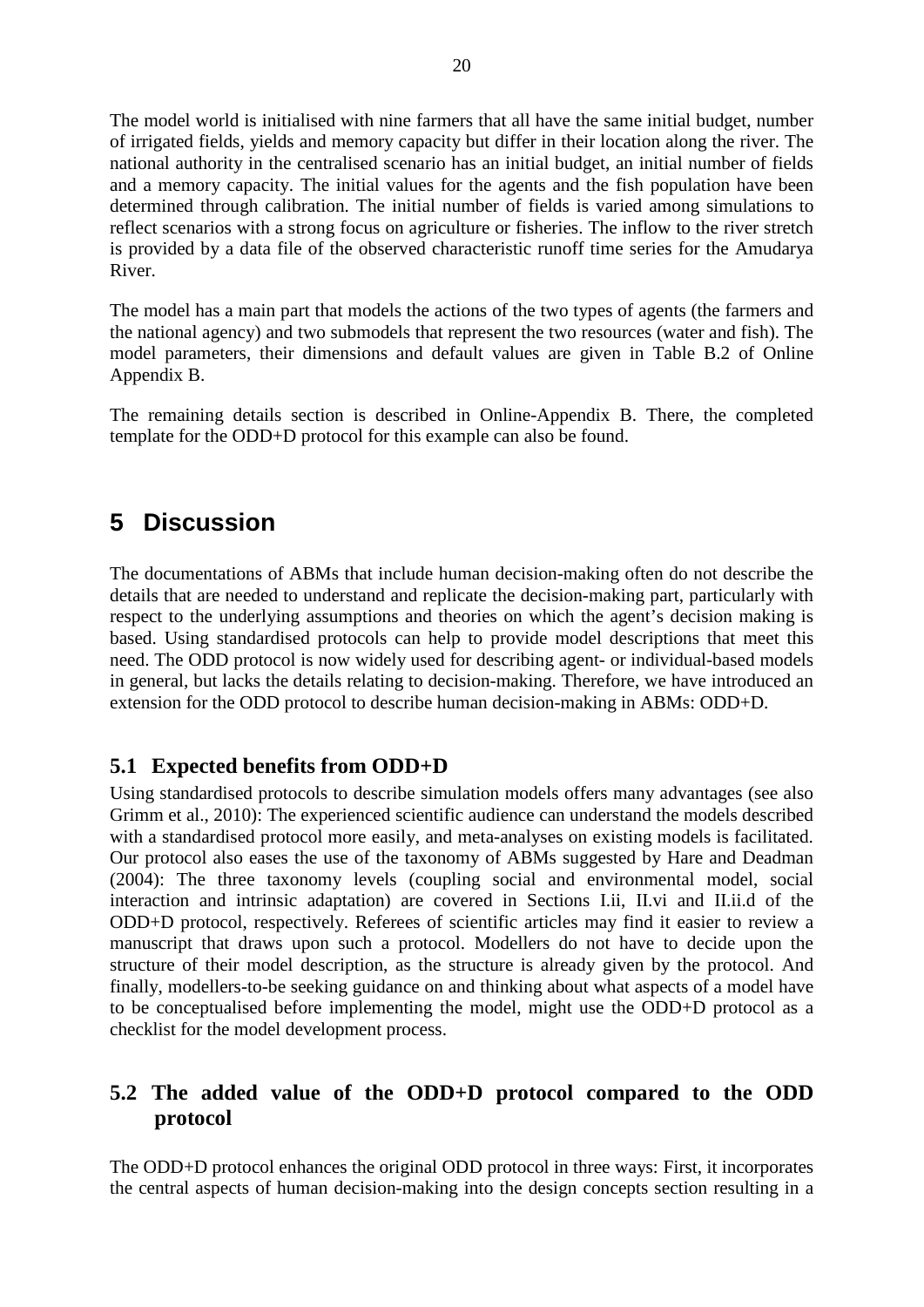considerable re-organization of this section. New components on individual decision-making and heterogeneity were added, and numerous questions regarding concepts that are missing in the ODD protocol were included, i.e. coordination, temporal aspects in decision-making, cultural values and the like. Second, greater emphasis has been placed on the theoretical and empirical basis by renaming the "basic principles" section and adding more detailed questions regarding the background of the model in general and the decision-making algorithms in particular. Third, the design concepts were organised (including a reversed order) in a hierarchical fashion. Finally, minor aspects have been revised, such as adding questions regarding target groups, exogenous factors, space and implementation details.

By implementing these alterations, the ODD+D protocol allows for a concise and wellstructured documentation of human decision-making in a more straightforward way than the original ODD protocol. In the example description, the ODD+D protocol helped to make the theoretical foundations of the decision-making algorithms more explicit, which would not have been possible with the ODD protocol. This makes it easier to link the model results to the results of other models that are based on similar assumptions about the decision-making process. It also facilitates the assessment of model results in view of the underlying assumptions and thus promotes a better understanding of the robustness and scope of the results. The ODD+D protocol also provides for the specification of the empirical data used as input to the model, which would not have been mentioned in the ODD protocol. This allows for a better understanding of how the model relates to a real-world setting. Finally, the questions about individual decision-making specify the details of the decision making process that would not be revealed in the ODD protocol but are relevant for assessing model outcomes, e.g. how the memory of past water flows affects the performance of individual farmers and the overall system in the face of inflow uncertainty.

## **5.3 The effort required to use the ODD+D protocol**

The ODD+D protocol requires answering a variety of questions, which is inevitably time consuming. Compared to the ODD protocol, the ODD+D protocol, especially the Design concepts section, includes more questions and thus leads to a more lengthy documentation. Therefore, we provide a template that guides the user through the questions. Some of the questions can be answered simply using keywords instead of full-length descriptions. Thus, we think that the additional effort required when using the ODD+D compared to ODD is negligible. The wide usage of the ODD protocol shows that a detailed protocol is currently well received by the scientific community. We believe that the ODD+D protocol will make the documentation of human decision-making easier.

For users who have not described their simulation model before, applying the ODD+D protocol definitely requires effort to answer all of the questions. However, the structure provided in the ODD+D protocol will very likely facilitate the whole documentation process, as users do not have to decide upon the structure of their description. Users who already have a model description in the ODD protocol need to consider the additions made by the ODD+D protocol (see Figure 1 and Table 1 for a comparison of the ODD and ODD+D protocols). In sum, they need to (1) describe the spatial aspects in the overview section, (2) re-arrange the design concepts section into the ODD+D structure and answer the supplemented guiding questions of the copied design concepts, (3) add (3a) the theoretical and empirical background, (3b) individual decision-making and (3c) heterogeneity in the Design Concepts section and finally (4) provide implementation details in the Details section.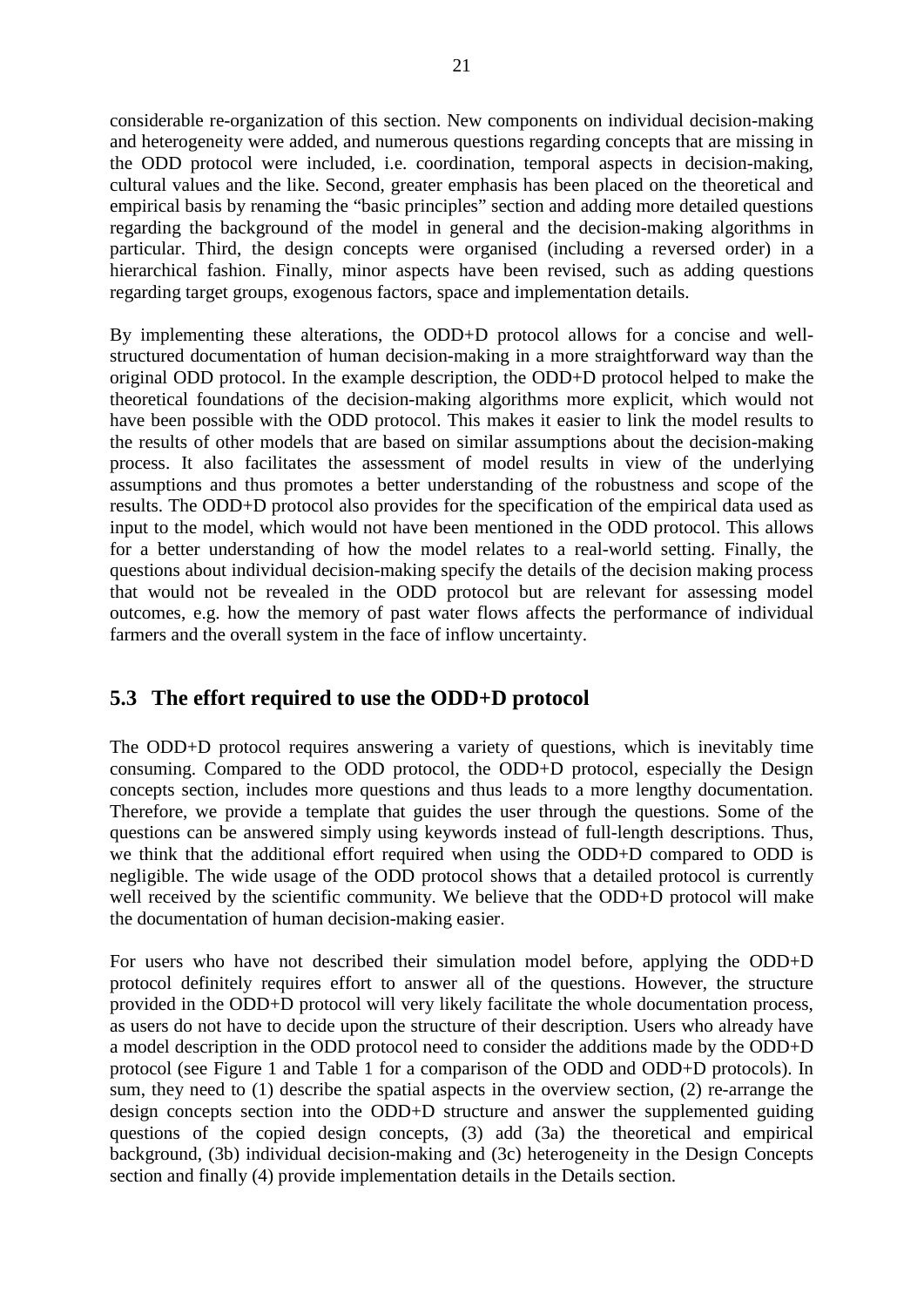## **5.4 Future work**

This first version of the ODD+D protocol was developed based on experiences gained in the social-ecological scientific community. We believe that the ODD+D protocol may prove to be helpful for describing ABMs in general. However, describing models with other thematic foci such as economic, sociological or political research questions might reveal blind spots in the ODD+D protocol. Furthermore, a wider application will show if the current structure of the ODD+D protocol constrains modellers and if model descriptions become very lengthy. Such issues should be addressed in updates of the protocol. This first version is meant as a starting point for a participatory discourse on describing ABMs including human decision-making. The scientific community is invited to try out the ODD+D protocol and participate in discussions on the protocol by contacting the authors of this article. Updates to the ODD+D protocol will be published on the website mentioned in Section 3.4.

A further challenge is the development of a ΔODD protocol to describe different model variants (Polhill et al., 2008) and its usage in the ODD+D protocol. This is especially relevant for describing human decisions, as testing the influence of different decision algorithms in a single overall model is often a part of ABM studies. Apart from that, the usability of the ODD+D protocol in the model development part of the TRACE modelling process documentation (Schmolke et al., 2010) still has to be tested. Finally, the current version of the ODD+D protocol draws solely on written text for describing the model concept and implementation. It might be useful to also provide templates for visualising individual aspects of the model, for instance using UML or the Web Ontology Language (Polhill and Gotts, 2009).

In sum, the ODD+D protocol shall foster the explicit description of the theoretical background of ABMs incorporating human decisions and important details of the model implementation. This enables the scientific community to reproduce simulation results and to further develop already existing models. As the ODD+D protocol also explicitly asks for the underlying theories, the ability of a theory or hypothesis to replicate patterns found in the real world can be assessed more easily. Furthermore, widespread usage of a protocol such as ODD+D would clearly facilitate model comparisons focused on human decisions. The ODD+D protocol might address the "particular need for research that compares these decision making models to extant theory, practice, and observation of the real world" (Parker et al., 2003) by facilitating model comparisons related to specific theories.

# **6 Online – Appendix A**

The template for the ODD+D protocol, including guiding questions, examples and an empty column for the reader's own model description.

# **7 Online – Appendix B**

The completed template for the example and descriptions of the submodels.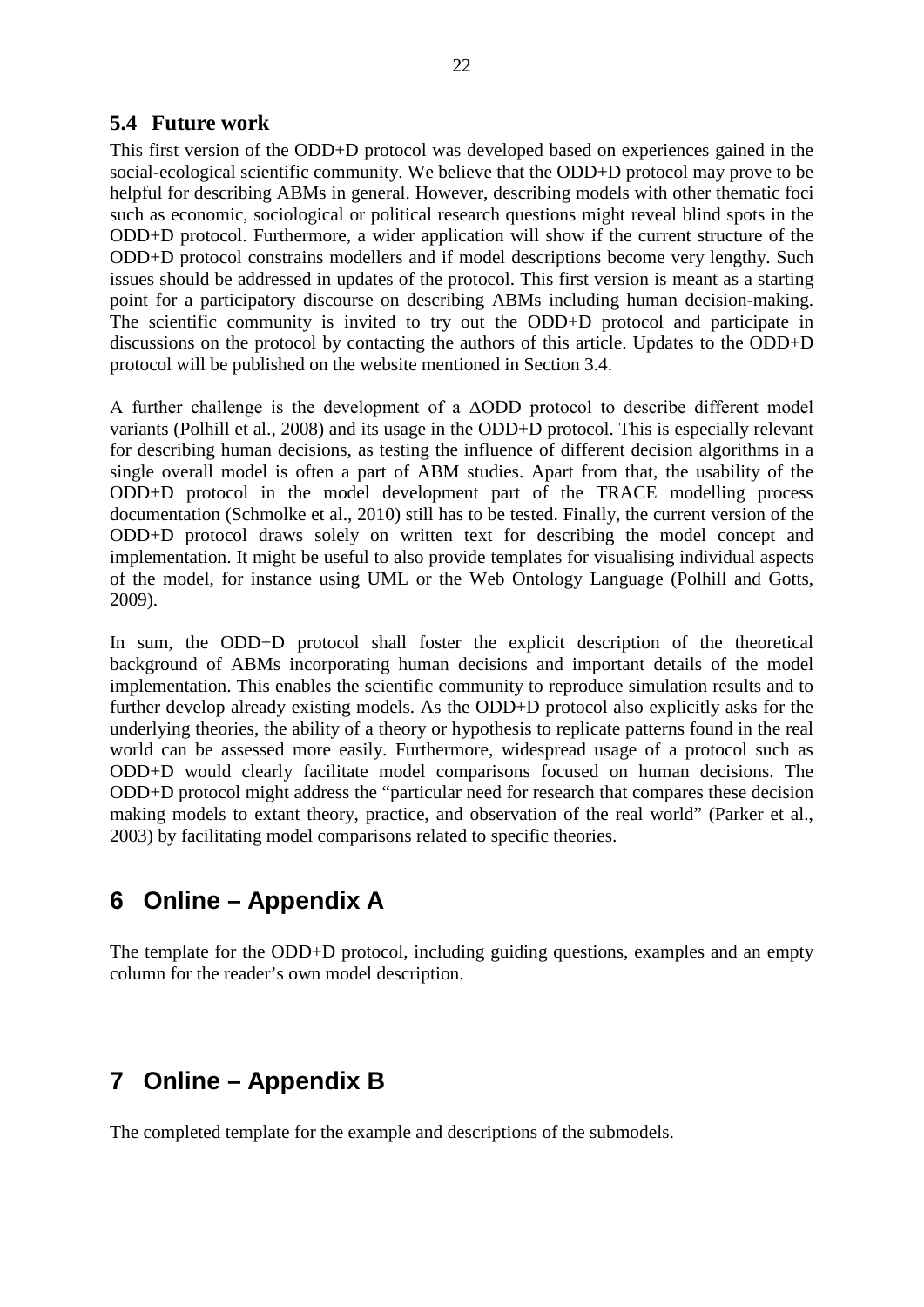## **Acknowledgements**

We thank Nils Bunnefeld, Kornelia Fischer, Volker Grimm, Ryan McAllister, James Millington, Janos Sebestyen and participants of the workshop on human decisions in agentbased models during the iEMSs conference 2012 in Leipzig for very helpful comments on earlier versions of the manuscript. Financial support from the DFG (German Research Foundation) in the framework of the Collaborative Research Centre 586 "Difference and Integration: Interaction between nomadic and settled forms of life in the civilisations of the old world" (Universities of Leipzig and Halle) is gratefully acknowledged. MS acknowledges funding by the German Ministry for Education and Research within the project Besatzfisch in the Program for Social-Ecological Research (Grant 01UU0907) and the European Research Council under the European Union's Seventh Framework Programme (FP/2007-2013)/ERC grant agreement no. 283950 SES-LINK. We thank three anonymous referees for their comments that greatly improved our manuscript and Anne Carney for scanning this paper from a grammatical point of view.

## **References**

- Acosta-Michlik, L., Espaldon, V., 2008. Assessing vulnerability of selected farming communities in the Philippines based on a behavioural model of agent's adaptation to global environmental change. Global Environmental Change 18 (4)**,** 554-563.
- An, L., 2012. Modeling Human Decisions in Coupled Human and Natural Systems: Review of Agent-Based Models. Ecological Modelling 29**,** 25-36.
- Balmann, A., 1997. Farm-based modelling of regional structural change: A cellular automata approach. Eur Rev Agric Econ 24 (1-2)**,** 85-108.
- Baron, J., 2000. Thinking and Deciding. Cambridge University Press, Cambridge, MA.
- Bennett, D.A., Tang, W., 2009. GAIA-RM: A Geographically Aware Intelligent Agents Framework for Rangeland Management. Proceedings of the 10th International Conference on GeoComputation. Sydney, Australia.
- Boone, R.B., Galvin, K., BurnSilver, S.B., Thornton, P.K., Ojima, D.S., Jawson, J.R., 2011. Using coupled simulation models to link pastoral decision making and ecosystem services. Ecology and Society 16 (2)**,** Art. no. 6 [online].
- Bousquet, F., Le Page, C., 2004. Multi-agent simulations and ecosystem management: a review. Ecological Modelling 176 (3-4)**,** 313-332.
- Brenner, T., 2006. Agent Learning Representation Advice in Modelling Economic Learning, in: Tesfatsion, L., Judd, K.L. (Eds.), Handbook of Computational Economics, Volume 2: Agent-Based Computational Economics, Handbooks in Economics. North-Holland, Oxford, pp. 895-947.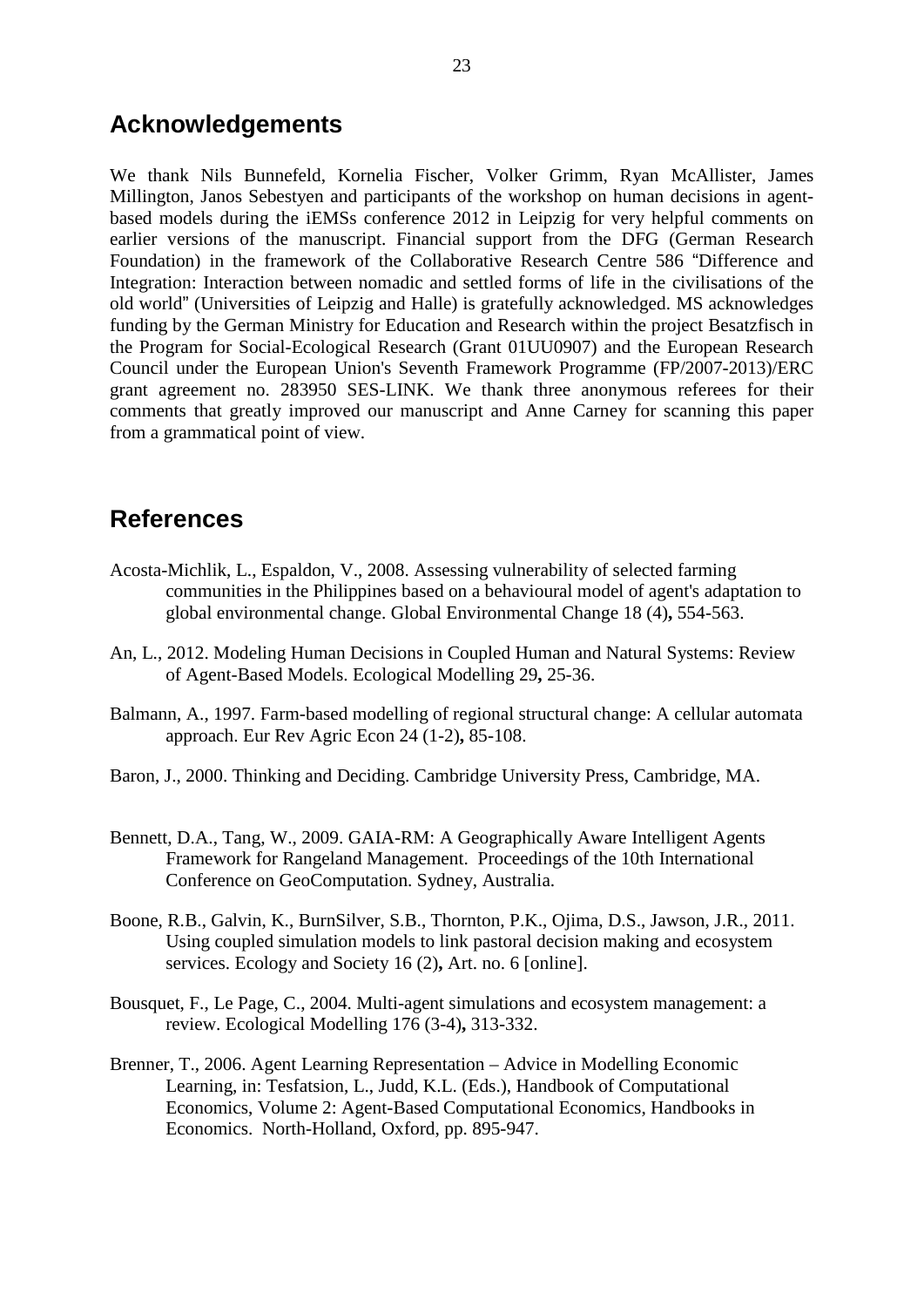- Camerer, C. F., Loewenstein, G., 2004. Behavioral Economics: Past, Present, Future. In: Camerer, C.F., Loewenstein, G., Rabin, M. (Eds.), Advances in Behavioral Economics, Princeton UP, Princeton, pp. 3-51
- Castella, J.C., Trung, T.N., Boissau, S., 2005. Participatory simulation of land-use changes in the northern mountains of Vietnam: the combined use of an agent-based model, a roleplaying game, and a geographic information system. Ecology and Society 10 (1)**,** Art. no. 27 [online].
- Clifford, N.J., 2008. Models in geography revisited. Geoforum 39**,** 675-686.
- Deadman, P., Robinson, D., Moran, E., Brondizio, E., 2004. Colonist household decisionmaking and land-use change in the Amazon Rainforest: an agent-based simulation. Environment and Planning B-Planning & Design 31 (5)**,** 693-709.
- Deadman, P., Schlager, E., Gimblett, R., 2000. Simulating common pool resource management experiments with adaptive agents employing alternate communication routines. Journal of Artificial Societies and Social Simulation 3 (2)**,** 2.
- Dibble, C., 2006. Computational Laboratories for Spatial Agent-Based Models, in: Tesfatsion, L., Judd, K.L. (Eds.), Handbook of Computational Economics, Volume 2: Agent-Based Computational Economics, Handbooks in Economics. North-Holland, Oxford, pp. 1511-1548.
- Duffy, J., 2001. Learning to speculate: Experiments with artificial and real agents. Journal of Economic Dynamics and Control 25 (3–4), 295–319.
- EMS, 2012. Guide for Authors of the Journal Environmental Modeling and Software. [http://www.elsevier.com/journals/environmental-modelling-and-software/1364-](http://www.elsevier.com/journals/environmental-modelling-and-software/1364-8152/guide-for-authors#68000) [8152/guide-for-authors#68000,](http://www.elsevier.com/journals/environmental-modelling-and-software/1364-8152/guide-for-authors#68000) accessed November 05, 2012.
- Epstein, J. M., 2006. Agent-Based Computational Models and Generative Social Science. In: Epstein, J. M., (Ed.), Generative Social Science – Studies in Agent-Based Computational Modeling. Princeton UP, Princeton, pp. 4-46.
- Feola, G., Binder, C.R., 2010. Towards an improved understanding of farmers' behaviour: The integrative agent-centred (IAC) framework. Ecological Economics 69 (12)**,** 2323- 2333.
- Filatova, T., Voinov, A., van der Veen, A., 2011. Land market mechanisms for preservation of space for coastal ecosystems: An agent-based analysis. Environmental Modelling & Software 64 (1), 179 – 190.
- Folke, C., Carpenter, S.R., Walker, B., Scheffer, M., Chapin, T., Rockström, J., 2010. Resilience Thinking: Integrating Resilience, Adaptability and Transformability. Ecology and Society 15 (4)**,** Art. no. 20 [online].
- Gigerenzer, G., Selten, R., 2001. Bounded rationality The adaptive toolbox, MIT Press, Cambridge.
- Gotts, N.M., Polhill, J.G., Law, A.N.R., 2003. Agent-based simulation in the study of social dilemmas. Artificial Intelligence Review 19 (1)**,** 3-92.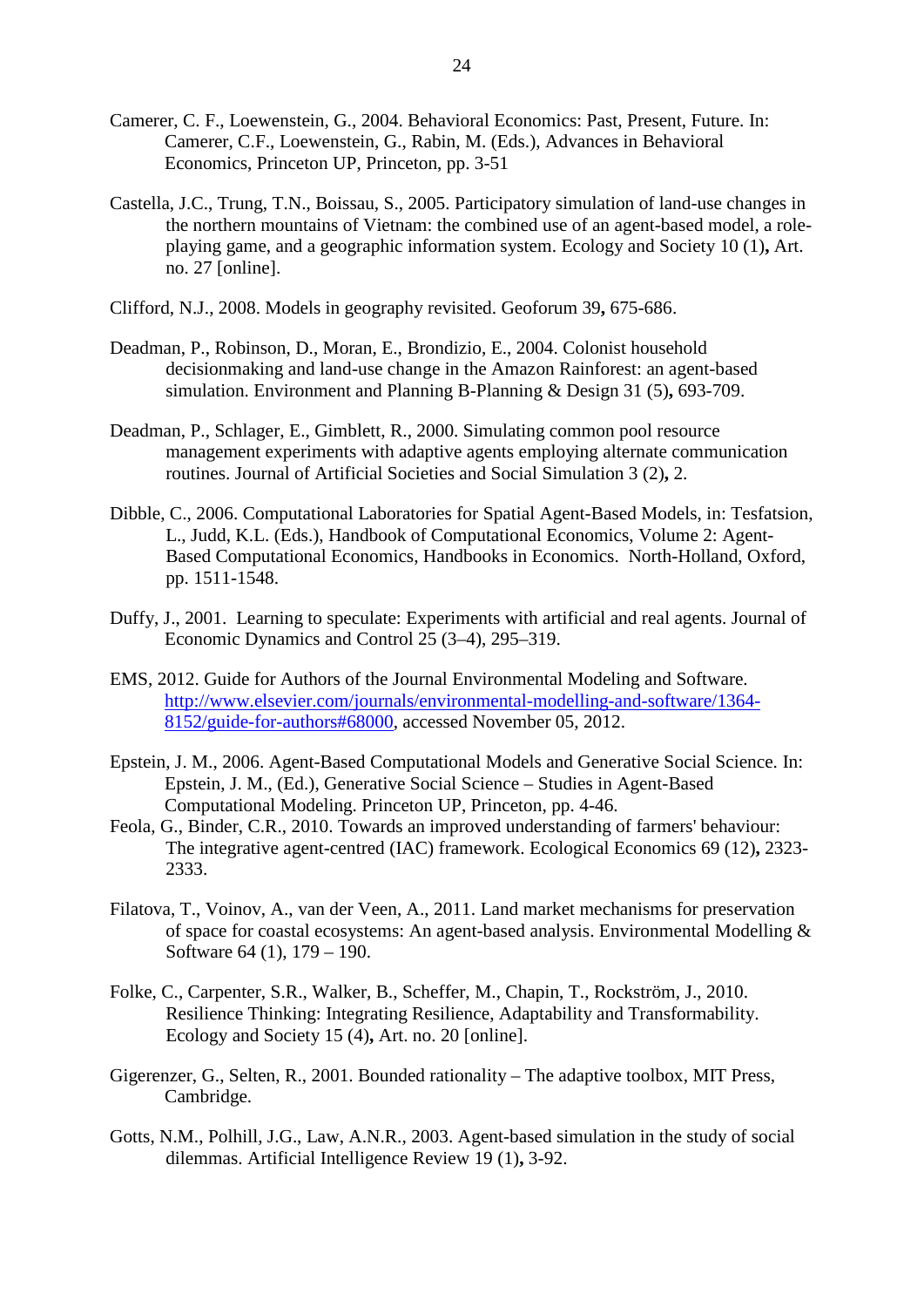- Grimm, V., Berger, U., Bastiansen, F., Eliassen, S., Ginot, V., Giske, J., Goss-Custard, J., Grand, T., Heinz, S., Huse, G., Huth, A., Jepsen, J.U., Jørgensen, C., Mooij, W.M., Müller, B., Pe'er, G., Piou, C., Railsback, S.F., Robbins, A.M., Robbins, M.M., Rossmanith, E., Rüger, N., Strand, E., Souissi, S., Stillman, R.A., Vabø, R., Visser, U., DeAngelis, D.L., 2006. A standard protocol for describing individual-based and agent-based models. Ecological Modelling 198 (1-2)**,** 115-126.
- Grimm, V., Berger, U., DeAngelis, D.L., Polhill, J.G., Giske, J., Railsback, S.F., 2010. The ODD protocol: a review and first update. Ecological Modelling 221 (23)**,** 2760-2768.
- Grimm, V., Revilla, E., Berger, U., Jeltsch, F., Mooij, W.M., Railsback, S.F., Thulke, H.H., Weiner, J., Wiegand, T., DeAngelis, D.L., 2005. Pattern-oriented modeling of agentbased complex systems: lessons from ecology. Science 310**,** 987-991.
- Happe, K., Kellermann, K., Balmann, A., 2006. Agent-based analysis of agricultural policies: an illustration of the agricultural policy simulator AgriPoliS, its adaptation and behavior. Ecology and Society 11 (1)**,** Art. no. 49 [online].
- Hare, M., Deadman, P., 2004. Further towards a taxonomy of agent-based simulation models in environmental management. Mathematics and Computers in Simulation 64 (1)**,** 25- 40.
- Ince, D.C., Hatton, L., Graham-Cumming, J., 2012. The case for open computer programs. Nature 482 (7386)**,** 485-488.
- Jager, W., Janssen, M.A., De Vries, H.J.M., De Greef, J., Vlek, C.A.J., 2000. Behaviour in commons dilemmas: Homo economicus and Homo psychologicus in an ecologicaleconomic model. Ecological Economics 35 (3)**,** 357-379.
- Jager, W., Mosler, H.J., 2007. Simulating human behavior for understanding and managing environmental resource use. Journal of Social Issues 63 (1)**,** 97-116.
- Janssen, M.A., 2009. Understanding Artificial Anasazi. Jasss-the Journal of Artificial Societies and Social Simulation 12 (4)**,** 13.
- Janssen, M.A., Bodin, Ö., Anderies, J.M., Elmqvist, T., Ernstson, H., McAllister, R.R.J., Olsson, P., Ryan, P., 2006. Toward a Network Perspective of the Study of Resilience in Social-Ecological Systems. Ecology and Society 11 (2 (Art.15)).
- Janssen, M.A., Walker, B.H., Langridge, J., Abel, N., 2000. An adaptive agent model for analysing co-evolution of management and policies in a complex rangeland system. Ecological Modelling 131 (2-3)**,** 249-268.
- Johnson, J.G., Busemeyer, J.R., 2010. Decision making under risk and uncertainty. Wiley Interdisciplinary Reviews: Cognitive Science 1 (5)**,** 736-749.
- Kahneman, D., 2003. A Perspective on Judgment and Choice Mapping Bounded Rationality, American Psychologist, 58 (9), 697–720.
- Le, Q.B., Seidl, R., Scholz, R.W., 2012. Feedback loops and types of adaptation in the modelling of land-use decisions in an agent-based simulation. Environmental Modelling & Software 27-28**,** 83-96.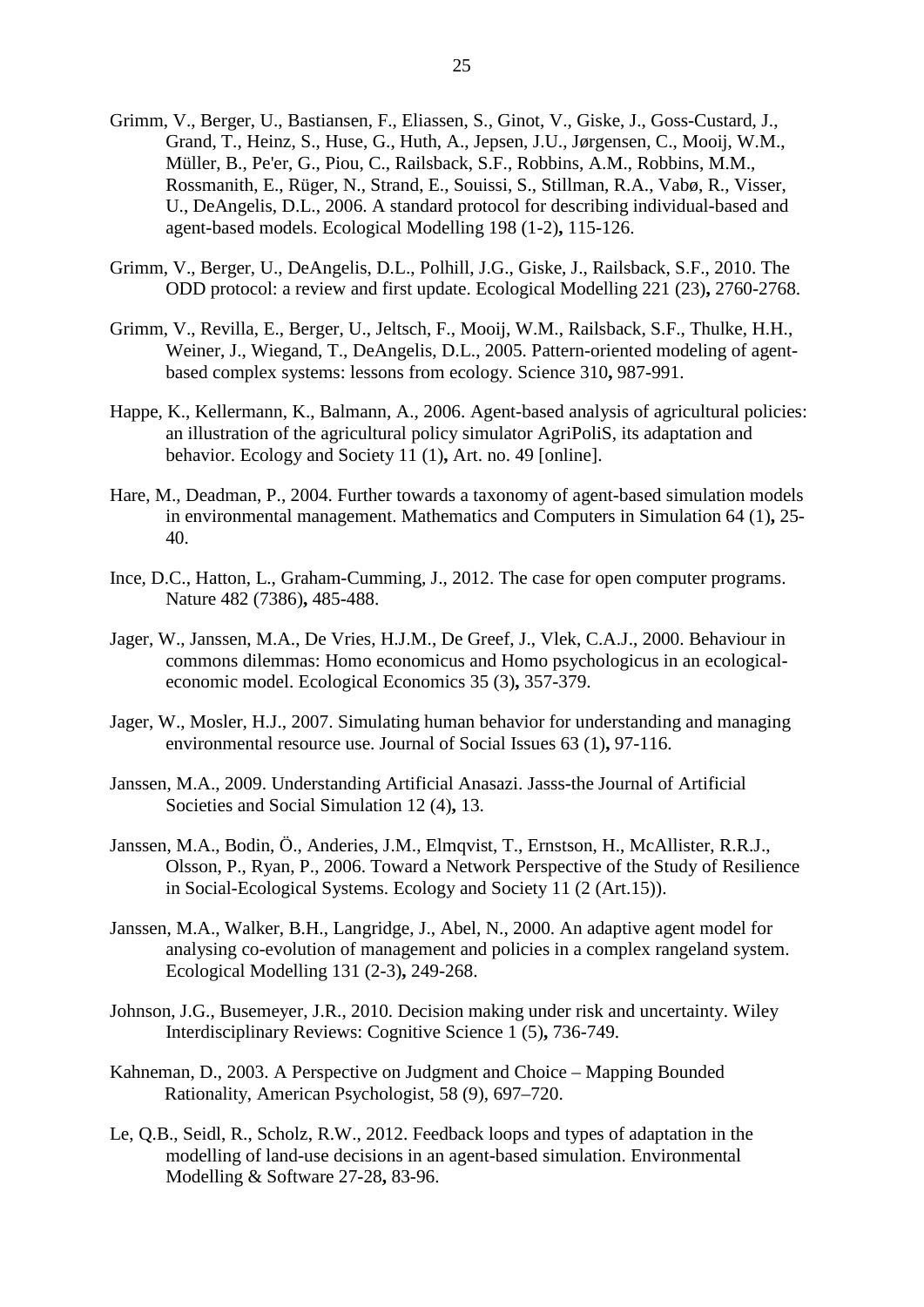- Lux, T., Marchesi, M., 1999. Scaling and criticality in a stochastic multi-agent model of a financial market. Nature 397 (6719)**,** 498-500.
- Matthews, R., 2006. The People and Landscape Model (PALM): Towards full integration of human decision-making and biophysical simulation models. Ecological Modelling 194 (4)**,** 329-343.
- Matthews, R.B., Gilbert, N.G., Roach, A., Polhill, J.G., Gotts, N.M., 2007. Agent-based landuse models: a review of applications. Landscape Ecology 22 (10)**,** 1447-1459.
- McAllister, R.R.J., Gordon, I.J., Janssen, M.A., Abel, N., 2006. Pastoralists' Responses To Variation Of Rangeland Resources In Time And Space. Ecological Applications 16 (2)**,** 572-583.
- Millington, J.D.A., Romero-Calcerrada, R., Wainwright, J., Perry, G., 2008. An Agent-Based Model of Mediterranean Agricultural Land-Use/Cover Change for Examining Wildfire Risk. Journal of Artificial Societies and Social Simulation 11 (4)**,** 4.
- Milner-Gulland, E.J., 2011. Integrating fisheries approaches and household utility models for improved resource management. Proceedings of the National Academy of Sciences of the United States of America 108 (4)**,** 1741-1746.
- Murray-Rust, D., Dendoncker, N., Dawson, T.P., Acosta-Michlik, L., Karali, E., Guillem, E., Rounsevell, M., 2011. Conceptualising the analysis of socio-ecological systems through ecosystem services and agent-based modelling. Journal of Land Use Science 6 (2-3)**,** 83-99.
- Ostrom, E., Gardner, R.H., Walker, J., 1994. Rules, games and common pool resources*.*  University of Michigan Press, Ann Arbor, Michigan, USA.
- Pahl-Wostl, C., Ebenhöh, E., 2004. An Adaptive Toolbox Model: a pluralistic modelling approach for human behaviour based on observation. Journal of Artificial Societies and Social Simulation. 7 (1), 3.
- Parker, D.C., Brown, D.G., Polhill, J.G., Deadman, P.J., Manson, S.M., 2008a. Illustrating a new 'conceptual design pattern' for agent-based models and land use via five case studies: the MR POTATOHEAD framework., in: Paredes, A.L., Iglesias, C.H. (Eds.), Agent-based modelling in natural resource management. Universidad de Valladolid, Valladolid, Spain, pp. 23-51.
- Parker, D.C., Hessl, A., Davis, S.C., 2008b. Complexity, land-use modeling, and the human dimension: Fundamental challenges for mapping unknown outcome spaces. Geoforum 39 (2)**,** 789-804.
- Parker, D.C., Manson, S.M., Janssen, M.A., Hoffmann, M.J., Deadman, P., 2003. Multi-Agent Systems for the simulation of land-use and land-cover change: A review. Annals of the Association of American Geographers 93 (2)**,** 314-337.
- Polasky, S., Carpenter, S.R., Folke, C., Keeler, B., 2011. Decision-making under great uncertainty: environmental management in an era of global change. Trends in ecology & evolution (Personal edition) 26 (8)**,** 398-404.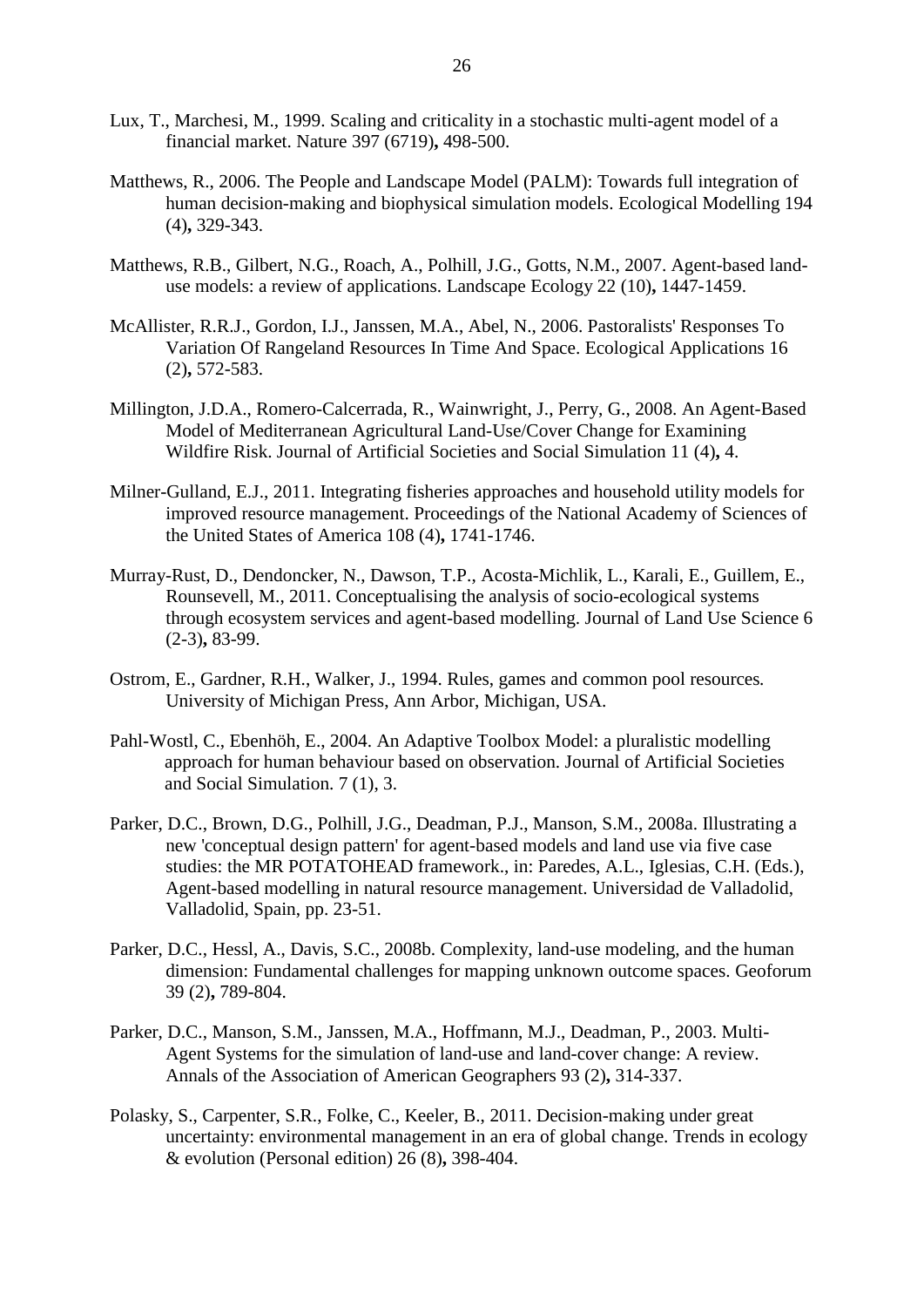- Polhill, J.G., Brown, D.G., Grimm, V., 2008. Using the ODD protocol for describing three agent-based social simulation models of land use change. Journal of Artificial Societies and Social Simulation 11 (2)**,** 3.
- Polhill, J.G., Gotts, N., 2009. Ontologies for transparent integrated human-natural system modelling. Landscape Ecology 24 (9)**,** 1255-1267.
- Quaas, M.F., Baumgärtner, S., Becker, C., Frank, K., Müller, B., 2007. Uncertainty and sustainability in the management of semi-arid rangelands. Ecological Economics 62 (2)**,** 251-266.
- Richiardi, M., Leombruni, R., Saam, N.J., Sonnessa, M., 2006. A Common Protocol for Agent-Based Social Simulation. Journal of Artificial Societies and Social Simulation 9 (1)**,** 15.
- Ricker, W.E., 1954. Stock and Recruitment. Journal of the Fisheries Research Board of Canada 11 (5)**,** 559-623.
- Rounsevell, M.D.A., Arneth, A., 2011. Representing human behaviour and decisional processes in land system models as an integral component of the earth system. Global Environmental Change 21 (3)**,** 840-843.
- Satake, A., Janssen, M.A., Levin, S.A., Iwasa, Y., 2007. Synchronized deforestation induced by social learning under uncertainty of forest-use value. Ecological Economics 63 (2− 3)**,** 452-462.
- Schlüter, M., McAllister, R.R.J., Arlinghaus, R., Bunnefeld, N., Eisenack, K., Hölker, F., Milner-Gulland, E.J., Müller, B., Nicholson, E., Quaas, M., Stöven, M., 2012. New horizons for managing the environment: A review of coupled social-ecological systems modeling. Natural Resource Modeling 25 (1)**,** 219-272.
- Schlüter, M., Pahl-Wostl, C., 2007. Mechanisms of resilience in common-pool resource management systems: an agent-based model of water use in a river basin. Ecology and Society 12 (2)**,** Art. no. 4 [online].
- Schlüter, M., Savitsky, A.G., McKinney, D.C., Lieth, H., 2005. Optimizing long-term water allocation in the Amudarya River delta: a water management model for ecological impact assessment. Environmental Modelling & Software 20 (5)**,** 529-545.
- Schmolke, A., Thorbek, P., Chapman, P., Grimm, V., 2010. Ecological models and pesticide risk assessment: current modeling practice. Environmental Toxicology and Chemistry 29 (4)**,** 1006-1012.
- Schreinemachers, P., Berger, T., 2011. An agent-based simulation model of humanenvironment interactions in agricultural systems. Environmental Modelling & Software 26 (7)**,** 845-859.
- Schreinemachers, P., Berger, T., 2006. Land-Use Decisions in Developing Countries and their Representation in Multi-Agent Systems. Journal of Land Use Science 1**,** 29-44.
- Sen, A., 2008. Rational Behaviour. in: Durlauf, S.N., Blume, L.E. (Eds.), The New Palgrave Dictionary of Economics, Second Edition, Palgrave Macmillan. The New Palgrave Dictionary of Economics Online. Palgrave Macmillan. Available at (last visited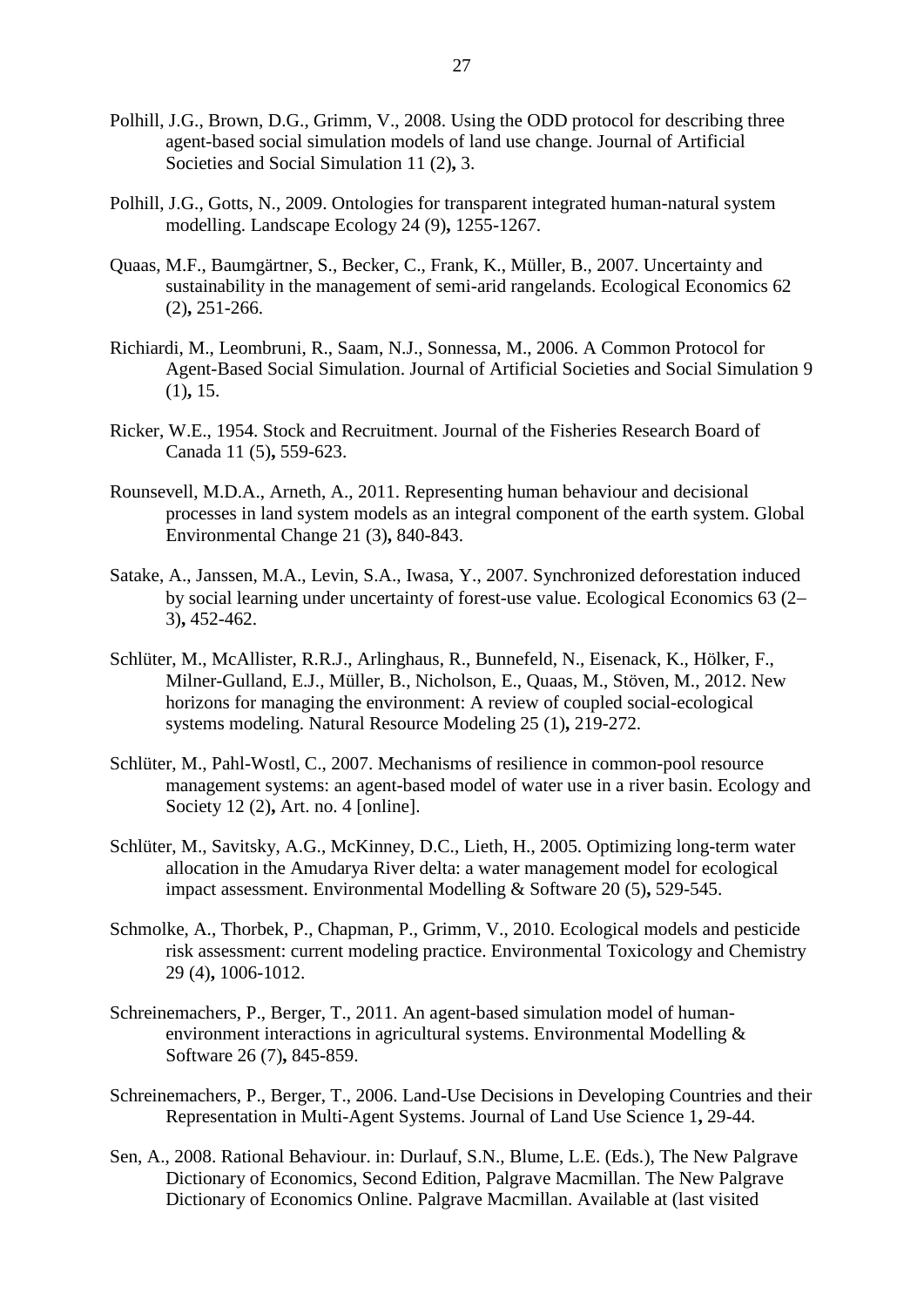October 25 2012): [http://www.dictionaryofeconomics.com/article?id=pde2008\\_R000022](http://www.dictionaryofeconomics.com/article?id=pde2008_R000022) DOI:10.1057/9780230226203.1385

- Simon, C., Etienne, M., 2010. A companion modelling approach applied to forest management planning. Environmental Modelling & Software 25 (11)**,** 1371-1384.
- Simon, H., 1957. Models of man*.* John Wiley, New York, USA.
- Simon, H.A.,2008. Rationality, bounded. in: Durlauf, S.N., Blume, L.E. (Eds.), The New Palgrave Dictionary of Economics, Second Edition, Palgrave Macmillan. The New Palgrave Dictionary of Economics Online. Palgrave Macmillan. Available at (last visited October 25 2012): [http://www.dictionaryofeconomics.com/article?id=pde2008\\_B000176](http://www.dictionaryofeconomics.com/article?id=pde2008_B000176) DOI:10.1057/9780230226203.1391
- Smajgl, A., Bohensky, E., 2012. Behaviour and space in agent-based modelling: Poverty patterns in East Kalimantan, Indonesia. Environmental Modelling & Software in press.
- Smajgl, A., Brown, D.G., Valbuena, D., Huigen, M.G.A., 2011. Empirical characterisation of agent behaviours in socio-ecological systems. Environmental Modelling & Software 26 (7)**,** 837-844.
- Tesfatsion, L., 2006. Agent-Based Computational Economics: A Constructive Approach to Economic Theory, in: Tesfatsion, L., Judd, K.L. (Eds.), Handbook of Computational Economics, Volume 2: Agent-Based Computational Economics, Handbooks in Economics. North-Holland, Oxford, pp. 831-880.
- Turner, M.G., Arthaud, G.J., Engstrom, R.T., Hejl, S.J., Liu, J., 1995. Usefulness of spatially explicit population models in land management. Ecological Applications 5 (1)**,** 12-16.
- Van den Bergh, J.C.J.M., Carbonell, A., Munda, G., 2000. Alternative models of individual behaviour and implications for environmental policy. Ecological Economics 32 (1)**,** 43-61.
- Watts, C., Gilbert, N., 2011. Does cumulative advantage affect collective learning in science? An agent-based simulation. Scientometrics 89 (1)**,** 437-463.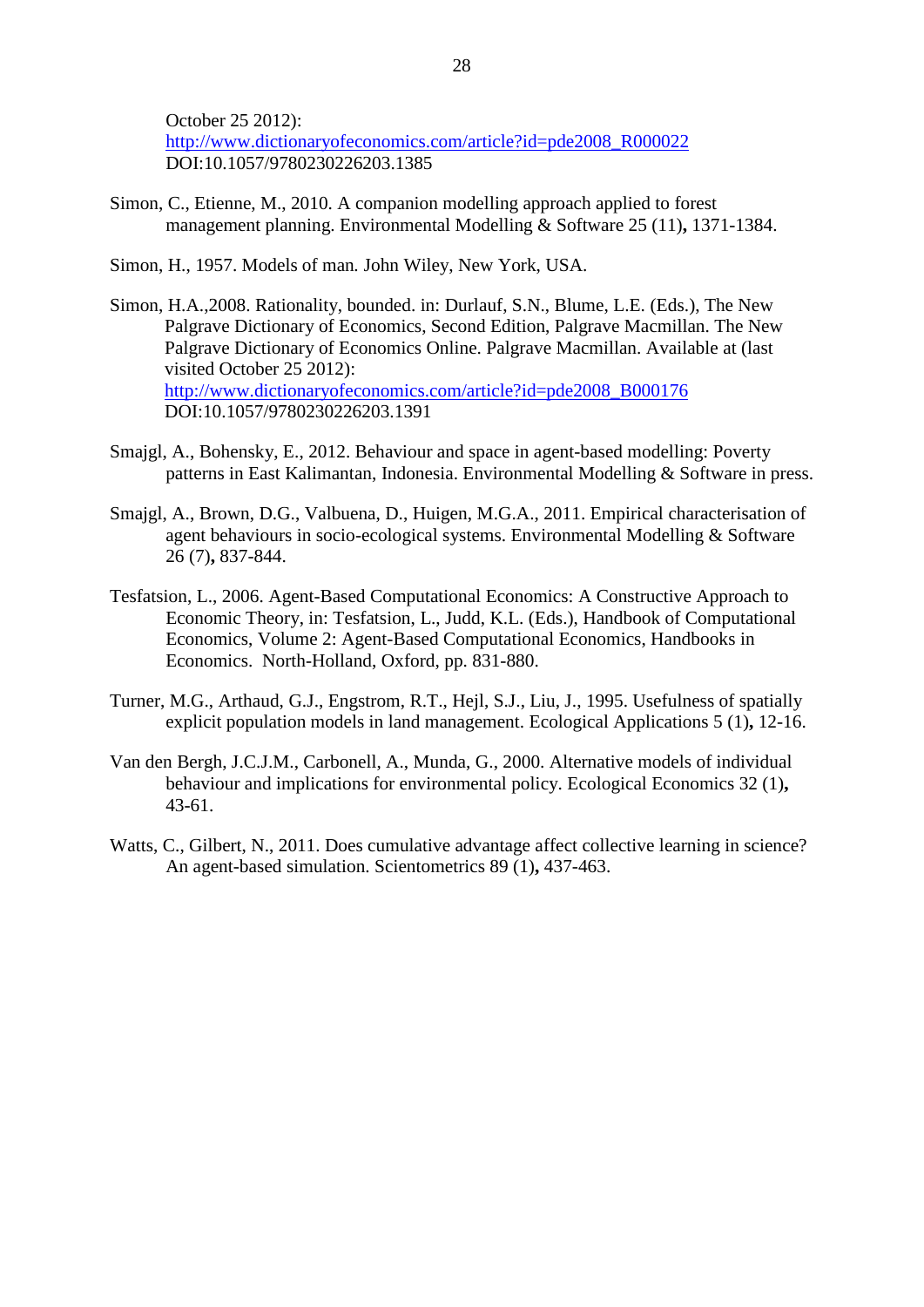### **Figure caption:**

Figure 1: The structure of the ODD+D protocol. Grey boxes indicate new design concepts/categories compared to the ODD protocol. The numbers of added new questions are noted in parentheses. The different aspects of the new design concept "Individual decisionmaking" are displayed on the right.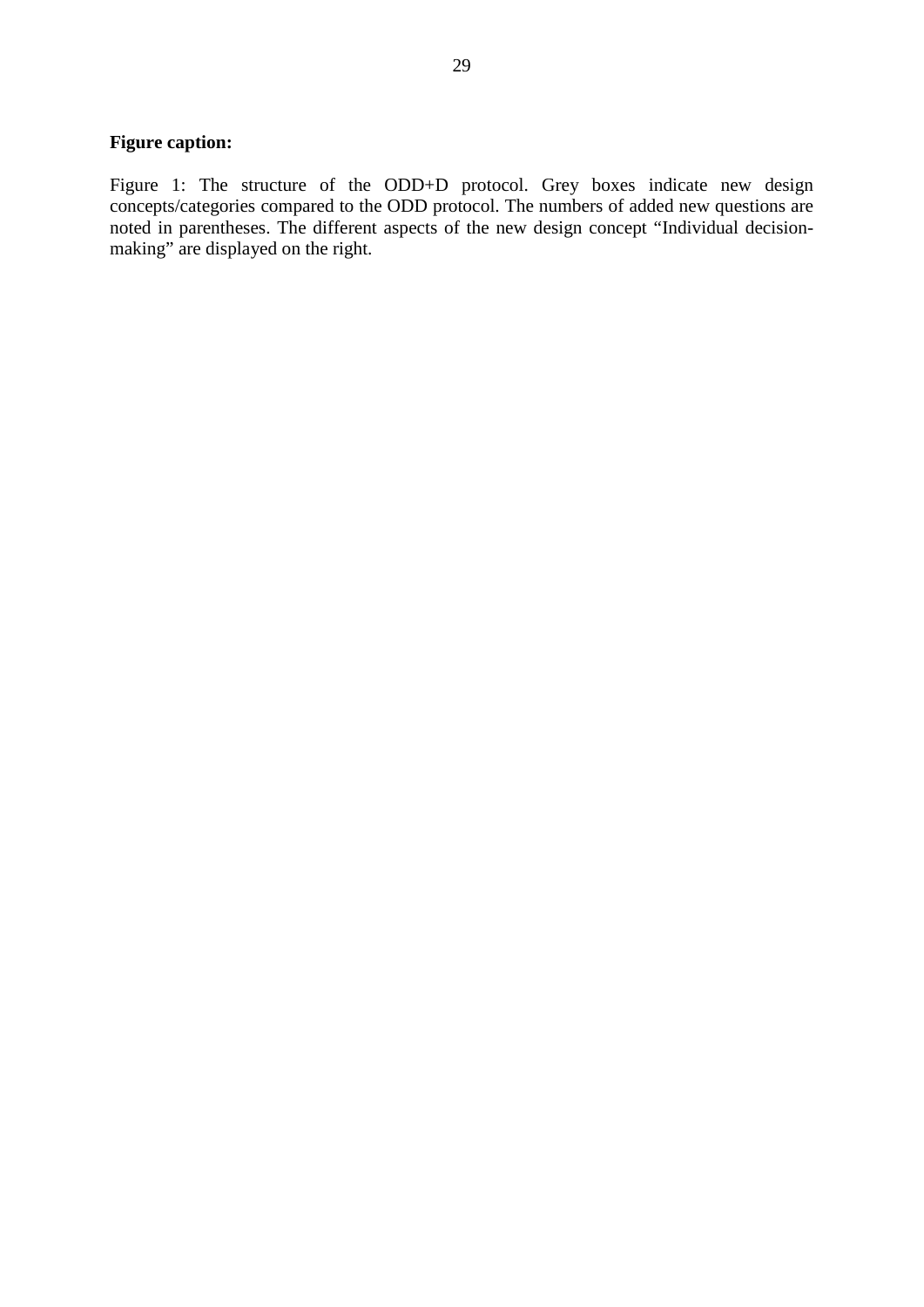## **Online Appendix A:**

**Table A.1.** Template for ODD+D including guiding questions, examples and empty column for own model description, bold font denotes newly developed parts compared to Grimm et al., 2010.

|          | Outline $\rightarrow$    | Guiding questions                          | Examples                                                                                                                                                                                                       | Own ODD+D   |
|----------|--------------------------|--------------------------------------------|----------------------------------------------------------------------------------------------------------------------------------------------------------------------------------------------------------------|-------------|
|          | template)                |                                            |                                                                                                                                                                                                                | Model       |
|          |                          |                                            |                                                                                                                                                                                                                | description |
|          | I.i Purpose              | I.i.a What is the purpose of the<br>study? | Research question incl. test of hypothesis,<br>understanding,<br>system<br>theory<br>development,<br>quantitative predictions,<br>decision<br>management<br>or<br>support,<br>communication<br>and<br>learning |             |
|          |                          |                                            | (participatory modeling)                                                                                                                                                                                       |             |
|          |                          | Lii.b For whom is the model<br>designed?   | decision<br>Scientists,<br>students/teachers,<br>makers, stakeholders                                                                                                                                          |             |
|          | $\overline{Li}$          | I.ii.a What kinds of entities are          | Agents / individuals (humans, institutions):                                                                                                                                                                   |             |
|          | Entities,                | in the model?                              | types and subtypes, spatial units (grid cells),                                                                                                                                                                |             |
|          | state                    |                                            | environment, collectives (groups of agents)                                                                                                                                                                    |             |
|          | variables,<br>and scales | I.ii.b By what attributes (i.e.            | Of Agents: identity number, age, sex,                                                                                                                                                                          |             |
|          |                          | state variables and parameters)            | maximum age, memory, location, level of                                                                                                                                                                        |             |
|          |                          | these<br>entities<br>are                   | resources, ownership of land, (political)                                                                                                                                                                      |             |
|          |                          | characterized?                             | opinion, occupation, decision model (only                                                                                                                                                                      |             |
|          |                          |                                            | mention the name of the strategy, which is                                                                                                                                                                     |             |
|          |                          |                                            | explained later on), one agent represents                                                                                                                                                                      |             |
| Overview |                          |                                            | one individual / one household / one farm                                                                                                                                                                      |             |
|          |                          |                                            | / all individuals of one specific type,                                                                                                                                                                        |             |
|          |                          |                                            | of spatial units: location, a list of agents in a<br>cell, land owned by farmer, descriptor of                                                                                                                 |             |
|          |                          |                                            | environmental<br>conditions<br>(elevation,                                                                                                                                                                     |             |
| ╒        |                          |                                            | vegetation cover, soil type), current land use                                                                                                                                                                 |             |
|          |                          |                                            | of collectives: list of agents, specific actions                                                                                                                                                               |             |
|          |                          |                                            | Units of measurement                                                                                                                                                                                           |             |
|          |                          | I.ii.c<br>What<br>the<br>are               | Disease, climate, lake water level, land                                                                                                                                                                       |             |
|          |                          | exogenous factors / drivers                | change,<br>tectonic<br>disturbances,<br>cover                                                                                                                                                                  |             |
|          |                          | of the model?                              | invasive species, legislation                                                                                                                                                                                  |             |
|          |                          | I.ii.d If applicable, how is               | Not included, spatial implicit, spatial                                                                                                                                                                        |             |
|          |                          | space included in the model?               | explicit, georeferenced (GIS)                                                                                                                                                                                  |             |
|          |                          | I.ii.e What are the temporal               | One time step represents one year and the                                                                                                                                                                      |             |
|          |                          | and spatial resolutions and                | simulations were run for 100 years, one grid                                                                                                                                                                   |             |
|          |                          | extents of the model?                      | cell represents 1 ha and the model landscape<br>comprises 1000 x 1000 ha                                                                                                                                       |             |
|          |                          |                                            |                                                                                                                                                                                                                |             |
|          | Liii                     | I.iii.a What entity does what,             | Self-explanatory names of the model's                                                                                                                                                                          |             |
|          | Process                  | and in what order?                         | processes, including decision<br>making                                                                                                                                                                        |             |
|          | overview                 |                                            | processes, pseudo-code of the schedule,                                                                                                                                                                        |             |
|          | and                      |                                            | synchronous / asynchronous update                                                                                                                                                                              |             |
|          | scheduling               |                                            |                                                                                                                                                                                                                |             |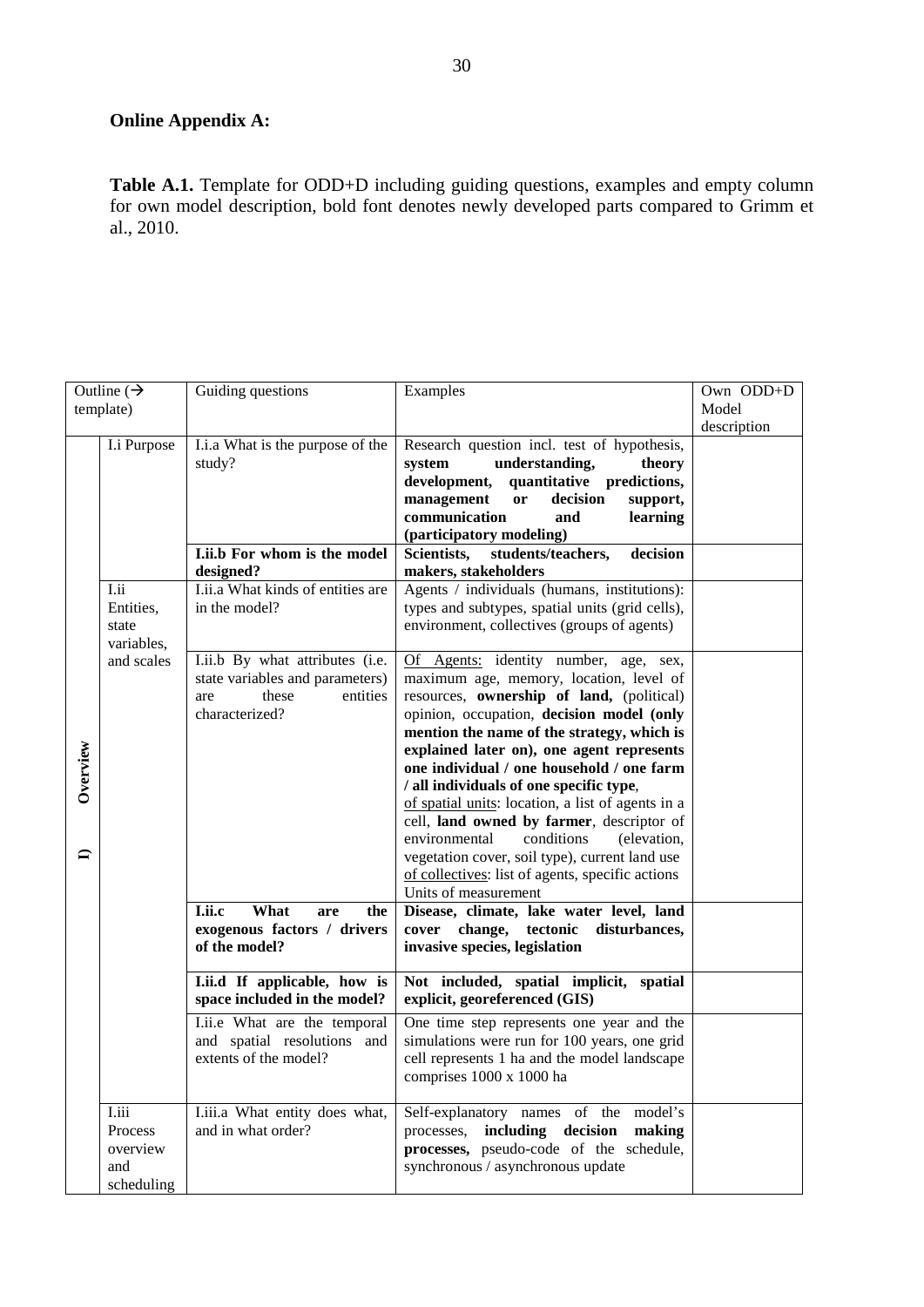| Design Concepts |                                                                              | II.i.a Which general concepts,<br>theories or hypotheses are<br>underlying the model's design<br>at the system level or at the<br>$level(s)$ of the submodel(s)<br>(apart from the decision<br>model)? What is the link to<br>complexity and the purpose of<br>the model? |                                                                                                                                                                                                                                                                                                                                                                                                                                                                                                                              |  |
|-----------------|------------------------------------------------------------------------------|---------------------------------------------------------------------------------------------------------------------------------------------------------------------------------------------------------------------------------------------------------------------------|------------------------------------------------------------------------------------------------------------------------------------------------------------------------------------------------------------------------------------------------------------------------------------------------------------------------------------------------------------------------------------------------------------------------------------------------------------------------------------------------------------------------------|--|
|                 | $II$ , i<br><b>Theoretic</b><br>al and<br>Empirical<br><b>Backgrou</b><br>nd | II.i.b On what assumptions<br>is/are the agents' decision<br>model(s) based?                                                                                                                                                                                              | theories<br><b>Established</b><br>(micro-economic<br>models:<br>homo<br>oeconomicus,<br>full<br>$\frac{1}{2}$<br>bounded rationality; cognitive models:<br>social psychology, mental models; space-<br>theory based models)<br>real-world observations<br>(mechanistic<br>explanations<br>T<br>process-based<br>understanding available; black-box, use<br>of<br>heuristics,<br>statistical<br>regression<br>methods)<br>ad-hoc rules (dummy rules, e.g. constancy<br>assumption)<br>combinations of theory and observations |  |
|                 |                                                                              | II.i.c Why is a/are certain<br>decision model(s) chosen?                                                                                                                                                                                                                  | Data (non-) availability, pattern-oriented<br>modeling, reference to other studies,<br>theoretical considerations                                                                                                                                                                                                                                                                                                                                                                                                            |  |
|                 |                                                                              | II.i.d If the model / a<br>submodel (e.g. the decision<br>model) is based on empirical<br>data, where does the data<br>come from?                                                                                                                                         | Participatory approaches (role playing<br>games), household surveys, interviews,<br>direct observations, statistical census,<br>archives, GIS, field or lab experiments                                                                                                                                                                                                                                                                                                                                                      |  |
| 日               |                                                                              | II.i.e At which level of<br>aggregation were the data<br>available?                                                                                                                                                                                                       | Household / individual level, group level                                                                                                                                                                                                                                                                                                                                                                                                                                                                                    |  |
|                 | II.ii<br><b>Individual</b>                                                   | II.ii.a What are the subjects<br>and objects of decision-<br>making? On which level of<br>aggregation is decision-<br>modeled?<br>making<br>Are<br>multiple levels of decision<br>making included?                                                                        | Name subjects (individuals agents /<br>households, on communal level, top down<br>decision maker) and objects of decisions,<br>e.g.: Form of land use, distribution of<br>labor, choices of buying and selling                                                                                                                                                                                                                                                                                                               |  |
|                 |                                                                              | II.ii.b What is the basic<br>rationality behind agents'<br>decision-making<br>in<br>the<br>model? Do agents pursue an<br>explicit objective or have<br>other success criteria?                                                                                            | Rational choice (classical optimization<br>approach, utility maximization), bounded<br>rationality (satisficing approach),<br>no<br>objectives (routine based, trial and error)                                                                                                                                                                                                                                                                                                                                              |  |
|                 | <b>Decision</b><br><b>Making</b>                                             | II.ii.c How do agents make<br>their decisions?                                                                                                                                                                                                                            | Decision tree, utility function, random<br>choice                                                                                                                                                                                                                                                                                                                                                                                                                                                                            |  |
|                 |                                                                              | II.ii.d Do the agents adapt<br>their behavior to changing<br>endogenous and exogenous<br>state variables? And if yes,<br>how?                                                                                                                                             | Adaption of resource extraction level in<br>dependence of ecological state of resource                                                                                                                                                                                                                                                                                                                                                                                                                                       |  |
|                 |                                                                              | II.ii.e Do social norms or<br>cultural values play a role in<br>decision-making<br>the<br>process?                                                                                                                                                                        | Cultural norms, trust                                                                                                                                                                                                                                                                                                                                                                                                                                                                                                        |  |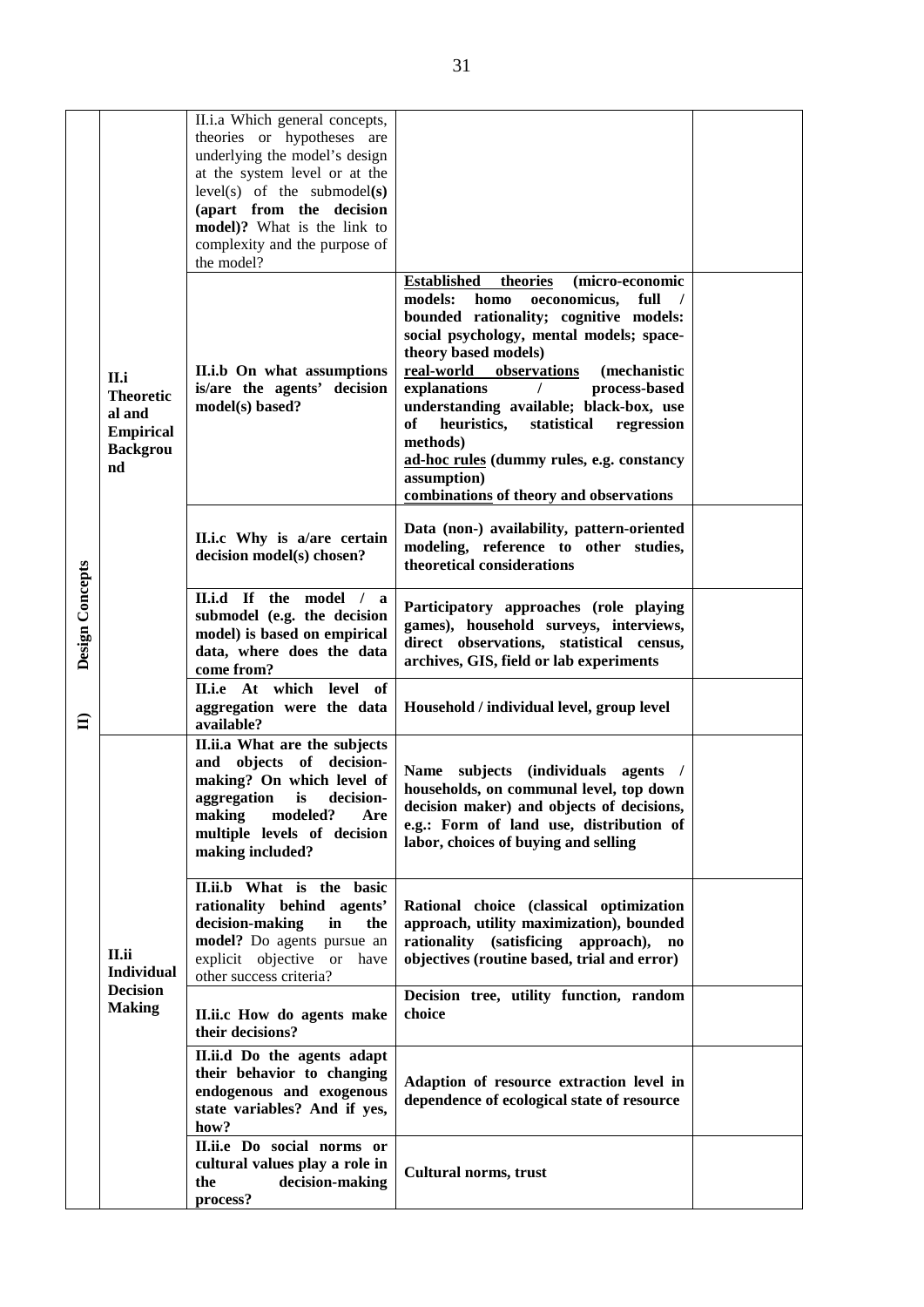|                                       | II.ii.f Do spatial aspects play<br>a role in the decision<br>process?                                                                                                                  | Space-theory based models                                                                                                                   |  |
|---------------------------------------|----------------------------------------------------------------------------------------------------------------------------------------------------------------------------------------|---------------------------------------------------------------------------------------------------------------------------------------------|--|
|                                       | II.ii.g Do temporal aspects<br>play a role in the decision<br>process?                                                                                                                 | <b>Discounting, memory</b>                                                                                                                  |  |
|                                       | II.ii.h To which extent and<br>how is uncertainty included<br>in the agents' decision rules?                                                                                           | Not at all / stochastic elements mimic<br>uncertainties in agents' behavior / agents<br>explicitly consider uncertain situations or<br>risk |  |
| II.iii<br>Learning                    | II.iii.a Is individual learning<br>included<br>decision<br>in<br>the<br>process? How do individuals<br>change their decision rules<br>over time as consequence of<br>their experience? | Change of aspiration levels depending on<br>past experiences                                                                                |  |
|                                       | II.iii.b Is collective learning<br>implemented in the model?                                                                                                                           | <b>Evolution, genetic algorithms</b>                                                                                                        |  |
|                                       | II.iv.a What endogenous and<br>exogenous state variables are<br>individuals assumed to sense<br>consider<br>their<br>and<br>in<br>decisions? Is the sensing<br>process erroneous?      |                                                                                                                                             |  |
|                                       | II.iv.b What state variables of<br>which other individuals can an<br>individual perceive? Is the<br>sensing process erroneous?                                                         | (Multiple) resources (including working<br>power, monetary resources, other income<br>resources) and behavior of other agents               |  |
| II.iv<br><b>Individual</b><br>Sensing | II.iv.c What is the spatial scale<br>of sensing?                                                                                                                                       | Local, network, global (whole model space)                                                                                                  |  |
|                                       | II.iv.d Are the mechanisms by<br>which<br>obtain<br>agents<br>information<br>modeled<br>explicitly, or are individuals<br>simply assumed to know these<br>variables?                   | Sensing is often assumed to be local, but can<br>happen through networks or can even be<br>assumed to be global.                            |  |
|                                       | II.iv.e<br>for<br>Are<br>costs<br>cognition and<br>costs for<br>gathering information inclu-<br>ded in the model?                                                                      |                                                                                                                                             |  |
|                                       | II.v.a Which data uses the<br>agent to predict future<br>conditions?                                                                                                                   | Extrapolation from experience, from<br>spatial observations                                                                                 |  |
| II.v<br>Individual<br>Prediction      | II.v.b What internal models<br>are agents assumed to use to<br>estimate future conditions or<br>consequences<br>of<br>their<br>decisions?                                              |                                                                                                                                             |  |
|                                       | II.v.c<br><b>Might</b><br>agents<br>be<br>erroneous in the prediction<br>and how is<br>process,<br>it<br>implemented?                                                                  | (External)<br>(internal)<br>uncertainty,<br>capability of the agent                                                                         |  |
| II.vi                                 | II.vi.a Are interactions among<br>agents and entities assumed as<br>direct or indirect?                                                                                                | Direct interactions, indirect interactions<br>(mediated by the environment / the market,<br>auction)                                        |  |
| Interaction                           | II.vi.b On what do<br>the<br>interactions depend?                                                                                                                                      | (neighborhood),<br><b>Spatial</b><br>distances<br>networks, type of agent                                                                   |  |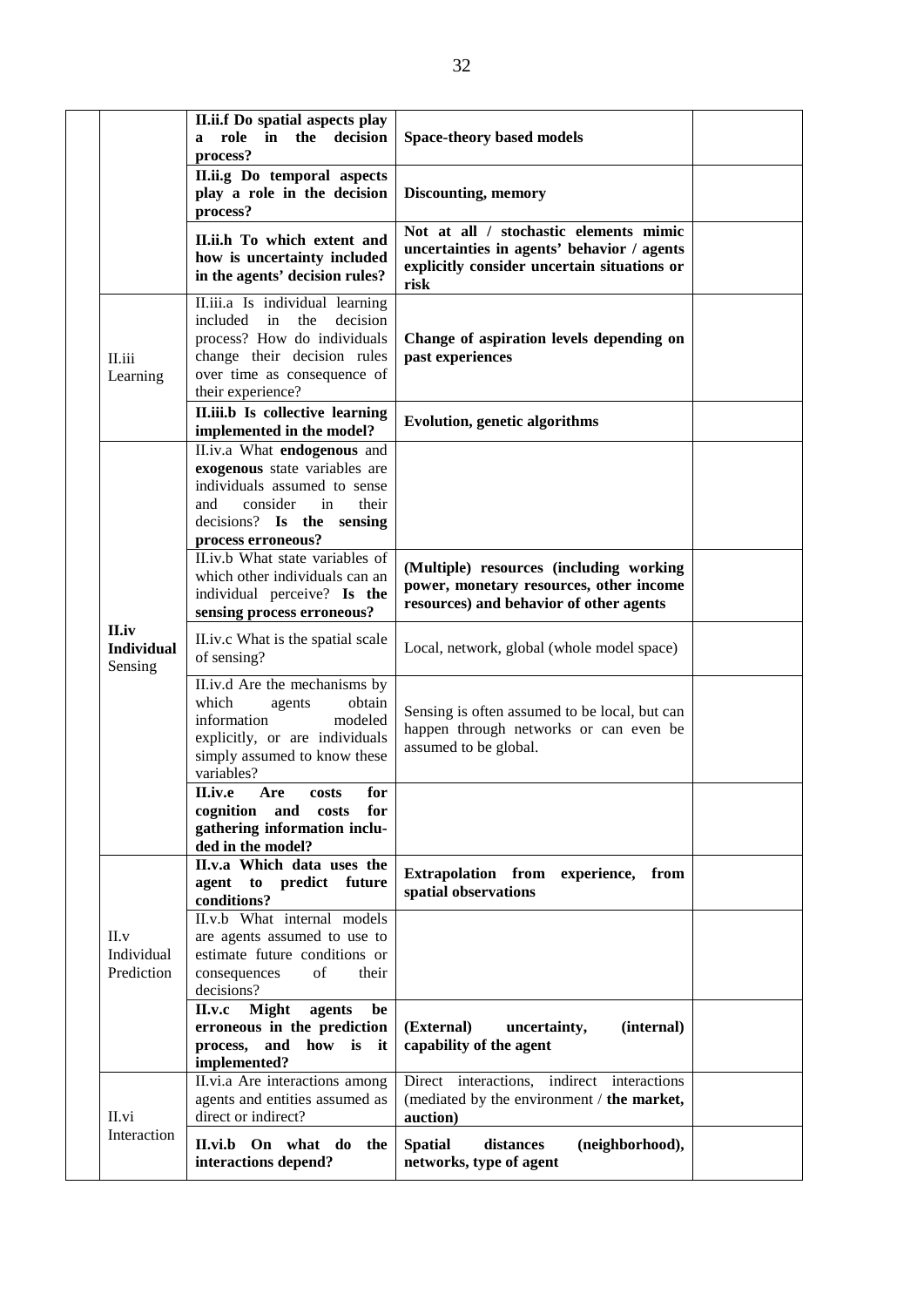|                 |                               | II.vi.c If the interactions<br>involve communication, how<br>such<br>communications<br>are<br>represented?                                                                                                                                                   | Explicit messages (Matthews et al., 2007)                                                                                                       |  |
|-----------------|-------------------------------|--------------------------------------------------------------------------------------------------------------------------------------------------------------------------------------------------------------------------------------------------------------|-------------------------------------------------------------------------------------------------------------------------------------------------|--|
|                 |                               | II.vi.d If a coordination<br>network exists, how does it<br>affect the agent behaviour?<br>Is the structure of the<br>network<br>imposed<br>or<br>emergent?                                                                                                  | Centralized vs. decentralized, group based<br>tasks                                                                                             |  |
|                 | II.vii<br>Collectives         | II.vii.a Do<br>the individuals<br>belong<br>form<br><b>or</b><br>to<br>aggregations that affect, and<br>affected<br>are<br>by,<br>the<br>individuals?<br>Are<br>these<br>aggregations imposed by the<br>modeller or do they emerge<br>during the simulation? | Social groups,<br>human networks<br>and<br>organizations                                                                                        |  |
|                 |                               | II.vii.b How are collectives<br>represented?                                                                                                                                                                                                                 | Collective as emergent property vs. as a<br>definition by the modeler (separate kind of<br>entity with its own state variables and traits)      |  |
| II.viii<br>eity |                               | II.viii.a<br>Are the<br>agents<br>heterogeneous? If yes, which<br>variables<br>state<br>and/or<br>processes differ between the<br>agents?                                                                                                                    | Would an exchange of one agent with<br>another at the beginning have an effect on<br>the simulation?                                            |  |
|                 | Heterogen                     | II.viii.b<br>Are<br>the<br>agents<br>heterogeneous<br>in<br>their<br>decision-making?<br>If<br>yes,<br>which decision models or<br>decision<br>differ<br>objects<br>between the agents?                                                                      |                                                                                                                                                 |  |
|                 | $II.$ ix<br>Stochastici<br>ty | II.ix.a<br>What<br>processes<br>(including initialization) are<br>modeled by assuming they are<br>random or partly random?                                                                                                                                   |                                                                                                                                                 |  |
|                 | II.x<br>Observatio            | II.x.a What data are collected<br>from the ABM for testing,<br>understanding, and analyzing<br>it, and how and when are they<br>collected?                                                                                                                   |                                                                                                                                                 |  |
|                 | n                             | II.x.b<br>What<br>key<br>results,<br>outputs or characteristics of<br>the model are emerging from<br>the individuals? (Emergence)                                                                                                                            |                                                                                                                                                 |  |
|                 | II.i<br>Implemen              | III.i.a How has the model<br>been implemented?                                                                                                                                                                                                               | Computer system, programming language<br>/ simulation platform, simulation runtime,<br>development time                                         |  |
| <b>Details</b>  | tation<br><b>Details</b>      | the<br>III.i.b<br><b>Is</b><br>model<br>accessible and if so where?                                                                                                                                                                                          | Homepage?(link)                                                                                                                                 |  |
| 旨               | III.ii<br>Initializati<br>on  | III.ii.a What is the initial state<br>of the model world, i.e. at time<br>$t=0$ of a simulation run?<br>III.ii.b Is initialization always                                                                                                                    | Types and numbers of entities including the<br>themselves,<br>agents<br>values<br>$\sqrt{2}$<br>random<br>distribution of their state variables |  |
|                 |                               | the same, or is it allowed to<br>vary among simulations?<br>III.ii.c Are the initial values<br>chosen arbitrarily or based on<br>data?                                                                                                                       | References to data if any, stakeholder<br>choice                                                                                                |  |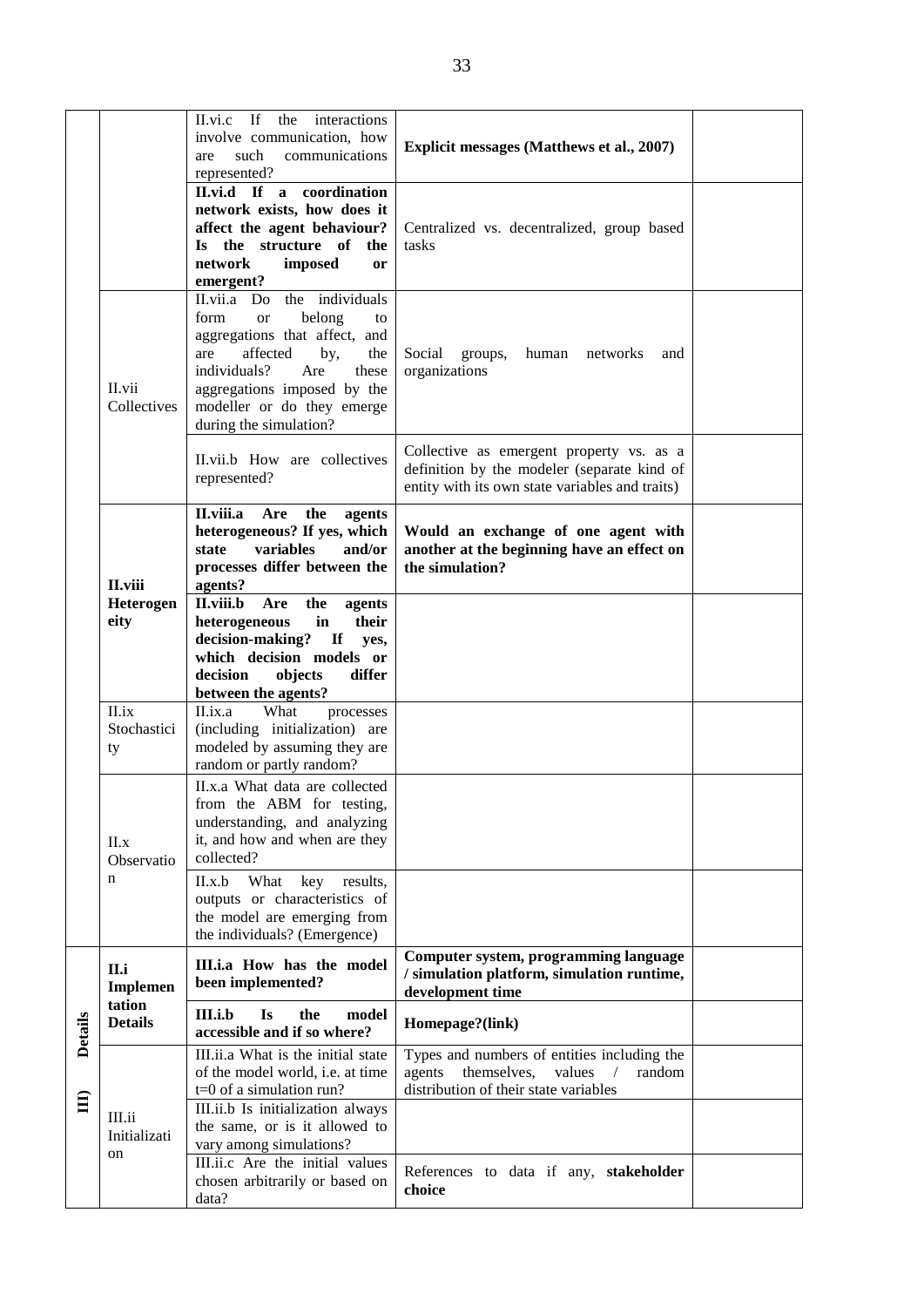| III.iii Input<br>Data | III.iii.a Does the model use<br>input from external sources<br>such as data files or other<br>models to represent processes<br>that change over time? | Observed time series e.g. annual rainfall,<br>time series generated by other models,<br>not: parameter values, initial values of state<br>variables |  |
|-----------------------|-------------------------------------------------------------------------------------------------------------------------------------------------------|-----------------------------------------------------------------------------------------------------------------------------------------------------|--|
|                       | III.iv.a What, in detail, are the<br>submodels that represent the<br>processes listed in 'Process<br>overview and scheduling'?                        | additional<br>Equations,<br>algorithms,<br>information                                                                                              |  |
| III.iv<br>Submodels   | III.iv.b What are the model<br>parameters, their dimensions<br>and reference values?                                                                  | Tables of parameters                                                                                                                                |  |
|                       | III.iv.c How were submodels<br>designed or chosen, and how<br>were they parameterized and<br>then tested?                                             | Justifications, references to literature,<br>independent implementation,<br>testing,<br>calibration, analysis of submodels                          |  |

#### **References:**

- Grimm, V., Berger, U., DeAngelis, D.L., Polhill, J.G., Giske, J., Railsback, S.F., 2010. The ODD protocol: a review and first update. Ecological Modelling 221 (23)**,** 2760-2768.
- Matthews, R.B., Gilbert, N.G., Roach, A., Polhill, J.G., Gotts, N.M., 2007. Agent-based landuse models: a review of applications. Landscape Ecology 22 (10)**,** 1447-1459.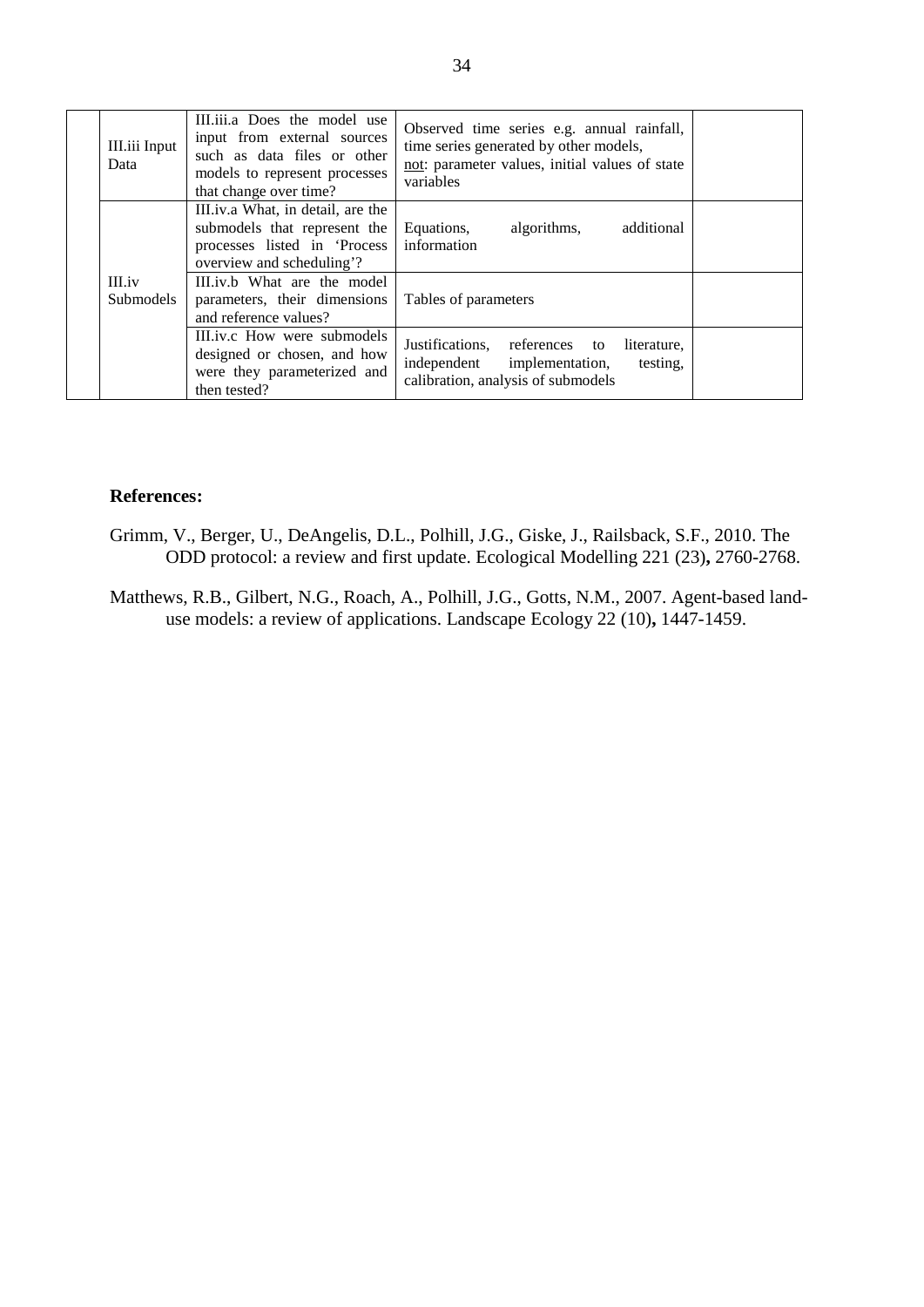# **Online Appendix B:**

**Table B.1: ODD+D protocol for the example of an ABM of water use (Schlüter and Pahl-Wostl, 2007). CV = centralised version, DV = decentralised version**

|                 |                                                    | Guiding questions                                                                                                                                                                                                                                                 | Example (Schlüter and Pahl-Wostl, 2007)                                                                                                                                                                                                                                                                                                                                                                                                                                                                                                                                                                                                                                                                                                                                                                                                                                 |
|-----------------|----------------------------------------------------|-------------------------------------------------------------------------------------------------------------------------------------------------------------------------------------------------------------------------------------------------------------------|-------------------------------------------------------------------------------------------------------------------------------------------------------------------------------------------------------------------------------------------------------------------------------------------------------------------------------------------------------------------------------------------------------------------------------------------------------------------------------------------------------------------------------------------------------------------------------------------------------------------------------------------------------------------------------------------------------------------------------------------------------------------------------------------------------------------------------------------------------------------------|
| Overview        | I.i Purpose                                        | I.i.a What is the purpose of the study?                                                                                                                                                                                                                           | To understand how different governance structures<br>(centralised versus decentralised) and diversity of water use<br>affect the resilience of a farmer community to variable and<br>uncertain water flows.                                                                                                                                                                                                                                                                                                                                                                                                                                                                                                                                                                                                                                                             |
|                 |                                                    | I.i.b For whom is the model<br>designed?                                                                                                                                                                                                                          | For scientists, particularly those interested in natural<br>resource governance and resilience.                                                                                                                                                                                                                                                                                                                                                                                                                                                                                                                                                                                                                                                                                                                                                                         |
|                 |                                                    | I.ii.a What kinds of entities are in the<br>model?                                                                                                                                                                                                                | • two types of human agents - individual farmers and a<br>regulator such as a national government authority<br>• one biological entity that is an age-structured fish<br>population<br>• the water resource, as a bio-physical entity                                                                                                                                                                                                                                                                                                                                                                                                                                                                                                                                                                                                                                   |
|                 | I.ii Entities,<br>state<br>variables<br>and scales | I.ii.b By what attributes (i.e. state<br>variables and parameters) are these<br>entities characterised?                                                                                                                                                           | Farmer: location along the river (determines distance to the<br>water inflow and the fishing lake), number of irrigated<br>fields, expectations of water availability, memory of past<br>water deliveries, yield, fish catch, budget<br>National authority: number of irrigated fields, expectations<br>of water availability, memory of past water flows, budget<br>Fish population: 12 age classes, in-migration rate, density-<br>dependent and density-independent mortalities per age<br>class, birth and reproductive rates<br>Water: flow                                                                                                                                                                                                                                                                                                                        |
|                 |                                                    | I.ii.c What are the exogenous factors /<br>drivers of the model?                                                                                                                                                                                                  | Water inflow into the river stretch from upstream.                                                                                                                                                                                                                                                                                                                                                                                                                                                                                                                                                                                                                                                                                                                                                                                                                      |
|                 |                                                    | I.ii.d If applicable, how is space<br>included in the model?                                                                                                                                                                                                      | Implicitly through the location of each farm along the river<br>stretch which determines its access to water and to the fish<br>resources as well as the information each farmer has on<br>water flows.                                                                                                                                                                                                                                                                                                                                                                                                                                                                                                                                                                                                                                                                 |
|                 |                                                    | I.ii.e What are the temporal and<br>spatial resolutions and extents of the<br>model?                                                                                                                                                                              | Monthly time steps, 200 years, irrigation decisions are taken<br>at the beginning of a season, i.e. once a year.<br>Nine farms along the river and one lake at the end.                                                                                                                                                                                                                                                                                                                                                                                                                                                                                                                                                                                                                                                                                                 |
|                 | I.iii Process<br>overview<br>and<br>scheduling     | Liii.a What entity does what, and in<br>what order?                                                                                                                                                                                                               | CV, beginning of season (April): national authority predicts<br>water inflow to the river stretch, decides about the number<br>of fields to irrigate, farmers calculate water demand.<br>CV, each month: farmers irrigate, water flows onto the<br>fields and into the lake.<br>CV, end of the year: fish population grows, farmers harvest,<br>national authority calculates budget.<br>DV, beginning of season (April): each farmer predicts water<br>availability at his location along the river, decides on the<br>number of fields to irrigate, calculates water demands.<br>DV, each month: farmers irrigate, water flows onto the<br>fields and into the lake.<br>DV, end of the year: fish population grows, farmers harvest,<br>calculate individual budgets.<br>Each agent is updated in the sequence determined by its<br>location along the river stretch. |
| Design Concepts | П.i<br>Theoretical<br>and<br>Empirical             | II.i.a Which general concepts,<br>theories or hypotheses are underlying<br>the model's design at the system level<br>or at the level(s) of the submodel(s)<br>(apart from the decision model)?<br>What is the link to complexity and the<br>purpose of the model? | Resilience thinking, population dynamics theory (Ricker,<br>1954), standard hydrological and agricultural approaches.<br>For the fish population an age-structured model was used in<br>order to represent the differential effect of water inflows on<br>the zero age class (inflow of larvae into the population).                                                                                                                                                                                                                                                                                                                                                                                                                                                                                                                                                    |
| $\mathbf{H}$    | Background                                         | II.i.b On what assumptions is/are the<br>agents' decision model(s) based?                                                                                                                                                                                         | Agents are bounded rational (Simon, 1957), use a form of<br>inductive reasoning (Deadman et al., 2000) and rely on<br>heuristics (Ostrom et al., 1994). They have no foresight.<br>Once they are above a certain minimum income threshold<br>they engage in a process of trial and error to determine their                                                                                                                                                                                                                                                                                                                                                                                                                                                                                                                                                             |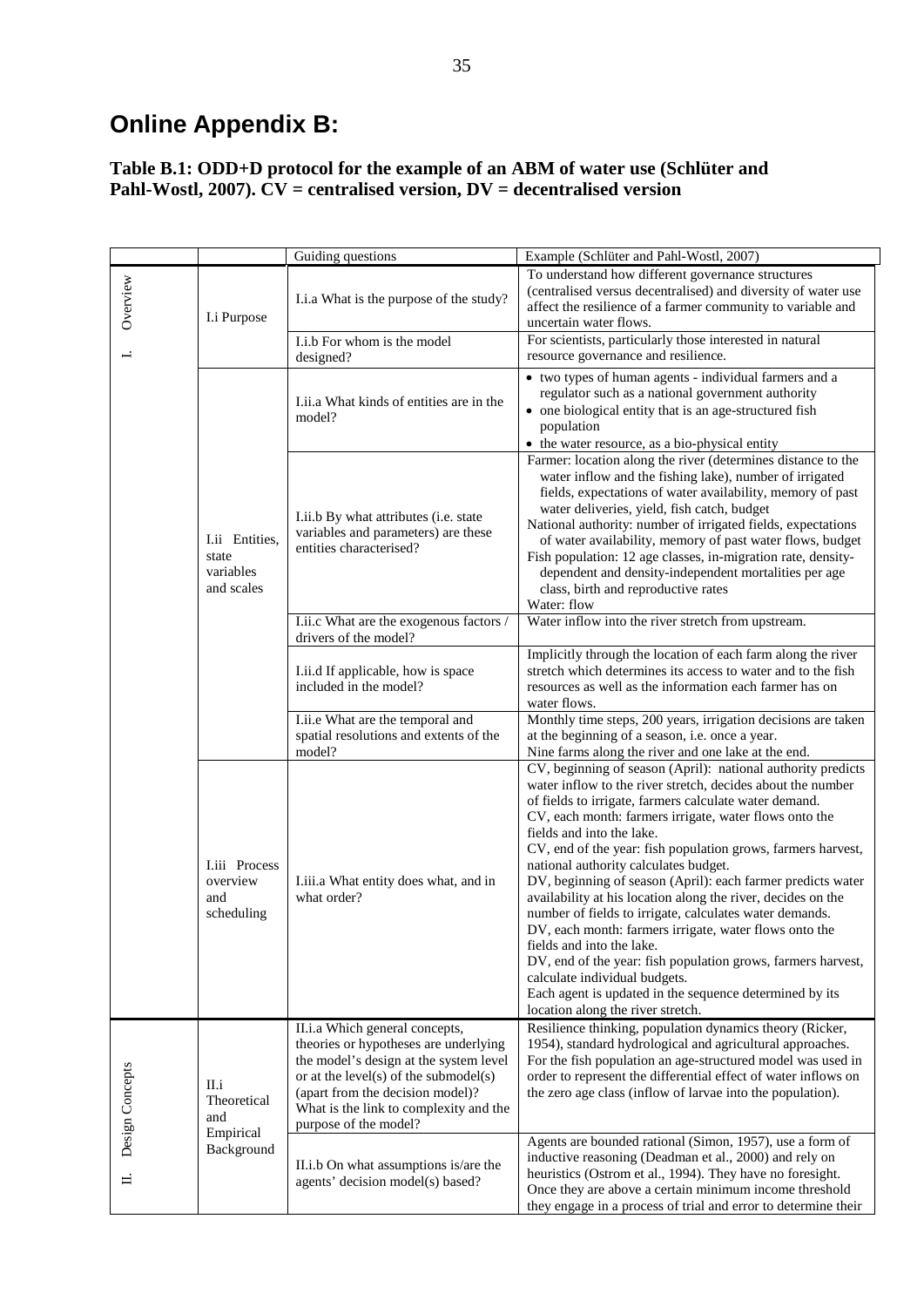|                                 |                                                                                                                                                                                              | best irrigation strategy based on their experience with past                                                                                                                                                                                                                        |
|---------------------------------|----------------------------------------------------------------------------------------------------------------------------------------------------------------------------------------------|-------------------------------------------------------------------------------------------------------------------------------------------------------------------------------------------------------------------------------------------------------------------------------------|
|                                 |                                                                                                                                                                                              | strategies.                                                                                                                                                                                                                                                                         |
|                                 | II.i.c Why is /are certain decision<br>model(s) chosen?                                                                                                                                      | The decision model of the national authority is based on<br>real-world heuristics of water allocation in the case study.<br>The ad-hoc decision model of the farmers was chosen<br>because a decentralised setting does not exist in the case<br>study and hence there are no data. |
|                                 | II.i.d If the model / submodel (e.g. the<br>decision model) is based on empirical<br>data, where do the data come from?                                                                      | A runoff time series for a gauging station at the entrance to<br>the Amudarya river has been used to determine the<br>exogenous inflow to the river stretch.                                                                                                                        |
|                                 | II.i.e At which level of aggregation<br>were the data available?                                                                                                                             | Monthly.                                                                                                                                                                                                                                                                            |
|                                 | II.ii.a What are the subjects and<br>objects of the decision-making? On<br>which level of aggregation is<br>decision-making modelled? Are<br>multiple levels of decision making<br>included? | Two levels, however in different model versions.<br>In CV the national authority decides about the number of<br>irrigated fields and the farmers follow.<br>In DV the farmers decide about the number of irrigated<br>fields themselves.                                            |
|                                 | II.ii.b What is the basic rationality<br>behind agent decision-making in the<br>model? Do agents pursue an explicit<br>objective or have other success<br>criteria?                          | Agents pursue the objective of finding the optimal number<br>of fields they can irrigate with an uncertain water supply<br>and a limited budget.                                                                                                                                    |
| II.ii<br>Individual<br>Decision | II.ii.c How do agents make their<br>decisions?                                                                                                                                               | They compare their past yields with their minimum income<br>level, assess past water flows and their current budget to<br>select a strategy for the next season.                                                                                                                    |
| Making                          | II.ii.d Do the agents adapt their<br>behaviour to changing endogenous<br>and exogenous state variables? And if<br>yes, how?                                                                  | Yes, they use basic balance calculations or a simple<br>heuristic to adapt the number of irrigated fields to the<br>expected water availability, experienced water flows, past<br>yields and budget.                                                                                |
|                                 | II.ii.e Do social norms or cultural<br>values play a role in the decision-<br>making process?                                                                                                | No.                                                                                                                                                                                                                                                                                 |
|                                 | II.ii.f Do spatial aspects play a role in<br>the decision process?                                                                                                                           | No, but the location of an agent influences the outcome of<br>his decisions.                                                                                                                                                                                                        |
|                                 | II.ii.g Do temporal aspects play a role<br>in the decision process?                                                                                                                          | Yes - agents have a memory of past water availability. The<br>memory strength varies between different scenarios.                                                                                                                                                                   |
|                                 | II.ii.h To which extent and how is<br>uncertainty included in the agents'<br>decision rules?                                                                                                 | Uncertainty is not explicitly included in the agent's decision<br>rule; however, agents try to deal with the uncertainty of<br>water flows by taking past flows as a predictor of future<br>ones.                                                                                   |
| II.iii                          | II.iii.a Is individual learning included<br>in the decision process? How do<br>individuals change their decision<br>rules over time as consequence of<br>their experience?                   | No.                                                                                                                                                                                                                                                                                 |
| Learning                        |                                                                                                                                                                                              | No.                                                                                                                                                                                                                                                                                 |
|                                 | II.iii.b Is collective learning<br>implemented in the model?                                                                                                                                 |                                                                                                                                                                                                                                                                                     |
|                                 | II.iv.a What endogenous and<br>exogenous state variables are<br>individuals assumed to sense and<br>consider in their decisions? Is the<br>sensing process erroneous?                        | Individuals sense water flows, irrigation costs, yields and<br>their budget. The sensing of water flows is erroneous<br>because it is an estimation based on past water flows.<br>Irrigation costs, yields and budget are known without error.                                      |
| II.iv<br>Individual<br>Sensing  | II.iv.b What state variables of which<br>other individuals can an individual<br>perceive? Is the sensing process<br>erroneous?                                                               | The national authority knows the net return from irrigation<br>of all farmers without error.                                                                                                                                                                                        |
|                                 | II.iv.c What is the spatial scale of<br>sensing?                                                                                                                                             | Global (national authority), local (farmers).                                                                                                                                                                                                                                       |
|                                 | II.iv.d Are the mechanisms by which<br>agents obtain information modelled<br>explicitly, or are individuals simply                                                                           | The calculation of expected water availability is modelled<br>explicitly (as a weighted average of past water flows).<br>All other variables are just known by the agents.                                                                                                          |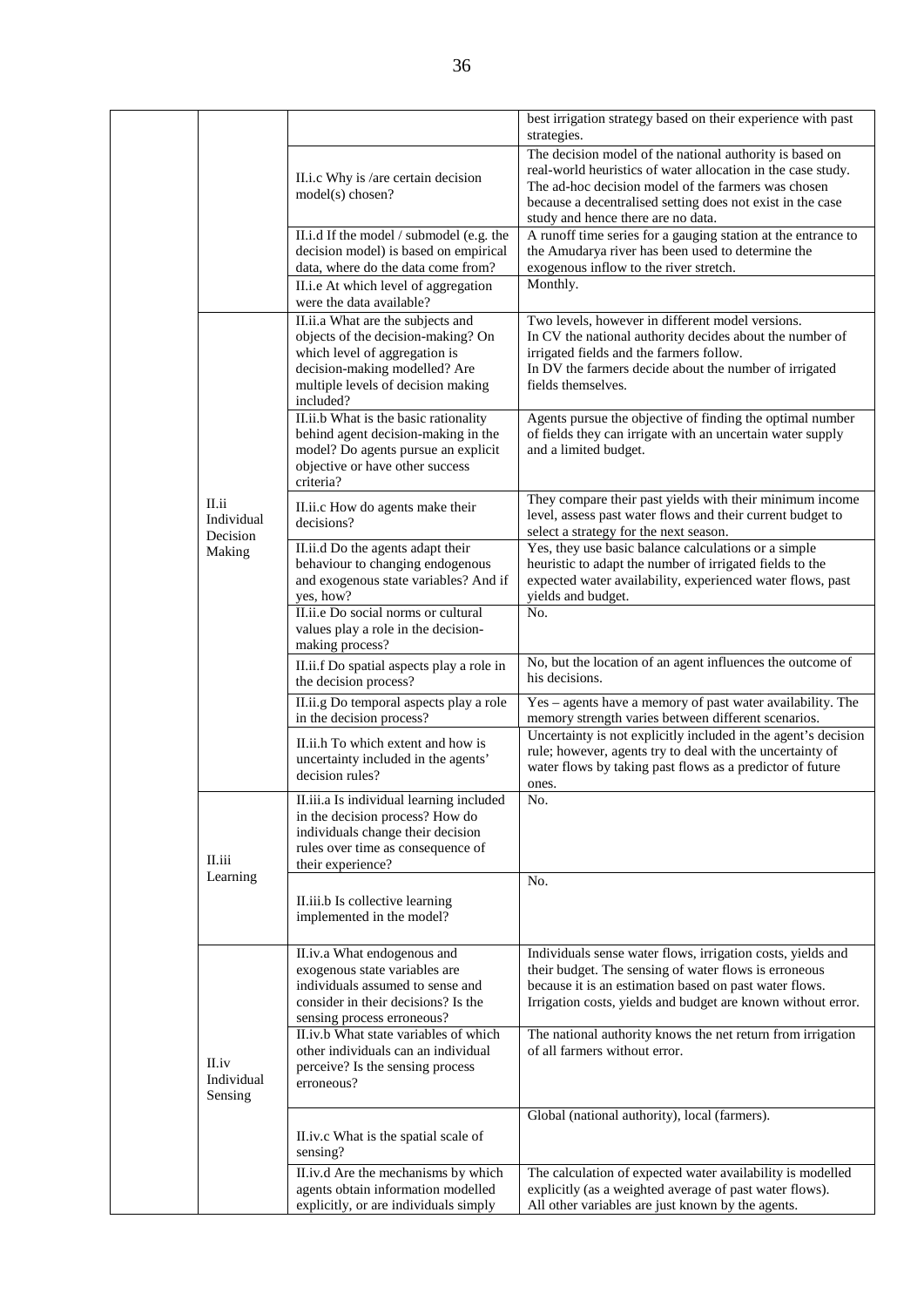|  |                                  | assumed to know these variables?                                                                                                                                                                                   |                                                                                                                                                                                                                                                                                                                                                                     |
|--|----------------------------------|--------------------------------------------------------------------------------------------------------------------------------------------------------------------------------------------------------------------|---------------------------------------------------------------------------------------------------------------------------------------------------------------------------------------------------------------------------------------------------------------------------------------------------------------------------------------------------------------------|
|  |                                  | II.iv.e Are the costs for cognition and<br>the costs for gathering information<br>explicitly included in the model?                                                                                                | No.                                                                                                                                                                                                                                                                                                                                                                 |
|  | II.v<br>Individual<br>Prediction | II.v.a Which data do the agents use to<br>predict future conditions?                                                                                                                                               | Data on past water flows at its location.                                                                                                                                                                                                                                                                                                                           |
|  |                                  | II.v.b What internal models are agents<br>assumed to use to estimate future<br>conditions or consequences of their<br>decisions?                                                                                   | No specific models.                                                                                                                                                                                                                                                                                                                                                 |
|  |                                  | II.v.c Might agents be erroneous in<br>the prediction process, and how is it<br>implemented?                                                                                                                       | Agents' predictions are erroneous because of unknown<br>variability of water inflows and the loss of memory of past<br>water flows. Downstream agents also do not know the water<br>extraction of upstream agents. Agents estimate water<br>availability using a weighted average of past water flows<br>where the weights are determined by their memory capacity. |
|  |                                  | II.vi.a Are interactions among agents<br>and entities assumed as direct or<br>indirect?                                                                                                                            | Indirect through water and fish extraction (common pool<br>resources).                                                                                                                                                                                                                                                                                              |
|  |                                  | II.vi.b On what do the interactions<br>depend?                                                                                                                                                                     | Location of the agents along the river stretch.                                                                                                                                                                                                                                                                                                                     |
|  | II.vi<br>Interaction             | II.vi.c If the interactions involve<br>how<br>communication,<br>are<br>such<br>communications represented?                                                                                                         | $N/A$ .                                                                                                                                                                                                                                                                                                                                                             |
|  |                                  | II.vi.d If a coordination network<br>exists, how does it affect the agent<br>behaviour? Is the structure of the<br>network imposed or emergent?                                                                    | CV: the national authority is a coordination structure that<br>coordinates water use by determining the amount of water<br>for each farmer (equally distributed). There is no<br>coordination network. The actors implement the decisions<br>of the national authority without errors.<br>DV: no coordination exists.                                               |
|  | II.vii<br>Collectives            | II.vii.a Do the individuals form or<br>belong to aggregations that affect and<br>are affected by the individuals? Are<br>these aggregations imposed by the<br>modeller or do they emerge during<br>the simulation? | No.                                                                                                                                                                                                                                                                                                                                                                 |
|  |                                  | II.vii.b How are collectives<br>represented?                                                                                                                                                                       | $N/A$ .                                                                                                                                                                                                                                                                                                                                                             |
|  |                                  | II.viii.a Are the agents<br>heterogeneous? If yes, which state<br>variables and/or processes differ<br>between the agents?                                                                                         | No.                                                                                                                                                                                                                                                                                                                                                                 |
|  | II.viii<br>Heteroge-<br>neity    | II.viii.b Are the agents heterogeneous<br>in their decision-making? If yes,<br>which decision models or decision<br>objects differ between the agents?                                                             | The agents are not heterogeneous in their decision-making.                                                                                                                                                                                                                                                                                                          |
|  | II.ix<br>Stochasticity           | II.ix.a What processes (including<br>initialisation) are modelled by<br>assuming they are random or partly<br>random?                                                                                              | Vulnerability of the different age classes is modelled<br>random (i.e. the age class from which a fish is taken by<br>fishing).                                                                                                                                                                                                                                     |
|  | II.x<br>Observation              | II.x.a What data are collected from<br>the ABM for testing, understanding<br>and analysing it, and how and when<br>are they collected?                                                                             | Annual yields and catch of each farmer, accumulated total<br>returns, abundance of the fish population are collected at the<br>end of each year.                                                                                                                                                                                                                    |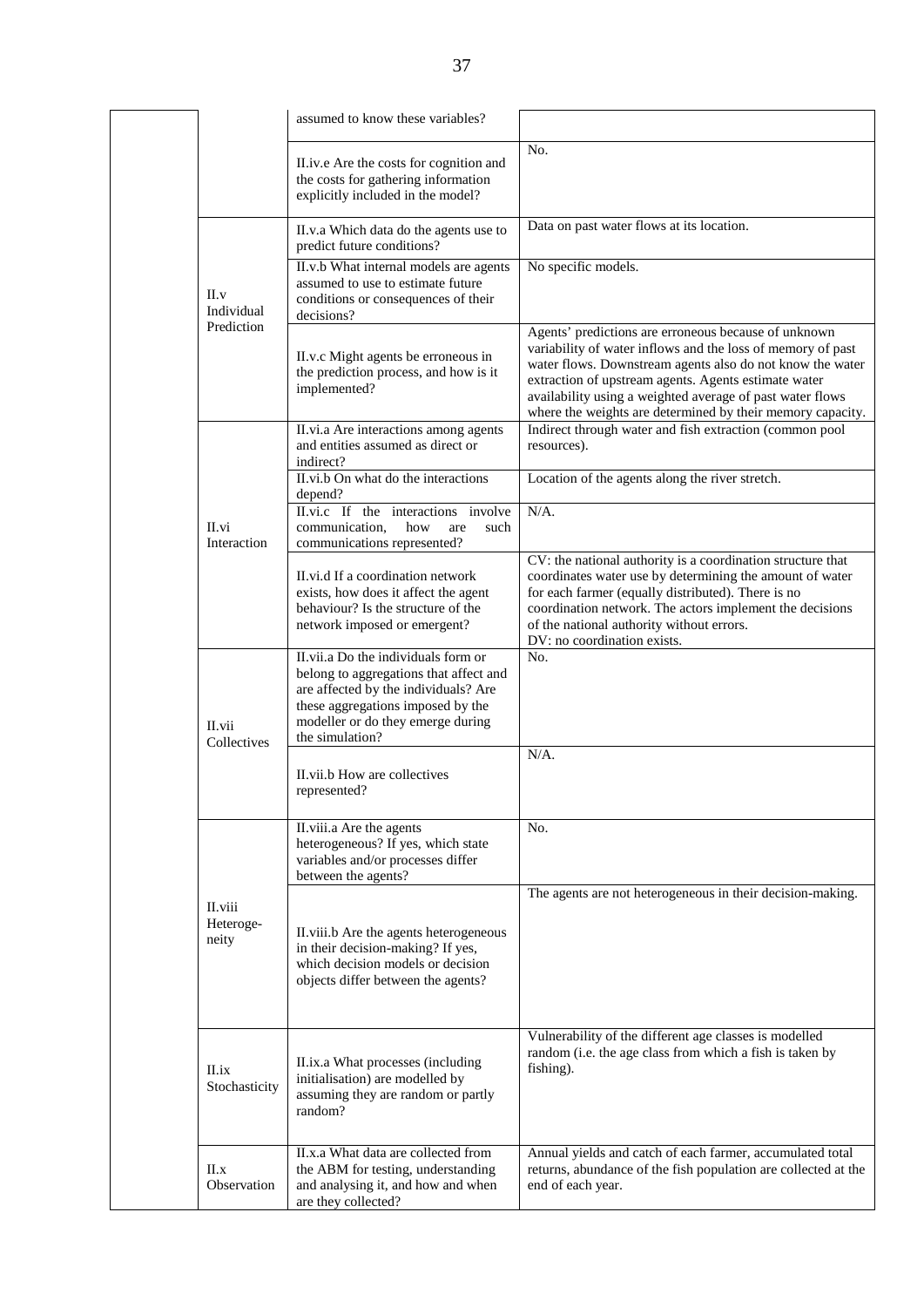|               |                                      | II.x.b What key results, outputs or<br>characteristics of the model are<br>emerging from the individuals?<br>(Emergence)                           | A distinct pattern of distribution of yields along the<br>upstream-downstream gradient emerges depending on<br>governance type (centralised or decentralised), diversity of<br>water use, and the memory capacity of agents.                       |
|---------------|--------------------------------------|----------------------------------------------------------------------------------------------------------------------------------------------------|----------------------------------------------------------------------------------------------------------------------------------------------------------------------------------------------------------------------------------------------------|
| Details<br>Ħ. | III.i<br>Implementa-<br>tion Details | III.i.a. How has the model been<br>implemented?<br>III.i.b Is the model accessible, and if<br>so where?                                            | In Java using the Repast platform.<br>Can be made available upon request.                                                                                                                                                                          |
|               | III.ii<br>Initialisation             | III.ii.a What is the initial state of the<br>model world, i.e. at time $t=0$ of a<br>simulation run?                                               | Nine farmers with equal initial budget, number of irrigated<br>fields, yields, and memory capacity.<br>National authority with an initial budget, an initial number<br>of fields and a memory capacity.                                            |
|               |                                      | III.ii.b Is the initialisation always the<br>same, or is it allowed to vary among<br>simulations?                                                  | The initial number of irrigated fields is varied.                                                                                                                                                                                                  |
|               |                                      | III.ii.c Are the initial values chosen<br>arbitrarily or based on data?                                                                            | The initial values for the agents and the fish population have<br>been determined through calibration. The inflow to the river<br>stretch is provided by a data file with an observed<br>characteristic runoff time series for the Amudarya river. |
|               | III.iii<br>Input<br>Data             | III.iii.a Does the model use input<br>from external sources such as data<br>files or other models to represent<br>processes that change over time? | A 15-year time series of river runoff is provided as input<br>from a data file.                                                                                                                                                                    |
|               | III.iv<br>Submodels                  | III.iv.a What, in detail, are the<br>submodels that represent the<br>processes listed in 'Process overview<br>and scheduling'?                     | Water flow prediction<br>Water allocation planning<br>Irrigation<br>Fishing<br>Fish Population Growth<br><b>Water Flow</b><br>Budget calculation                                                                                                   |
|               |                                      | III.iv.b What are the model<br>parameters, their dimensions and<br>reference values?                                                               | See Appendix 2, Table 2                                                                                                                                                                                                                            |
|               |                                      | III.iv.c How were the submodels<br>designed or chosen, and how were<br>they parameterised and then tested?                                         | See text below.                                                                                                                                                                                                                                    |

## **Submodels**

*Water flow prediction*: The agents predict water flows for the upcoming year by evaluating the observed water flows of previous years during the peak month of July. In the centralised version, the national authority bases its prediction on past flows into the river stretch. In the decentralised version, each farmer bases his prediction on the observed water flows at his location along the river stretch. Both the national authority and farmers have a memory capacity,  $\delta$ , that determines the strength with which past years affect the current year's estimate. This is modelled with the following relationship:

$$
V_{7,E,t} = \frac{\sum_{i=0}^{t-1} \delta^i * V_{7,R}(t-1-i)}{\sum_{i=0}^{t-1} \delta^i}
$$

Where  $V_{7,E}$  = expected water flow in month 7,  $V_{7,R}$  = received water flow in month 7,  $\delta$  = memory capacity.

The smaller delta is, the stronger an agent weighs the most recent years' experiences and the more the estimates try to capture the fluctuations in water availability.

*Water allocation planning*: The agents base their decision on the number of fields to irrigate each season on their prediction of water flows and the available budget. In the centralised version, the national authority determines the number of fields that can be irrigated with the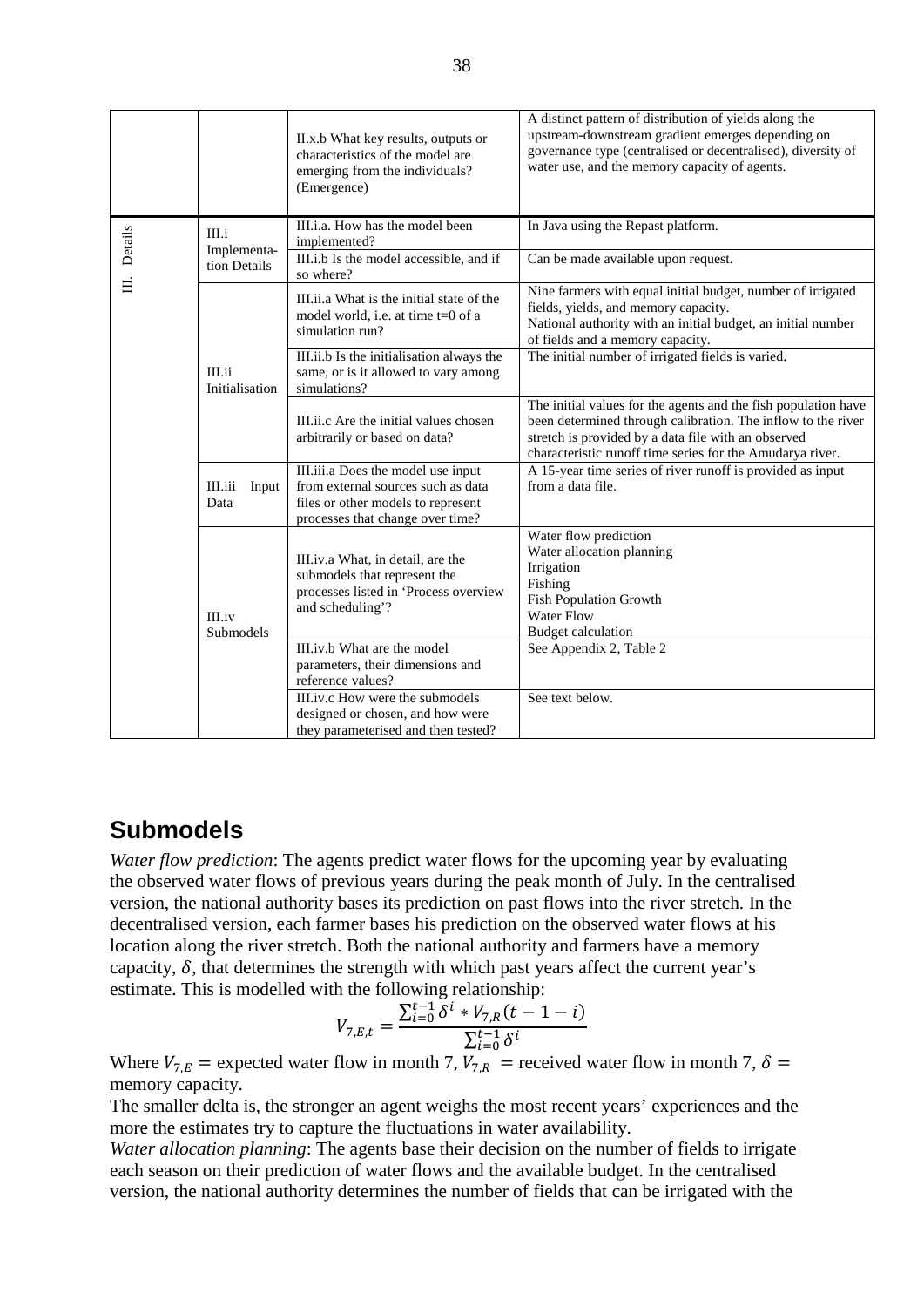expected amount of water and the available budget and distributes the water resources equally to all farmers. If the budget is not sufficient, the national authority reduces the number of irrigated fields to the amount that can be cropped. In the decentralised version, each farmer first assesses his income situation. If the income in the past year was below a critical threshold the farmer will risk and increase the number of irrigated fields by one independent of the water flow predictions, hoping that more water will be available in the current year. If his income is above the threshold but his water demands have not been met in the previous year, the farmer will not risk losing his investment but rather irrigate the number of fields suitable for the amount of water he/she expects in the current year. If the farmer received the demanded amount of water in the past year and has the necessary financial resources, he/she will increase the number of fields by one to test whether he/she can receive more water in the future. In all cases, the number of irrigated fields is limited by the farmer's available budget and the maximum number of fields of the farm.

*Irrigation:* During the vegetation season, farmers irrigate their fields every month. Water stress occurs when the amount of water delivered is less than the amount needed to irrigate all of the planned fields. Water stress accumulates over the season and affects yields according to the following relationship:

$$
Y_{j,t} = Y_{max} * N_{F,j} * (\sum_{m=4}^{9} \frac{V_{R,j,m}}{V_{D,j,m}})/6
$$

Where  $Y_{j,t}$  = yield of farmer *j* at time *t*,  $Y_{max}$  = maximum yield,  $N_{F,j}$  = number of fields of farmer j,  $V_{R,m}$  = received water volume in month m and  $V_{D,m}$  = demanded water volume in month m.

*Fishing*: The farmers access the fishing lake in the order of their distance from the lake, i.e. the downstream farmers can access the lake first. Each farmer tries to catch the amount of fish given by a fixed target catch level. Fishing is not costly to the farmer and does not affect agricultural activities. Fish are caught randomly from one of the adult age classes. *Fish population growth*: The fish population is modelled with an age-structured Leslie type matrix model with 12 age classes. The age 0 class is composed of fish born by all mature age classes (age 5-12) as well as larvae that migrate into the lake from upstream. Migration depends on the amount of water inflow into the lake during reproduction in May, which has to be above a certain threshold so that the larvae can survive. The number of larvae transported into the lake is proportional to the water volume once the threshold value is passed. Survival of the fish in the juvenile age classes 1-4 is density dependent, while adult fish are only subject to density-independent natural mortality. Only adult fish from age class 5 and onwards are harvested, and fish older than 12 years die.

$$
N_{0,t} = I_t + \sum_{i=5}^{12} \alpha * e^{-\sigma \sum_{i=5}^{12} N_{i,t-1}} * N_{i,t-1}
$$
  

$$
N_{n,t} = (1 - \beta_{n-1})N_{n-1,t-1} - \gamma_{juv} (\sum_{i=0}^{4} N_{i,t-1}) \quad \text{if } n \in (1,2,3,4)
$$
  

$$
N_{n,t} = (1 - \beta_{n-1})N_{n-1,t-1} \quad \text{if } n \in (5, \dots,12)
$$

Where  $N_{0,t}$  = number of individuals in age class 0 at time t,  $N_{n,t}$  = number of individuals in *n* age class at time t,  $I =$  immigration of larvae at time t,  $\alpha =$  birth rate,  $\sigma =$  strength of density dependence,  $\beta$  = natural mortality,  $\gamma$  = density dependent mortality. The model was calibrated to reflect the current, non-viable state of the fish populations in the

aquatic ecosystems in the delta that can only survive through the regular inflow of larvae and offspring from more suitable habitats further upstream (Joldasova et al., 2002).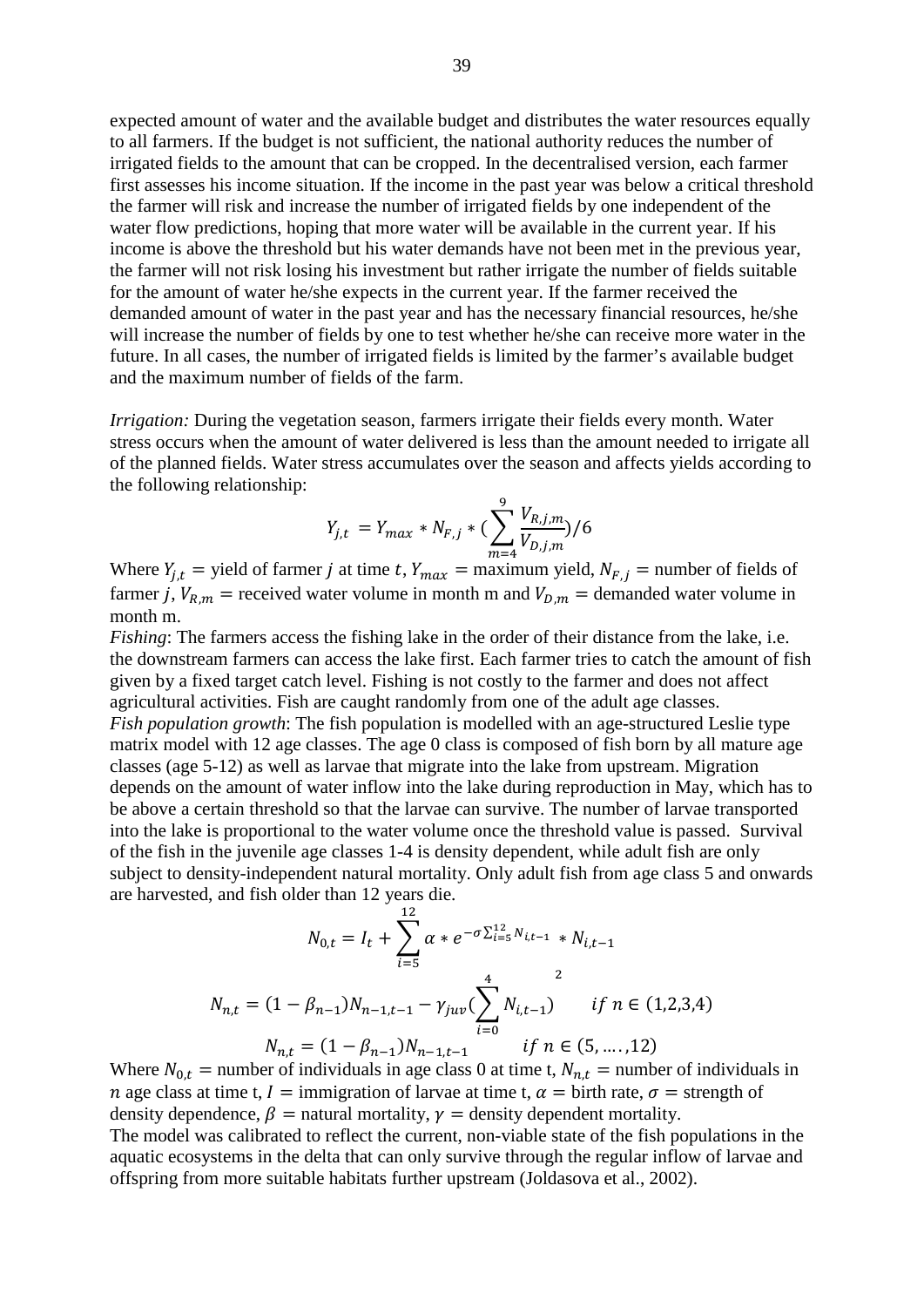*WaterFlow*: The water resource is modelled as a one-dimensional flow from upstream to downstream. The inflow of water into the river stretch is taken from a 15-year characteristic monthly runoff time series of inflow to the Amudarya river delta, which reflects the variability of water flows in this river basin (Schlüter et al., 2005). The water flow directly reaches the first farmer. Each farmer withdraws water sequentially according to his needs for irrigation. The remaining water flows downstream into the fishing lake.

*Budget calculations:* In the centralised version, the national authority calculates its budget as the accumulated sum of net returns from crop production of all farmers minus the costs for irrigation and the consumption needs of the farmers:

 $R_{total,t} = R_{total,t-1} + Y_{total,t} - C_{I,total,t} - C_{c,total,t}$ Where  $R_{total,t}$  = global returns at time t,  $C_{l,total}$  = sum of irrigation costs of all farmers,  $C_{C, total}$  = sum of consumption of all farmers,  $Y_{total}$  = sum of yields of all farmers. Note that in the centralised version, the returns from fishing remain with the individual farmers, as fishing is a subsistence activity that enables the farmers to cover his consumptive needs or provide for investment in agriculture.

The budget of each farmer in the decentralised version is the sum of the returns from agriculture and fishing minus the costs for irrigation and consumption.

$$
R_{j,t} = R_{j,t-1} + Y_{j,t} + \lambda * H_{j,t} - C_{I,j,t} - C_{C,j,t}
$$

Where  $R_{i,t}$  = accumulated local returns of farmer j at time t,  $Y_{i,t}$  = yields of farmer j at time t,  $\lambda$  = scaling factor for income from fish catch,  $H_{i,t}$  = fish catch of farmer j at time t,  $C_{i,i,t}$  = irrigation costs of famer j at time t,  $C_{C,i,t}$  = consumption costs of farmer j at time t.

| <b>Explanation</b><br>Parameter |                                                                       | Default value/<br>scenario range |
|---------------------------------|-----------------------------------------------------------------------|----------------------------------|
| F                               | Number of farmers                                                     | 9                                |
| $\boldsymbol{A}$                | Number of age classes of fish population                              | 13                               |
| Water flow prediction           |                                                                       |                                  |
| δ                               | Memory capacity (forgetting rate)                                     | $0 - 1$                          |
| Water allocation planning       |                                                                       |                                  |
| $f_{\text{Na,max}}$             | Maximum number of irrigated fields in the centralized<br>model        | 180                              |
| $f_{j,\max}$                    | Maximum number of fields of farmer j in decentralized<br>model        | 20                               |
| $Y_{min}$                       | Minimum yield threshold                                               | 80                               |
| Irrigation                      |                                                                       |                                  |
| $Y_{max}$                       | Maximum yield                                                         | 10                               |
| Fishing                         |                                                                       |                                  |
| h                               | Target catch                                                          | 10/100                           |
| Fish population growth          |                                                                       |                                  |
| α                               | Birth rate                                                            | 2.0                              |
| σ                               | Strength of density dependence                                        | $\overline{0}$                   |
| $\beta_0$                       | Natural mortality of age class 0                                      | 0.6                              |
| $\beta_1$                       | Natural mortality of age class 1                                      | 0.5                              |
| $\beta_{2-12}$                  | Natural mortality of age classes 2-12                                 | 0.2                              |
| $\phi$                          | scaling factor for amount of larvae inflow in water<br>volume to lake | 1                                |
| γ                               | Density dependent mortality                                           | 0.00001                          |
| ψ                               | Inflow threshold for migration of larvae into lake                    | $2000 \text{ m}^3/\text{s}$      |
| <b>Budget calculations</b>      |                                                                       |                                  |
| $c_{I,f}$                       | irrigation cost/field                                                 | 5                                |
| $c_{C}$                         | Consumption costs of farmer j                                         | 40                               |
| λ                               | Scaling factor for fishing income                                     | 10                               |

#### **Table B.2: Parameters for Schlüter & Pahl-Wostl 2007 - Example**